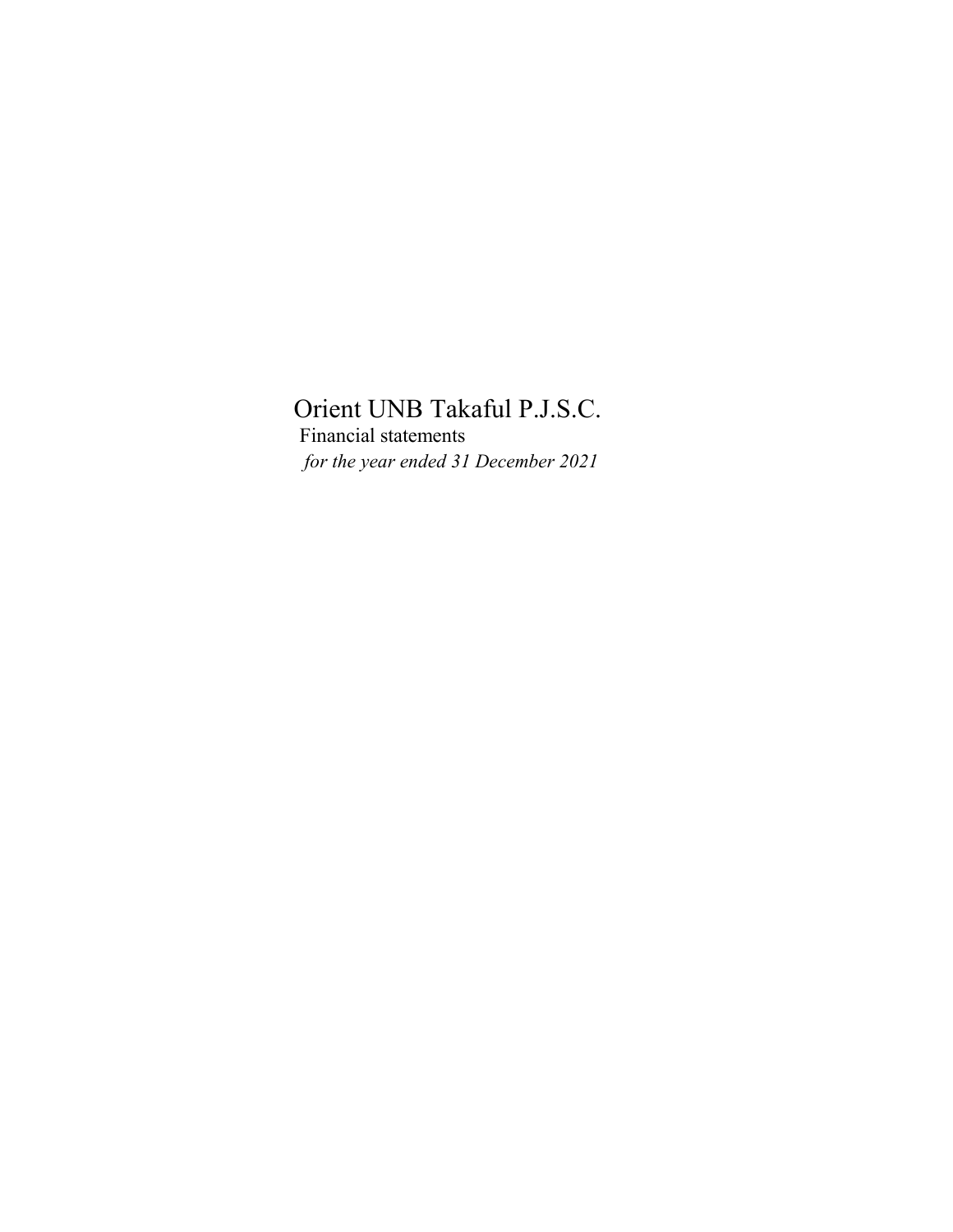# Financial statements

*for the year ended 31 December 2021*

# *Contents Page*

| Independent auditors' report                               | 2  |
|------------------------------------------------------------|----|
| Statement of financial position                            | 9  |
| Statement of profit or loss and other comprehensive income | 11 |
| Statement of changes in equity                             | 12 |
| Statement of cash flows                                    | 13 |
| <b>Notes</b>                                               | 14 |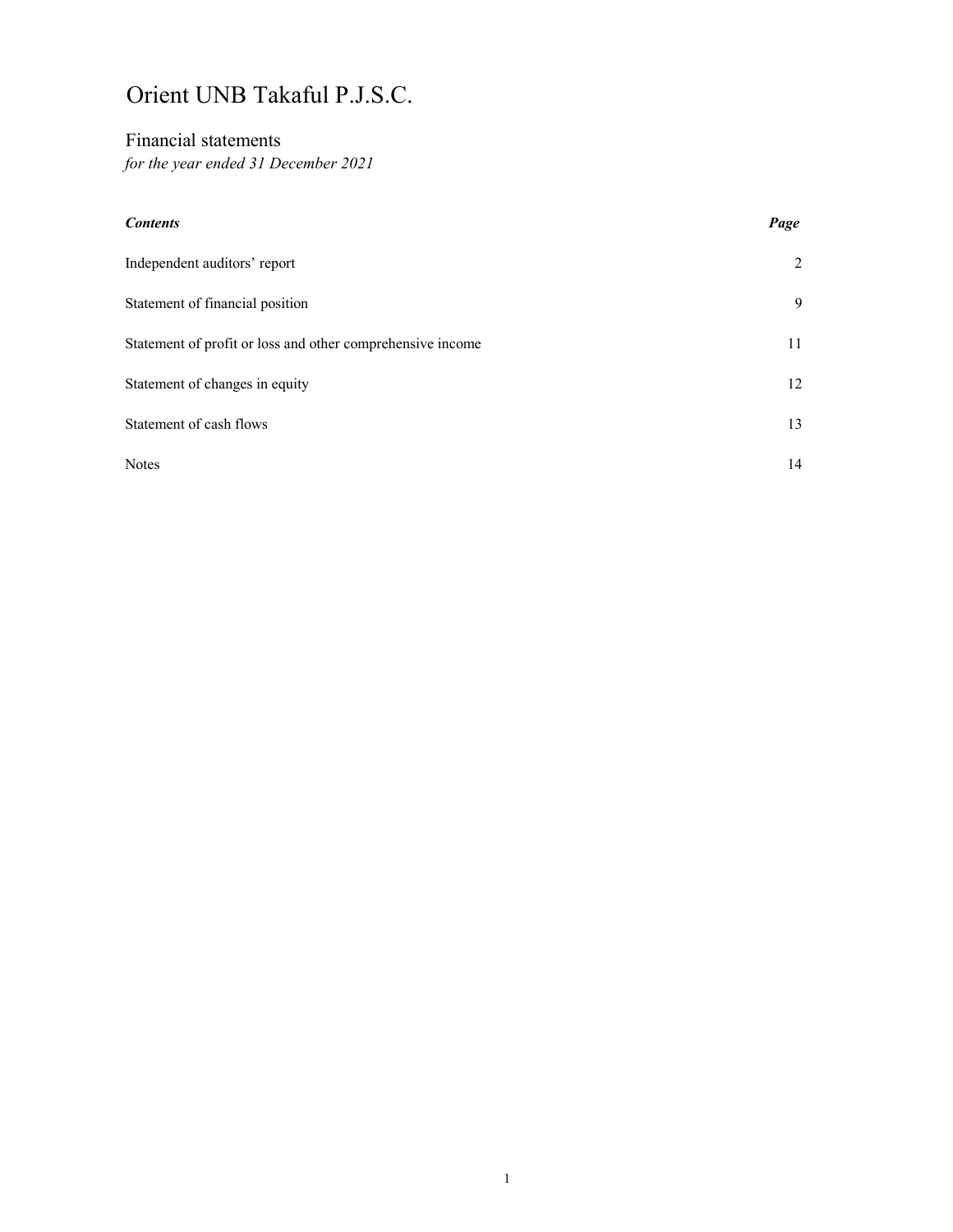

KPMG Lower Gulf Limited The Office 5 at One Central Level 4, Office No: 04.01 Sheikh Zayed Road P.O Box 3800 Dubai, United Arab Emirates Tel. +971 (4) 4030300, www.kpmg.com/ae

# Independent auditors' report

# To the Shareholders of Orient UNB Takaful P.J.S.C.

# Report on the Audit of the Financial Statements

### **Opinion**

We have audited the financial statements of Orient UNB Takaful P.J.S.C (the "Company"), which comprise the statement of financial position as at 31 December 2021, the statements of profit or loss and other comprehensive income, changes in equity and cash flows for the year then ended, and notes, comprising significant accounting policies and other explanatory information.

In our opinion, the accompanying financial statements present fairly, in all material respects, the financial position of the Company as at 31 December 2021, and its financial performance and its cash flows for the year then ended in accordance with International Financial Reporting Standards (IFRS).

### Basis for Opinion

We conducted our audit in accordance with International Standards on Auditing (ISAs). Our responsibilities under those standards are further described in the *Auditors' Responsibilities for the Audit of the Financial Statements* section of our report. We are independent of the Company in accordance with International Ethics Standards Board for Accountants International Code of Ethics for Professional Accountants (including International Independence Standards) (IESBA Code) together with the ethical requirements that are relevant to our audit of the financial statements in the United Arab Emirates, and we have fulfilled our other ethical responsibilities in accordance with these requirements and the IESBA Code. We believe that the audit evidence we have obtained is sufficient and appropriate to provide a basis for our opinion.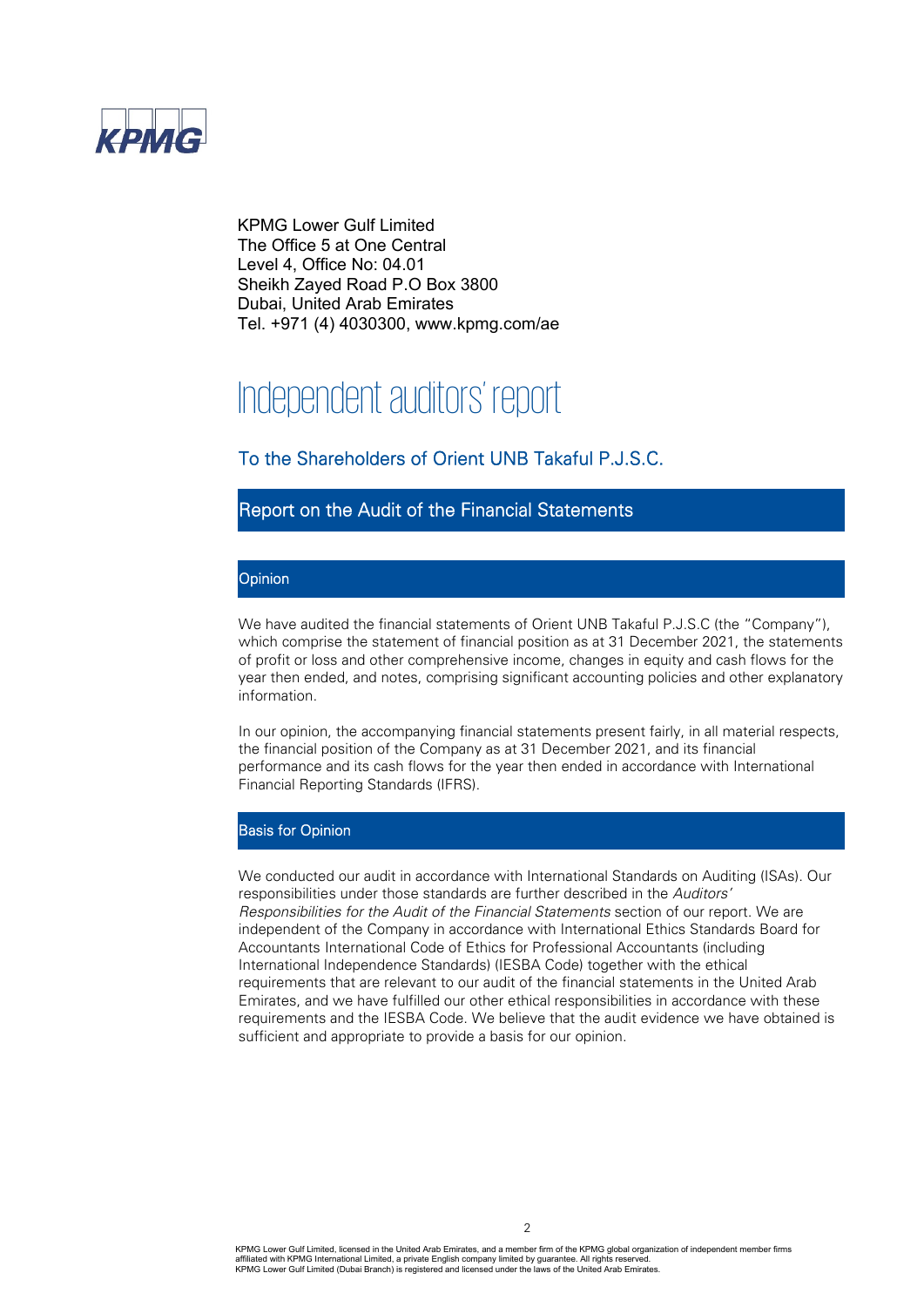**КРМG** 

*Independent Auditors' Report 31 December 2021* 

# Key Audit Matters

Key audit matters are those matters that, in our professional judgment, were of most significance in our audit of the financial statements of the current period. These matters were addressed in the context of our audit of the financial statements as a whole, and in forming our opinion thereon, and we do not provide a separate opinion on these matters.

| Refer to notes 4, 5, 6 and 10 of the financial statements.                                                                                                                                                                                                                                                                                                                                                                                                                                                                                                                                                                                                                                                                                                                                                                                                                                                                                                                                                                                                                                                                                                                                                                                                                                                                                                                                   |                                                                                                                                                                                                                                                                                                                                                                                                                                                                                                                                                                                                                                                                                                                                                                                                                                                                                                                                                                                                                                                                                            |
|----------------------------------------------------------------------------------------------------------------------------------------------------------------------------------------------------------------------------------------------------------------------------------------------------------------------------------------------------------------------------------------------------------------------------------------------------------------------------------------------------------------------------------------------------------------------------------------------------------------------------------------------------------------------------------------------------------------------------------------------------------------------------------------------------------------------------------------------------------------------------------------------------------------------------------------------------------------------------------------------------------------------------------------------------------------------------------------------------------------------------------------------------------------------------------------------------------------------------------------------------------------------------------------------------------------------------------------------------------------------------------------------|--------------------------------------------------------------------------------------------------------------------------------------------------------------------------------------------------------------------------------------------------------------------------------------------------------------------------------------------------------------------------------------------------------------------------------------------------------------------------------------------------------------------------------------------------------------------------------------------------------------------------------------------------------------------------------------------------------------------------------------------------------------------------------------------------------------------------------------------------------------------------------------------------------------------------------------------------------------------------------------------------------------------------------------------------------------------------------------------|
| The key audit matter                                                                                                                                                                                                                                                                                                                                                                                                                                                                                                                                                                                                                                                                                                                                                                                                                                                                                                                                                                                                                                                                                                                                                                                                                                                                                                                                                                         | How the matter was addressed in our<br>audit                                                                                                                                                                                                                                                                                                                                                                                                                                                                                                                                                                                                                                                                                                                                                                                                                                                                                                                                                                                                                                               |
| Valuation of these liabilities involves<br>significant judgement, and requires a<br>number of assumptions to be made that<br>have high estimation uncertainty. This is<br>particularly the case for those liabilities that<br>are recognised in respect of claims that have<br>occurred, but have not yet been reported<br>("IBNR") to the Company. IBNR is<br>calculated by an independent qualified<br>external actuary for the Company.<br>Small changes in the assumptions used to<br>value the liabilities, particularly those relating<br>to the amount and timing of future claims,<br>can lead to a material impact on the<br>valuation of these liabilities and a<br>corresponding effect on profit or loss. The<br>key assumptions that drive the reserve<br>calculations include loss ratios, estimates of<br>the frequency and severity of claims and,<br>where appropriate, the discount rates for<br>longer tail classes of business.<br>The valuation of these liabilities depends on<br>accurate data about the volume, amount and<br>pattern of current and historical claims since<br>they are often used to form expectations<br>about future claims. If the data used in<br>calculating takaful reserve, or for forming<br>judgements over key assumptions, is not<br>complete and accurate then material<br>impacts on the valuation of these liabilities<br>may arise. | Our audit procedures supported by our<br>actuarial specialists included:<br>evaluating and testing of key controls<br>around the claims handling and case<br>reserve setting processes of the<br>Company. Examining evidence of the<br>operation of controls over the<br>valuation of individual reserve for<br>outstanding claims and considering if<br>the amounts recorded in the<br>financial statements are valued<br>adequately;<br>obtaining an understanding of and<br>assessing the methodology and key<br>assumptions applied by the<br>management.<br>assessing the experience and<br>competence of the Company's<br>actuary and degree of challenge<br>applied through the reserving<br>process;<br>checking sample of reserves for<br>outstanding claims through<br>comparing the estimated amount of<br>the reserves for outstanding claims<br>to appropriate documentation, such<br>as reports from loss adjusters; and<br>assessing the Company's disclosure<br>$\bullet$<br>in relation to these liabilities including<br>the claims development table is<br>appropriate. |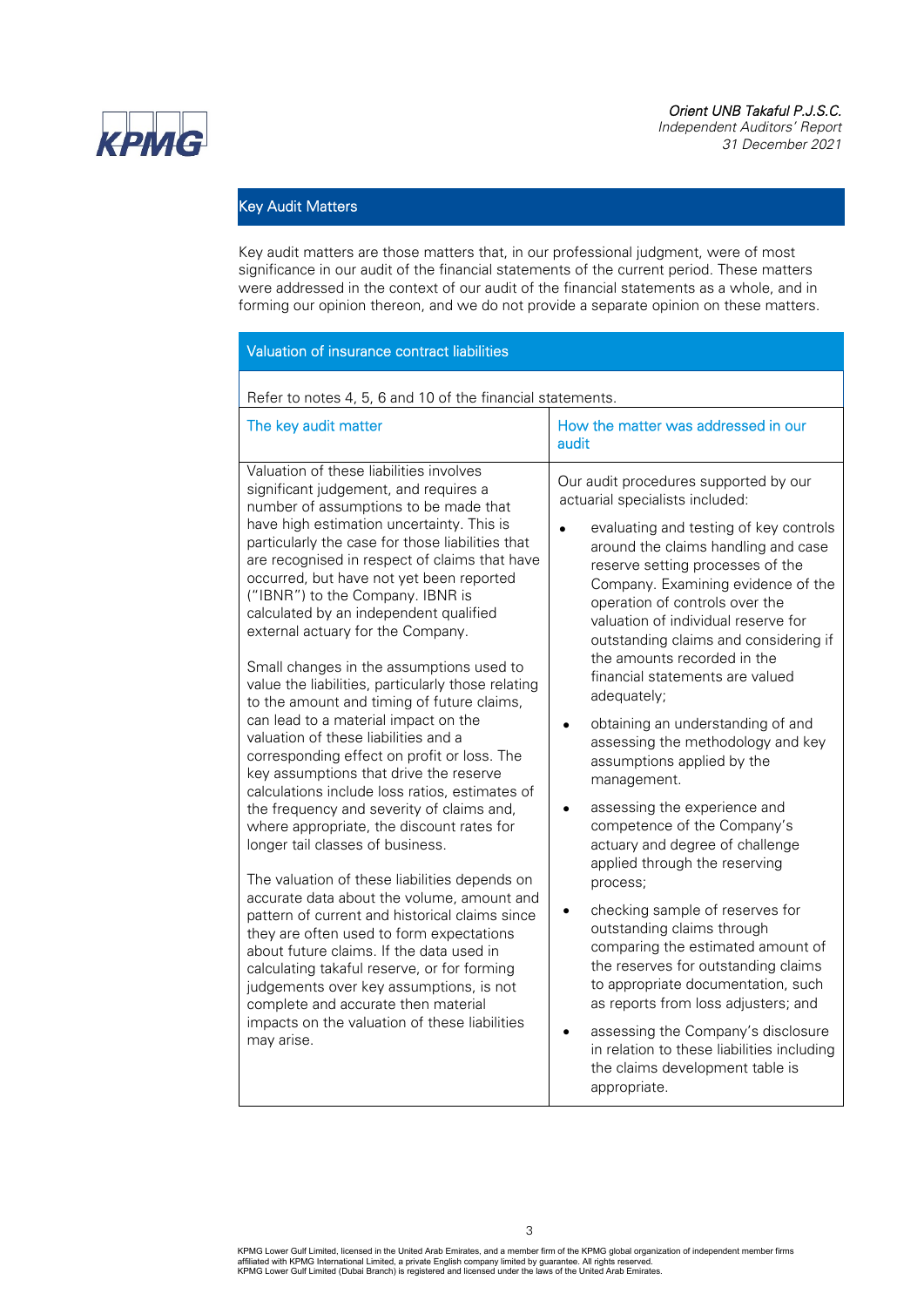

*Independent Auditors' Report 31 December 2021* 



# Key Audit Matters (Continued)

### Recoverability of takaful receivable

Refer to notes 4, 5, 6 and 11 of the financial statements.

| The key audit matter                                                                                                                                                                                                                                                                                                                                                 | How the matter was addressed in our<br>audit                                                                                                                                                                                                                                                                                                                                                                                                                                                                                                                                                                                                                                                                                                                                                                                                                                                                                                                                                                                                                                                                                                                                                                                                                                                                 |
|----------------------------------------------------------------------------------------------------------------------------------------------------------------------------------------------------------------------------------------------------------------------------------------------------------------------------------------------------------------------|--------------------------------------------------------------------------------------------------------------------------------------------------------------------------------------------------------------------------------------------------------------------------------------------------------------------------------------------------------------------------------------------------------------------------------------------------------------------------------------------------------------------------------------------------------------------------------------------------------------------------------------------------------------------------------------------------------------------------------------------------------------------------------------------------------------------------------------------------------------------------------------------------------------------------------------------------------------------------------------------------------------------------------------------------------------------------------------------------------------------------------------------------------------------------------------------------------------------------------------------------------------------------------------------------------------|
| The Company has significant takaful<br>receivables against written contribution<br>policies. There is a risk over the<br>recoverability of these receivables. The<br>determination of the related impairment<br>allowance is subjective and is influenced by<br>judgements relating to the probability of<br>default and probable losses in the event of<br>default. | Our audit procedures on the recoverability<br>and impairment of takaful receivable<br>included:<br>evaluating and testing key controls<br>over the processes designed to<br>record and monitor takaful<br>receivables;<br>testing the ageing of takaful<br>receivables to assess if these have<br>been accurately determined. Testing<br>samples of long outstanding takaful<br>receivables where no impairment<br>allowance is made with the<br>management's evidences to support<br>the recoverability of these balances;<br>obtaining balance confirmations from<br>a sample of counterparties such as<br>policyholders, agents and brokers;<br>verifying payments received from<br>such counterparties post year end;<br>considering the adequacy of<br>provisions for bad debts for<br>significant customers, taking into<br>account specific credit risk<br>assessments for each customer<br>based on period overdue, existence<br>of any disputes over the balance<br>outstanding, history of settlement of<br>receivables liabilities with the same<br>counterparties; and<br>discussing with management and<br>reviewing correspondence, where<br>relevant, to identify any disputes and<br>assessing whether these were<br>appropriately considered in<br>determining the impairment<br>allowance. |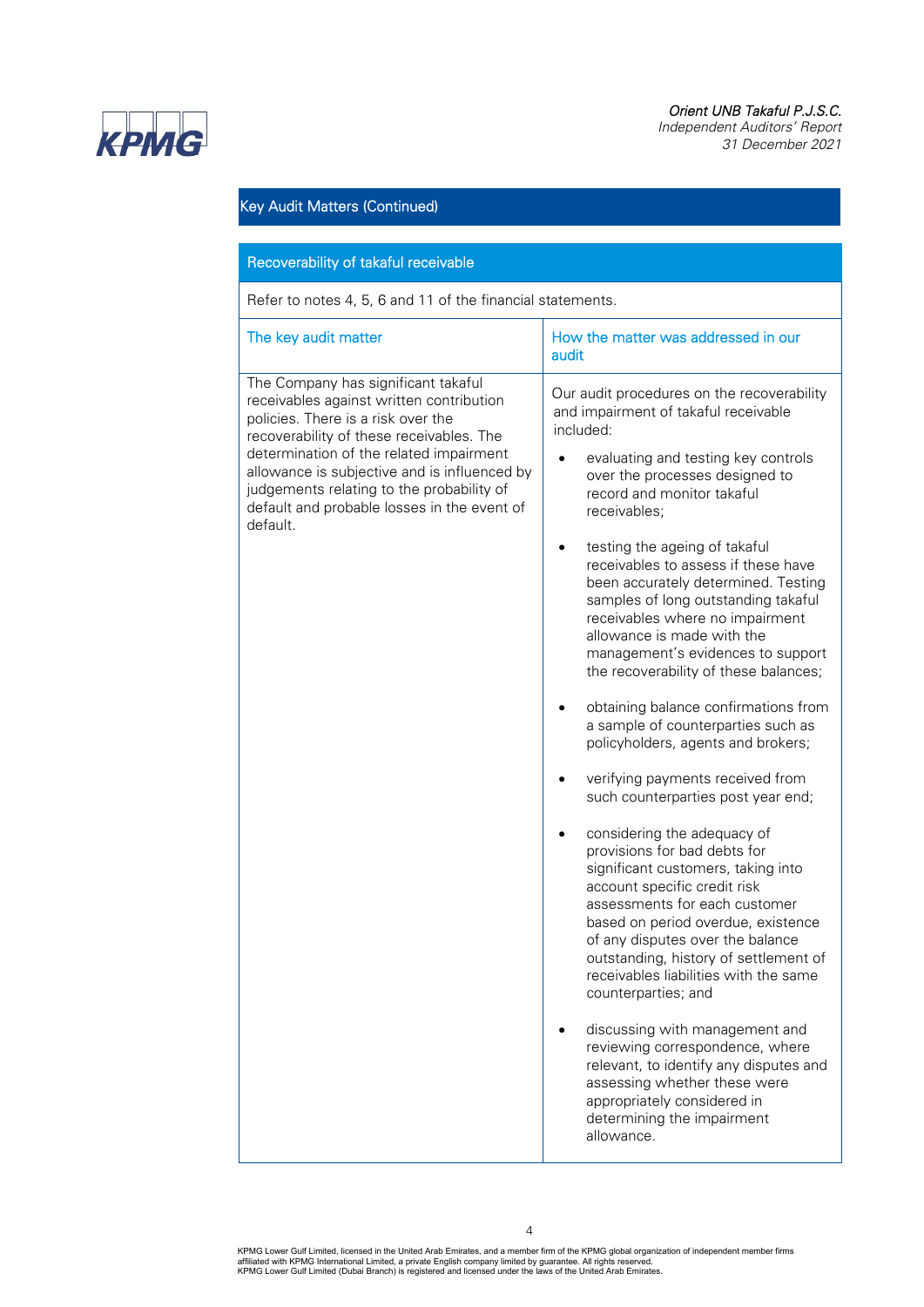*Independent Auditors' Report 31 December 2021* 



### Other Information

Management is responsible for the other information. The other information comprises the Directors' Report which we obtained prior to the date of the auditors' report and the remaining sections of the Company's 2021 Annual Report is expected to be made available to us after that date.

Our opinion on the financial statements does not cover the other information and we do not express any form of assurance conclusion thereon.

In connection with our audit of the financial statements, our responsibility is to read the other information identified above and, in doing so, consider whether the other information is materially inconsistent with the financial statements or our knowledge obtained in the audit, or otherwise appears to be materially misstated.

If, based on the work we have performed on the other information, that we obtained prior to the date of the auditors' report, we conclude that there is a material misstatement of this other information, we are required to report that fact. We have nothing to report in this regard.

When we read the Company's 2021 Annual Report, if we conclude that there is a material misstatement therein, we are required to communicate the matter to those charged with governance and take appropriate actions in accordance with ISAs.

### Responsibilities of Management and Those Charged with Governance for the Financial **Statements**

Management is responsible for the preparation and fair presentation of the financial statements in accordance with IFRS and their preparation in compliance with the applicable provisions of the UAE Federal Law No. (2) of 2015 (as amended) and UAE Federal Law No. (6) of 2007 (as amended), and for such internal control as management determines is necessary to enable the preparation of financial statements that are free from material misstatement, whether due to fraud or error.

In preparing the financial statements, management is responsible for assessing the Company's ability to continue as a going concern, disclosing, as applicable, matters related to going concern and using the going concern basis of accounting unless management either intends to liquidate the Company or to cease operations, or has no realistic alternative but to do so.

Those charged with Governance are responsible for overseeing the Company's financial reporting process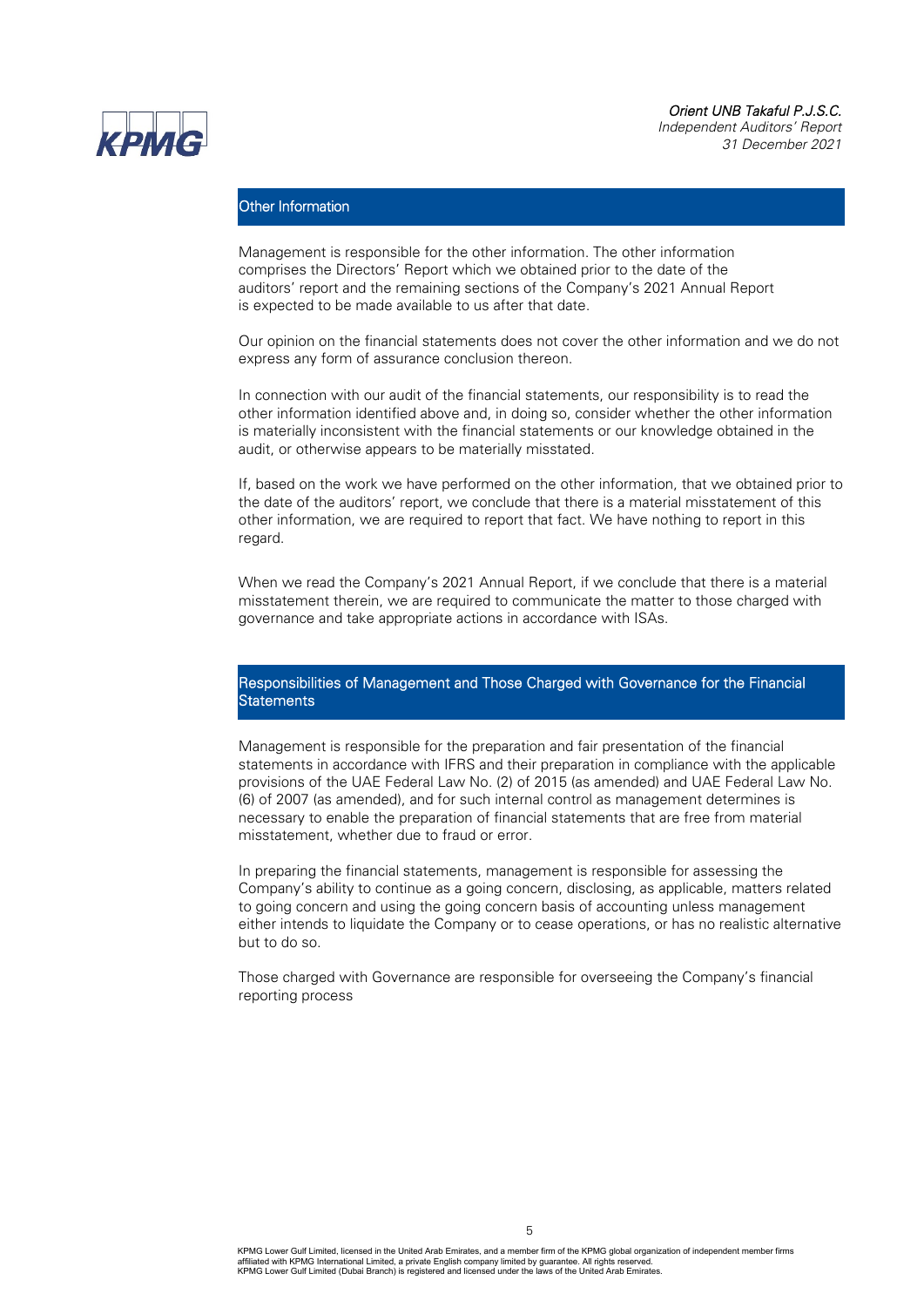### *Orient UNB Takaful P.J.S.C. Independent Auditors' Report*

*31 December 2021* 



### Auditors' Responsibilities for the Audit of the Financial Statements

Our objectives are to obtain reasonable assurance about whether the financial statements as a whole are free from material misstatement, whether due to fraud or error, and to issue an auditors' report that includes our opinion. Reasonable assurance is a high level of assurance, but is not a guarantee that an audit conducted in accordance with ISAs will always detect a material misstatement when it exists. Misstatements can arise from fraud or error and are considered material if, individually or in the aggregate, they could reasonably be expected to influence the economic decisions of users taken on the basis of these financial statements.

As part of an audit in accordance with ISAs, we exercise professional judgment and maintain professional skepticism throughout the audit. We also:

- Identify and assess the risks of material misstatement of the financial statements, whether due to fraud or error, design and perform audit procedures responsive to those risks, and obtain audit evidence that is sufficient and appropriate to provide a basis for our opinion. The risk of not detecting a material misstatement resulting from fraud is higher than for one resulting from error, as fraud may involve collusion, forgery, intentional omissions, misrepresentations, or the override of internal control.
- Obtain an understanding of internal control relevant to the audit in order to design audit procedures that are appropriate in the circumstances, but not for the purpose of expressing an opinion on the effectiveness of the Company's internal control.
- Evaluate the appropriateness of accounting policies used and the reasonableness of accounting estimates and related disclosures made by management.
- Conclude on the appropriateness of management's use of the going concern basis of accounting and, based on the audit evidence obtained, whether a material uncertainty exists related to events or conditions that may cast significant doubt on the Company's ability to continue as a going concern. If we conclude that a material uncertainty exists, we are required to draw attention in our auditors' report to the related disclosures in the financial statements or, if such disclosures are inadequate, to modify our opinion. Our conclusions are based on the audit evidence obtained up to the date of our auditors' report. However, future events or conditions may cause the Company to cease to continue as a going concern.
- Evaluate the overall presentation, structure and content of the financial statements, including the disclosures, and whether the financial statements represent the underlying transactions and events in a manner that achieves fair presentation.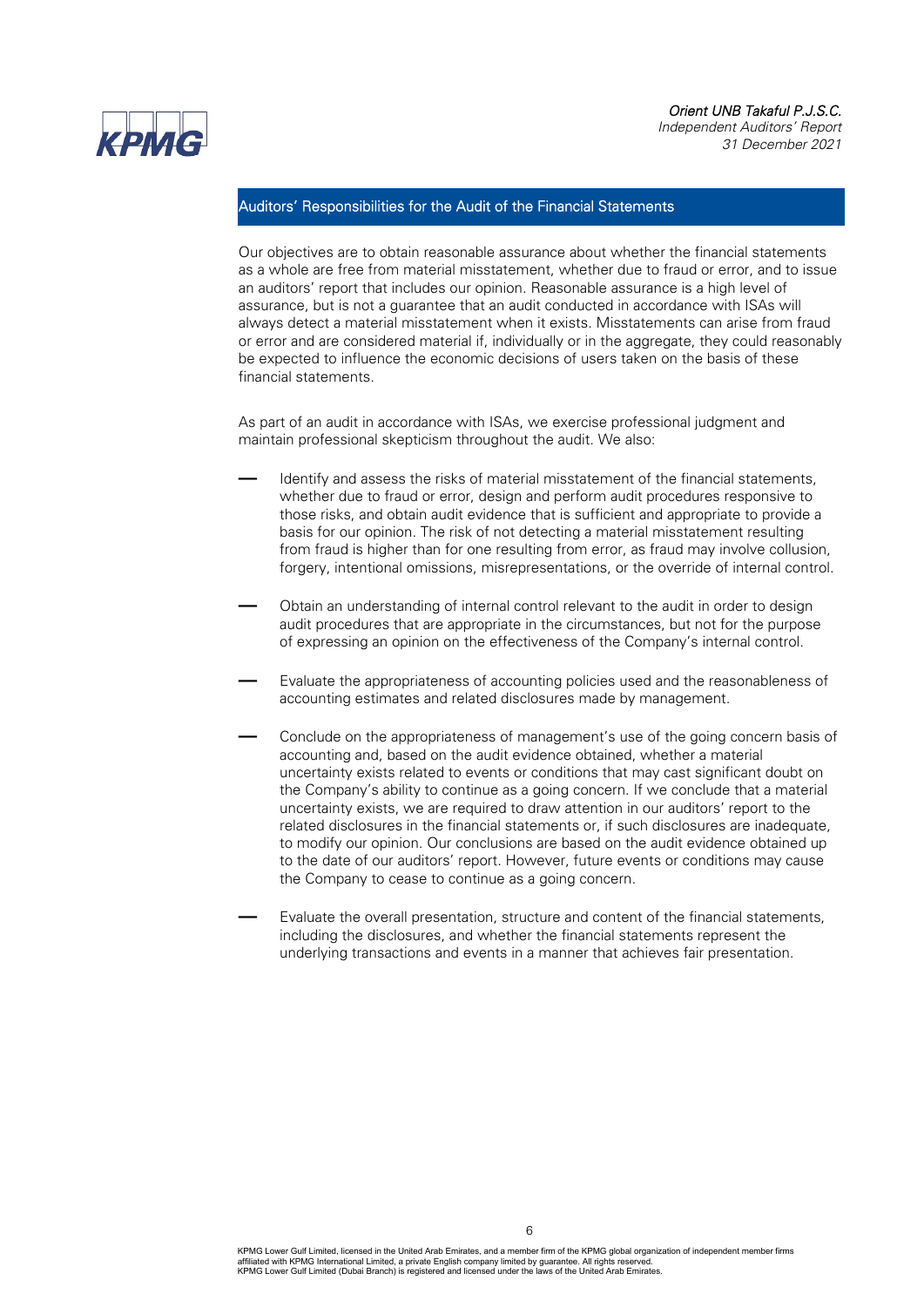

### Auditors' Responsibilities for the Audit of the Financial Statements (continued)

We communicate with those charged with governance regarding, among other matters, the planned scope and timing of the audit and significant audit findings, including any significant deficiencies in internal control that we identify during our audit.

We also provide those charged with governance with a statement that we have complied with relevant ethical requirements regarding independence, and communicate with them all relationships and other matters that may reasonably be thought to bear on our independence, and where applicable, actions taken to eliminate threats or safeguards applied.

From the matters communicated with those charged with governance, we determine those matters that were of most significance in the audit of the financial statements of the current period and are therefore the key audit matters. We describe these matters in our auditors' report unless law or regulation precludes public disclosure about the matter or when, in extremely rare circumstances, we determine that a matter should not be communicated in our report because the adverse consequences of doing so would reasonably be expected to outweigh the public interest benefits of such communication.

# Report on Other Legal and Regulatory Requirements

Further, as required by the UAE Federal Law No. (2) of 2015 (as amended), we report that for the year ended 31 December 2021:

- i) we have obtained all the information and explanations we considered necessary for the purposes of our audit;
- ii) the financial statements have been prepared and comply, in all material respects, with the applicable provisions of the UAE Federal Law No. (2) of 2015 (as amended);
- iii) the Company has maintained proper books of account;
- iv) the financial information included in the Directors' report is consistent with the books of account of the Company;
- v) as disclosed in note 1 to the financial statements, the Company has not purchased any shares during the year ended 31 December 2021;
- vi) note 22 to the financial statements discloses material related party transactions and the terms under which they were conducted;
- vii) based on the information that has been made available to us, nothing has come to our attention which causes us to believe that the Company has contravened during the financial year ended 31 December 2021 any of the applicable provisions of the UAE Federal Law No. (2) of 2015 (as amended) or its Articles of Association, which would materially affect its activities or its financial position as at 31 December 2021; and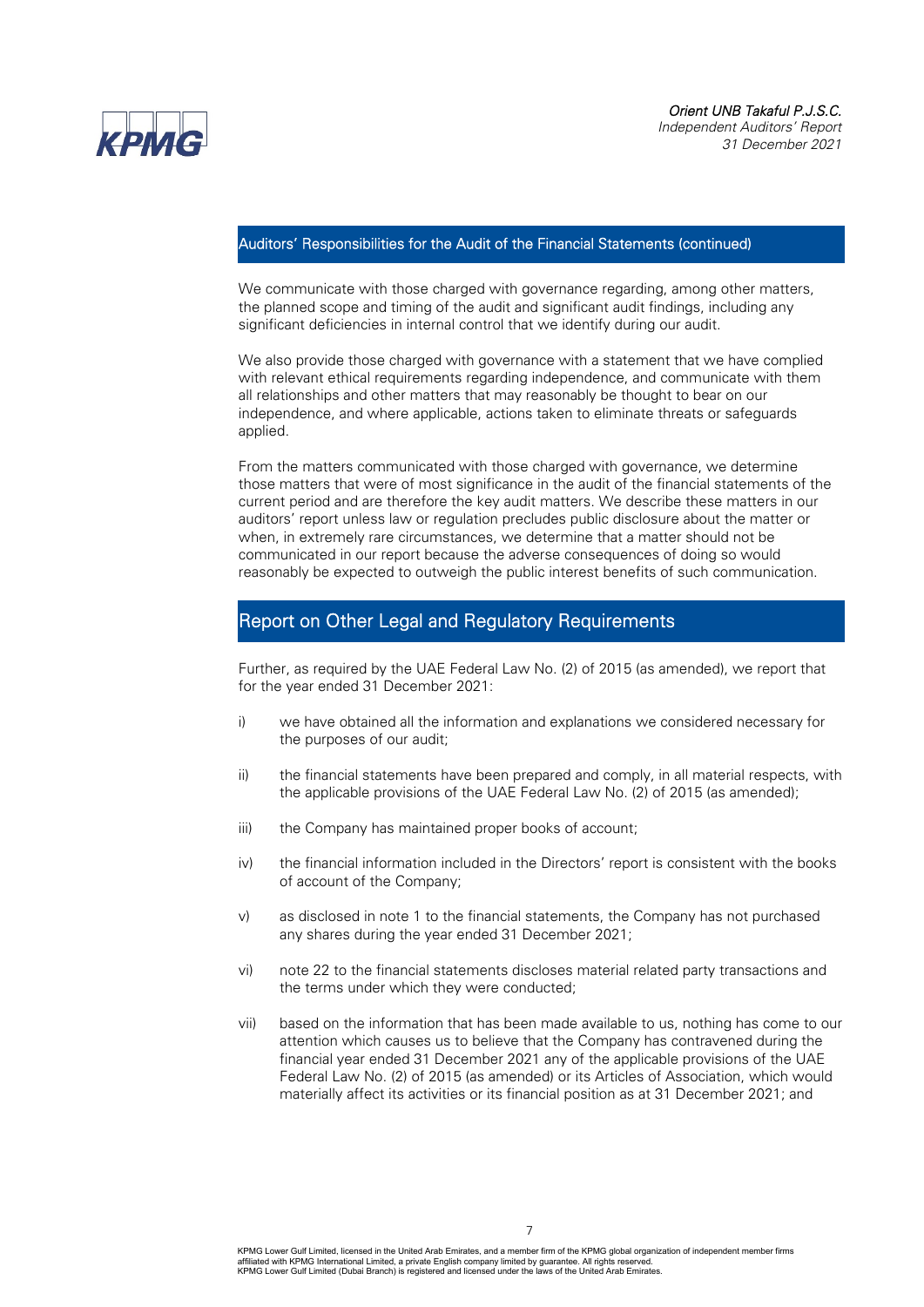

# Report on Other Legal and Regulatory Requirements (continued)

viii) note 27.1 to the Company financial statements discloses that there were no social contributions made during the year ended 31 December 2021.

Further, as required by the UAE Federal Law No.6 of 2007 (as amended), we report that we have obtained all the information and explanations we considered necessary for the purposes of our audit.

KPMG Lower Gulf Limited

Richard Ackland Registration No.: 1015 Dubai, United Arab Emirates

Date: 11 February 2022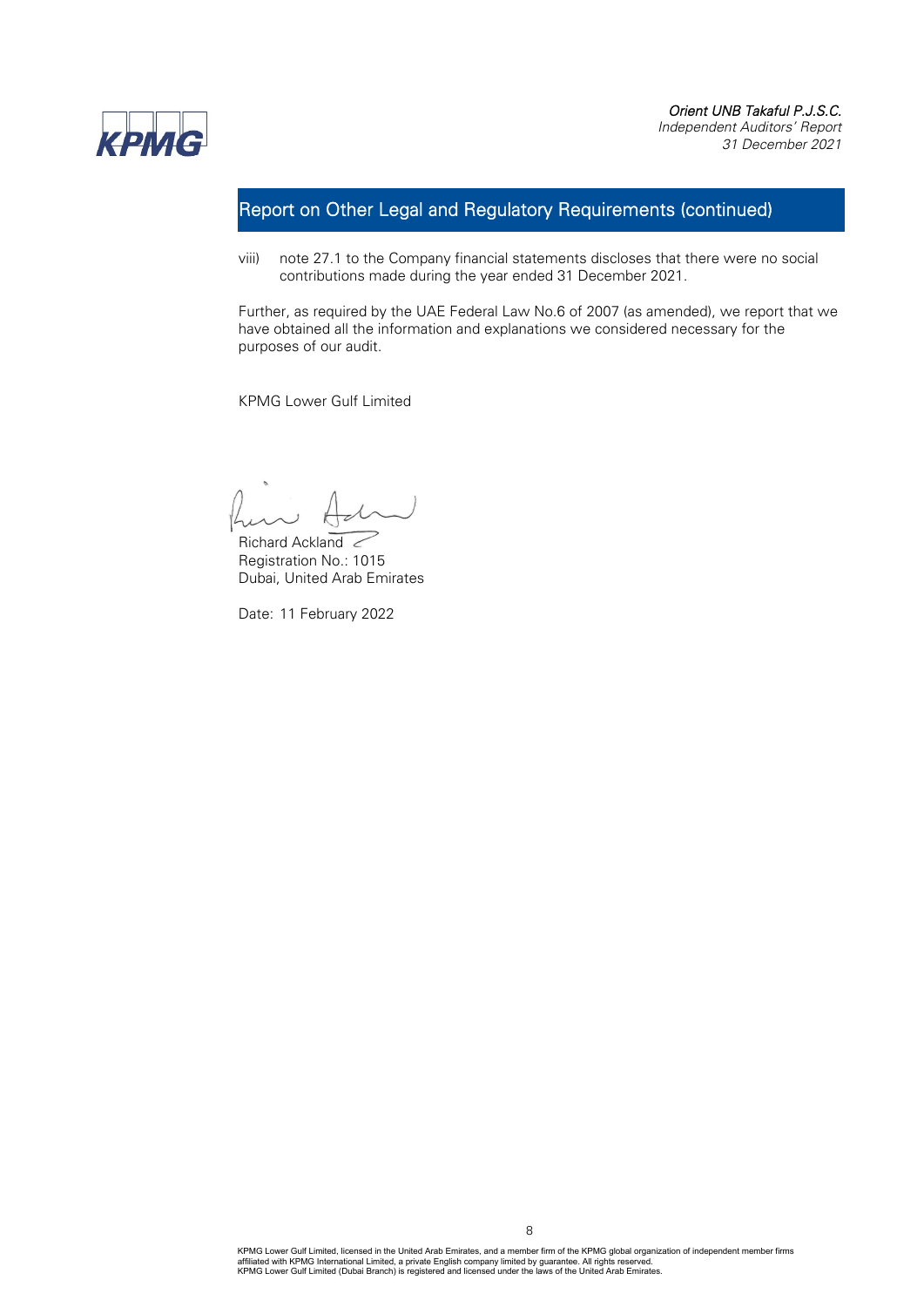# Statement of financial position

*as at 31 December*

|                                                    | <b>Note</b> | 31 December<br>2021<br><b>AED</b> | 31 December<br>2020<br><b>AED</b> |
|----------------------------------------------------|-------------|-----------------------------------|-----------------------------------|
| <b>TAKAFUL OPERATIONS' ASSETS</b>                  |             |                                   |                                   |
| Cash and bank balances                             | 9           |                                   |                                   |
| Retakaful contract assets                          | 10          | 44,628,910<br>317,954,501         | 53,176,260<br>234,816,797         |
| Takaful, retakaful and other receivable            | 11          | 53,874,940                        | 55,978,050                        |
| Due from related parties                           | 22          | 18,719,903                        | 43,747,254                        |
| Other receivables                                  | 12          | 9,034,428                         | 7,753,922                         |
| Receivable from shareholders                       | 18          | 80,291,882                        | 34,813,645                        |
| <b>Total takaful operations' assets</b>            |             | 524,504,564                       | 430,285,928                       |
| <b>SHAREHOLDERS' ASSETS</b>                        |             |                                   |                                   |
| Cash and bank balances                             | 9           | 6,959,723                         | 108,757,658                       |
| Other receivables and prepayments                  | 13          | 1,688,497                         | 2,045,002                         |
| Wakala deposit                                     | 14          | 283,339,695                       | 116,000,000                       |
| Statutory deposit                                  | 15          | 6,000,000                         | 6,000,000                         |
| Due from related parties                           | 22          | 1,630,739                         | 3,620,333                         |
| Property and equipment                             | 16          | 3,456,598                         | 4,577,161                         |
| Intangible assets                                  | 17          | 332,691                           | 463,308                           |
| <b>Total shareholders' assets</b>                  |             | 303,407,943                       | 241,463,462                       |
| <b>Total assets</b>                                |             | 827,912,507                       | 671,749,390                       |
| <b>TAKAFUL OPERATIONS' LIABILITIES AND DEFICIT</b> |             |                                   |                                   |
| <b>TAKAFUL OPERATIONS' LIABILITIES</b>             |             |                                   |                                   |
| Takaful contract liabilities                       | 10          | 389,926,943                       | 292,127,729                       |
| Payable to takaful, insurance, reinsurance and     |             |                                   |                                   |
| retakaful companies                                | 19          | 88,220,151                        | 101,334,193                       |
| Other takaful payables                             | 20          | 28,679,660                        | 35,945,213                        |
| Due to related parties                             | 22          | 17,677,810                        | 878,793                           |
| <b>Total takaful operations' liabilities</b>       |             | 524,504,564                       | 430,285,928                       |
| <b>TAKAFUL OPERATIONS' DEFICIT</b>                 |             |                                   |                                   |
| Deficit in policyholders' fund                     | 21          | (174,760,427)                     | (119, 498, 232)                   |
| Provision against Qard Hassan                      | 21          | 174,760,427                       | 119,498,232                       |
| Total takaful operations' deficit                  |             |                                   |                                   |
| Total takaful operations' liabilities and deficit  |             | 524,504,564                       | 430,285,928                       |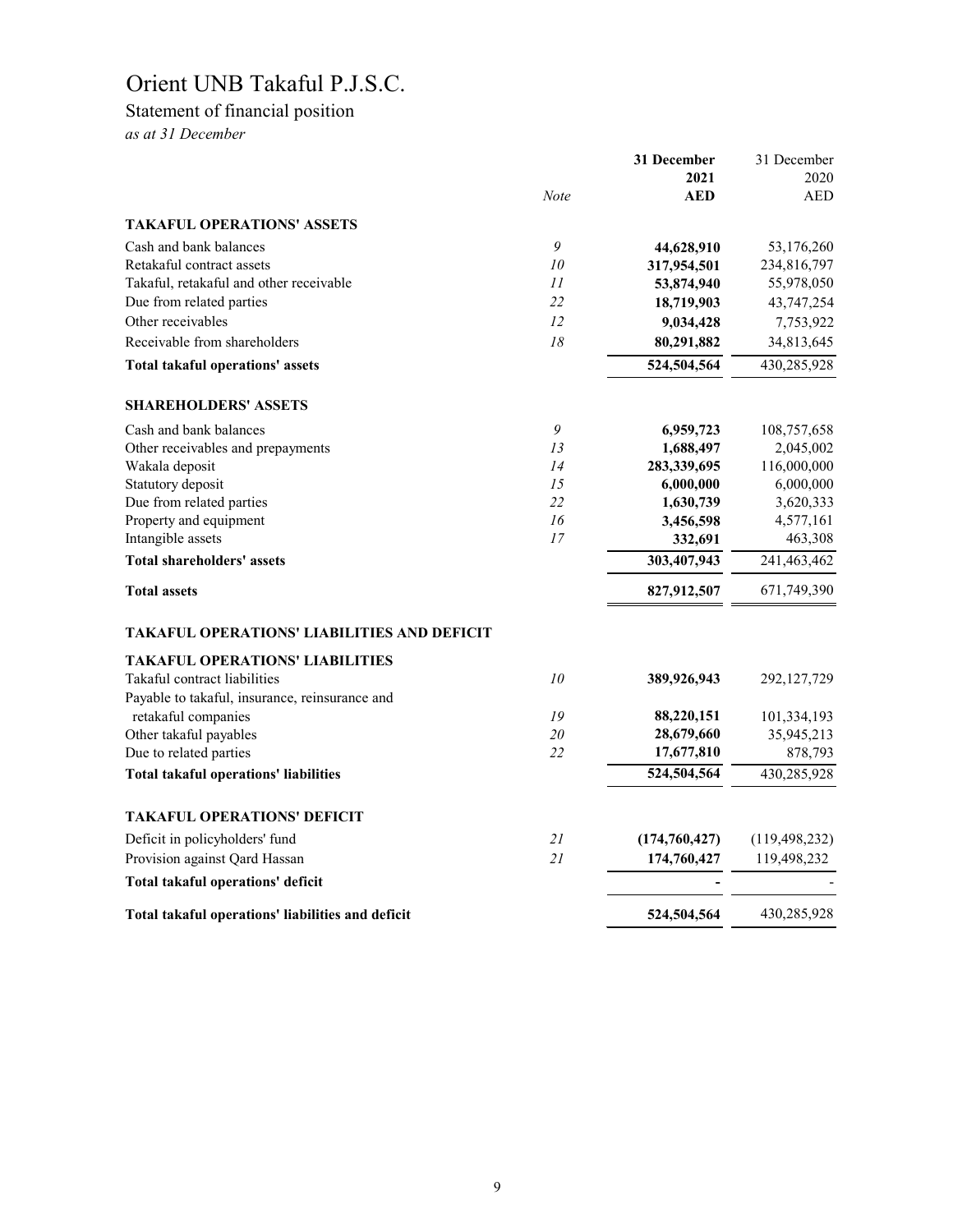Statement of financial position (continued)

as at 31 December

|                                                 |      | 31 December | 31 December |
|-------------------------------------------------|------|-------------|-------------|
|                                                 |      | 2021        | 2020        |
|                                                 | Note | <b>AED</b>  | <b>AED</b>  |
| SHAREHOLDERS' LIABILITIES AND EQUITY            |      |             |             |
| <b>SHAREHOLDERS' LIABILITIES</b>                |      |             |             |
| Due to related parties                          | 22   | 2,831,743   | 1,986,976   |
| Accruals, provisions and other payables         |      | 7,715,645   | 6,659,307   |
| Employees' end of service benefits              | 23   | 1,467,758   | 1,138,038   |
| Payable to policyholders - takaful operations   | 18   | 80,291,882  | 34,813,645  |
| Lease liabilities                               | 24   | 2,437,416   | 3,622,466   |
| Total shareholders' liabilities                 |      | 94,744,444  | 48,220,432  |
| <b>SHAREHOLDERS' EQUITY</b>                     |      |             |             |
| Share capital                                   | 25   | 200,000,000 | 200,000,000 |
| Share premium                                   | 25   | 1,198,390   | 1,198,390   |
| Statutory reserve                               | 25   | 2,269,370   | 727,323     |
| Retakaful risk reserve                          | 25   | 3,119,436   |             |
| Retained earnings / (accumulated loss)          |      | 2,076,303   | (8,682,683) |
| Total shareholders' equity                      |      | 208,663,499 | 193,243,030 |
|                                                 |      | 303,407,943 | 241,463,462 |
| Total takaful operations' liabilities, deficit, |      |             |             |
| shareholders' liabilities and equity            |      | 827,912,507 | 671,749,390 |

To the best of our knowledge, the financial statements fairly present, in all material respects, the financial position, results of operation and cash flows of the Company as of, and for, the year ended 31 December 2021.

These financial statements were approved and authorised for issue by the Board of Directors on 11 February 2022 and signed on their behalf by:

Chairman

Chief Executive Officer

Head-Finance

The notes on pages 14 to 54 form an integral part of these linarcial statements.

The independent auditors' report is set out on pages 2 to 8.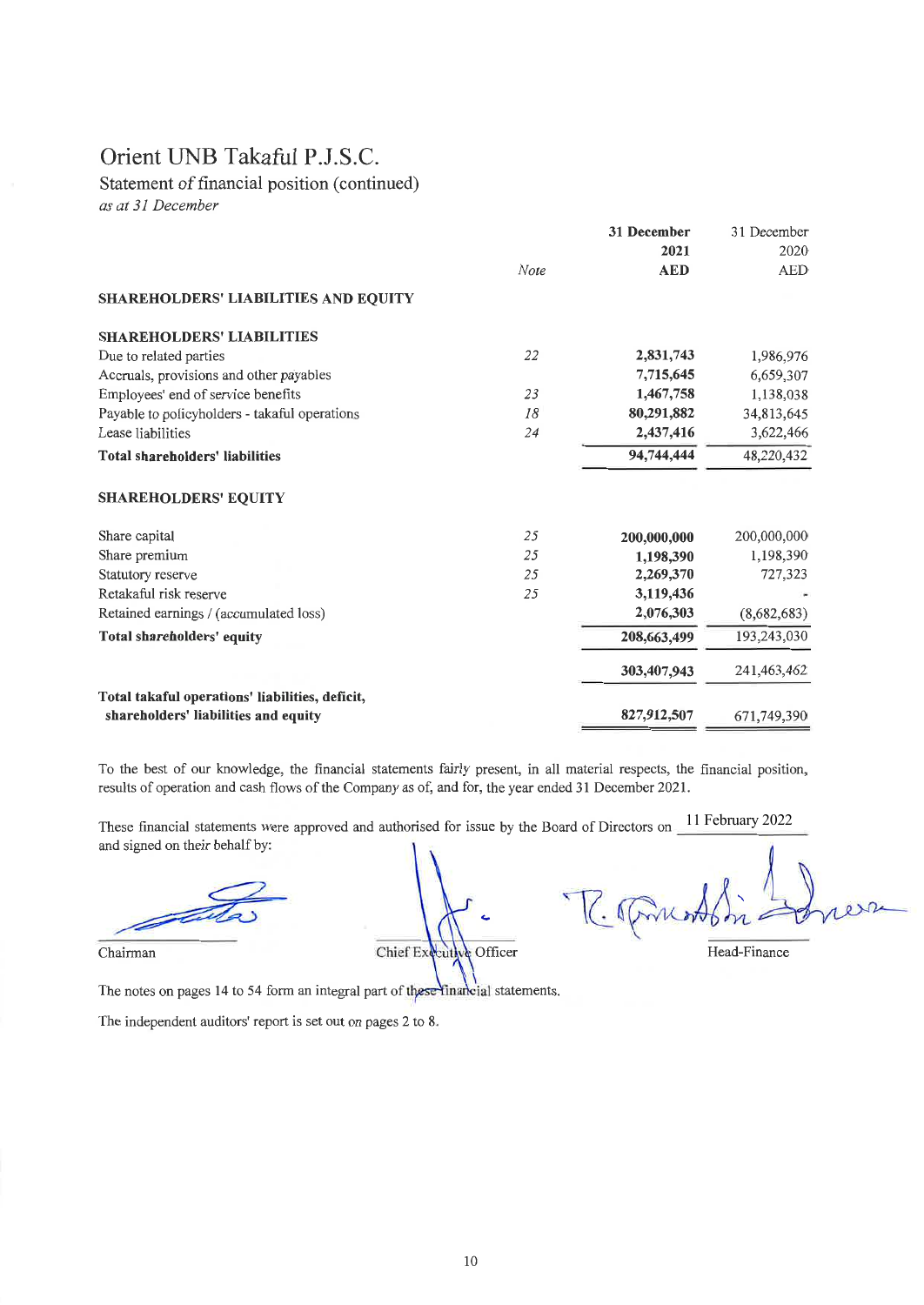# Statement of profit or loss and other comprehensive income

*for the year ended 31 December*

|                                                               |             | 2021            | 2020            |
|---------------------------------------------------------------|-------------|-----------------|-----------------|
|                                                               | <b>Note</b> | <b>AED</b>      | <b>AED</b>      |
| <b>Attributable to policyholders'</b>                         |             |                 |                 |
| Gross written contributions                                   | 26          | 401,387,108     | 300,639,766     |
| Changes in unearned contribution reserve                      |             | (45, 853, 930)  | (21, 913, 472)  |
| <b>Takaful contributions earned</b>                           |             | 355,533,178     | 278,726,294     |
| Retakaful contributions                                       |             | 306,246,256     | 229,410,188     |
| Changes in retakaful share of unearned contribution           |             | (35,802,526)    | (18, 636, 503)  |
| <b>Retakaful share of earned contributions</b>                |             | 270,443,730     | 210,773,685     |
| <b>Net earned contributions</b>                               |             | 85,089,448      | 67,952,609      |
| Commission earned                                             |             | 44,266,226      | 32,349,600      |
| <b>Gross takaful income</b>                                   |             | 129,355,674     | 100,302,209     |
| Gross claims paid                                             |             | (150, 641, 560) | (159, 287, 243) |
| Retakaful share of claims paid                                |             | 111,119,287     | 126,017,565     |
| Net claims paid                                               |             | (39,522,273)    | (33,269,678)    |
| Increase in reserve for outstanding claims and                |             |                 |                 |
| unallocated loss adjustment expense                           |             | (50,084,162)    | (14,062,169)    |
| Increase in reserve for retakaful share of outstanding claims |             | 45,386,305      | 13,768,387      |
| Increase in reserve for incurred but not reported claims      |             | (1,861,122)     | (19,077,360)    |
| Increase in reserve for retakaful share of incurred           |             |                 |                 |
| but not reported claims                                       |             | 1,948,873       | 16,247,221      |
| Net claims incurred                                           |             | (44, 132, 379)  | (36,393,599)    |
| Takaful results before wakala fees                            |             | 85,223,295      | 63,908,610      |
| Wakala fees                                                   | 18.1        | (140, 485, 488) | (105, 223, 918) |
| Net deficit from takaful operations                           |             | (55, 262, 193)  | (41,315,308)    |
| <b>Attributable to shareholders'</b>                          |             |                 |                 |
| Wakala fees income from policyholders                         | 18.1        | 140,485,488     | 105,223,918     |
| Income from deposits                                          |             | 7,529,037       | 7,014,703       |
| General and administrative expenses                           | 27          | (21,094,826)    | (20, 453, 112)  |
| Commission expenses                                           |             | (50, 704, 414)  | (37, 582, 960)  |
| Other takaful expenses                                        |             | (5,532,623)     | (6,725,424)     |
| Profit for the year before Qard Hassan                        |             | 70,682,662      | 47, 477, 125    |
| Provision against Qard Hassan to policyholders'               | 21          | (55, 262, 193)  | (41,315,308)    |
| Profit for the year attributable to shareholders'             |             | 15,420,469      | 6,161,817       |
| Other comprehensive income                                    |             |                 |                 |
| Total comprehensive income for the year                       |             | 15,420,469      | 6,161,817       |
| <b>Earnings per share</b>                                     | 28          | 7.71            | 3.08            |
|                                                               |             |                 |                 |

The notes on pages 14 to 54 form an integral part of these financial statements.

The independent auditors' report is set out on pages 2 to 8.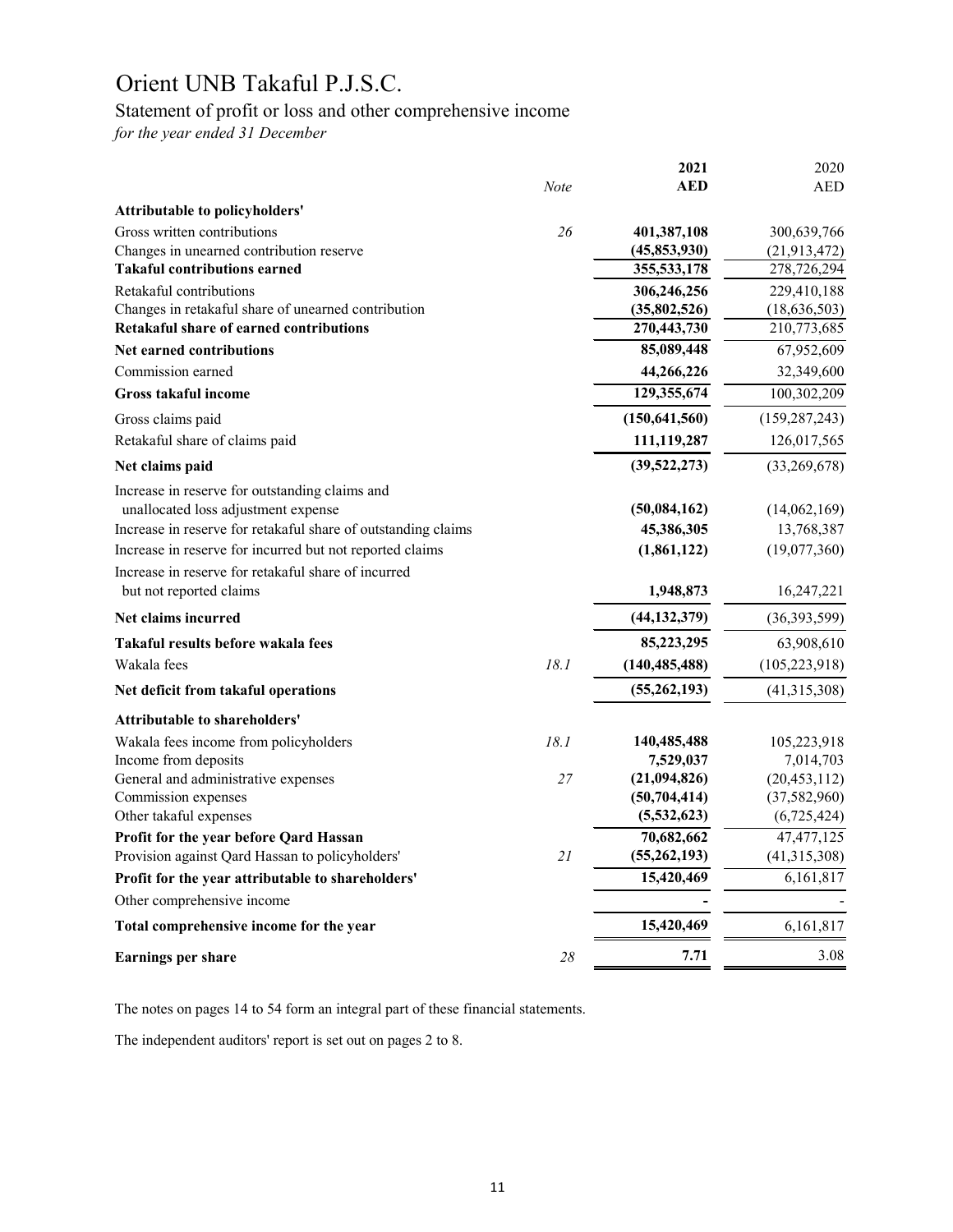# Statement of changes in equity

*for the year ended 31 December*

|                                            | <b>Share</b><br>capital<br><b>AED</b> | <b>Share</b><br>premium<br><b>AED</b> | <b>Statutory</b><br>reserve<br><b>AED</b> | Retakaful<br>risk reserve<br><b>AED</b> | <b>Retained earning/</b><br>(Accumulated (loss)<br><b>AED</b> | <b>Total</b><br><b>AED</b> |
|--------------------------------------------|---------------------------------------|---------------------------------------|-------------------------------------------|-----------------------------------------|---------------------------------------------------------------|----------------------------|
| As at 1 January 2020                       | 200,000,000                           | 1,198,390                             | 111,141                                   |                                         | (14,228,318)                                                  | 187,081,213                |
| Total comprehensive income for<br>the year |                                       |                                       |                                           |                                         | 6,161,817                                                     | 6,161,817                  |
| Transfer to reserve                        |                                       |                                       | 616,182                                   |                                         | (616, 182)                                                    |                            |
| As at 31 December 2020                     | 200,000,000                           | 1,198,390                             | 727,323                                   |                                         | (8,682,683)                                                   | 193,243,030                |
| As at 1 January 2021                       | 200,000,000                           | 1,198,390                             | 727,323                                   |                                         | (8,682,683)                                                   | 193,243,030                |
| Total comprehensive income for<br>the year |                                       |                                       |                                           |                                         | 15,420,469                                                    | 15,420,469                 |
| Transfer to reserve                        |                                       | -                                     | 1,542,047                                 | 3,119,436                               | (4,661,483)                                                   |                            |
| As at 31 December 2021                     | 200,000,000                           | 1,198,390                             | 2,269,370                                 | 3,119,436                               | 2,076,303                                                     | 208,663,499                |

The notes on pages 14 to 54 form an integral part of these financial statements.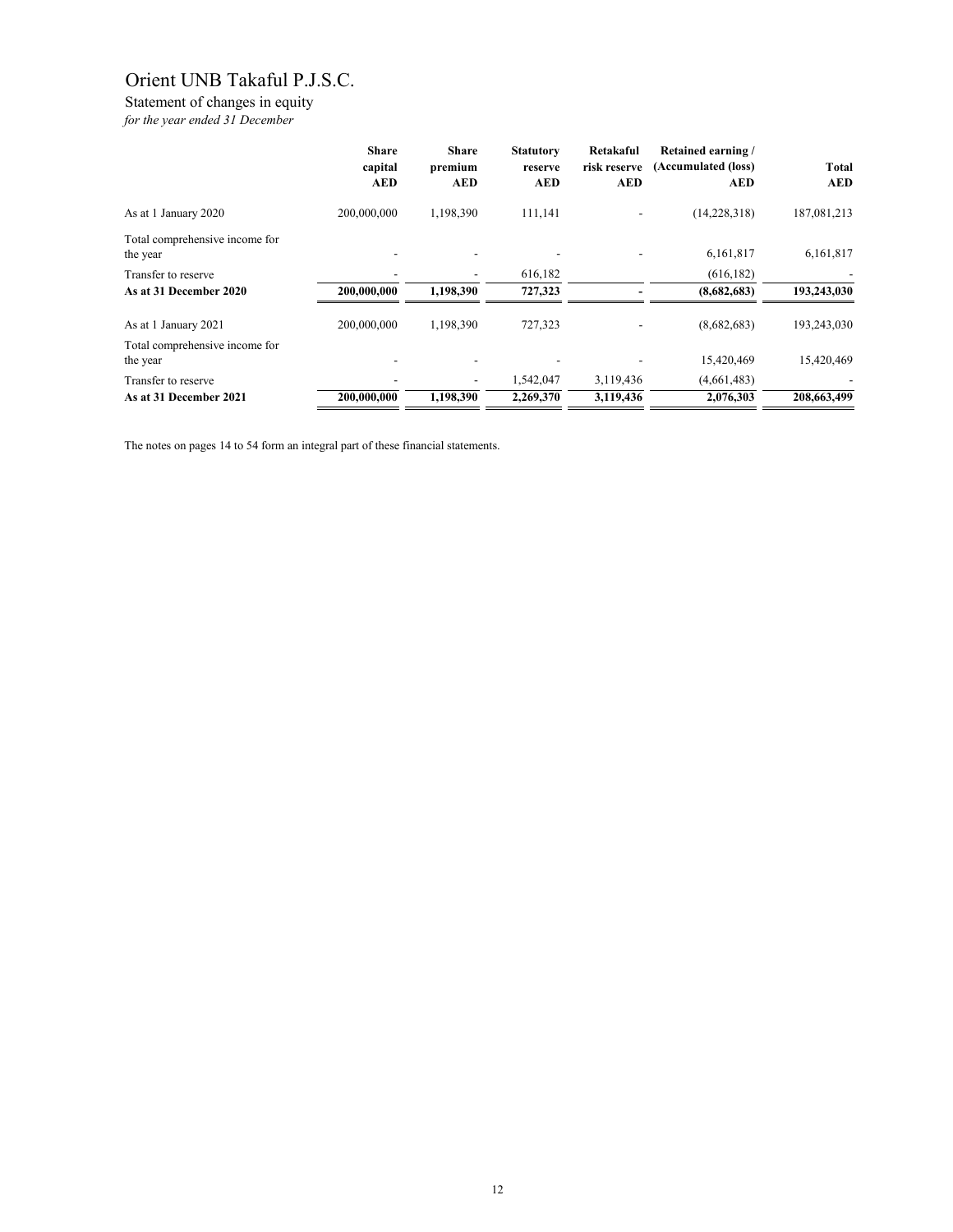# Statement of cash flows

*for the year ended 31 December*

|                                                               |             | 2021            | 2020          |
|---------------------------------------------------------------|-------------|-----------------|---------------|
|                                                               | <b>Note</b> | <b>AED</b>      | <b>AED</b>    |
| <b>Cash flows from operating activities</b>                   |             |                 |               |
| Profit for the year                                           |             | 15,420,469      | 6,161,817     |
| Adjustment for:                                               |             |                 |               |
| Depreciation of property and equipment                        | 16          | 1,342,920       | 1,535,876     |
| Amortisation of intangible assets                             | 17          | 130,617         | 130,094       |
| Provision for employees' end of service benefits              | 23          | 422,852         | 418,074       |
| Finance cost on lease liabilities                             | 24          | 147,195         | 186,913       |
| Operating cash flows before movements in                      |             |                 |               |
| working capital                                               |             | 17,464,053      | 8,432,774     |
| Change in:                                                    |             |                 |               |
| Retakaful contract assets                                     | 10          | (83, 137, 704)  | (48,652,111)  |
| Takaful, retakaful and other receivable                       | 11          | 2,103,110       | 332,168       |
| Due from related parties (relating to takaful operations)     | 22          | 25,027,351      | (20,988,509)  |
| Other receivables (relating to takaful operations)            | 12          | (1,280,506)     | (1, 287, 864) |
| Other receivables and prepayments (relating to shareholders') | 13          | 356,505         | (840, 728)    |
| Due from related parties (relating to shareholders')          | 22          | 1,989,594       | (1,832,658)   |
| Takaful contract liabilities                                  | 10          | 97,799,214      | 55,053,001    |
| Payable to takaful, insurance, reinsurance and                |             |                 |               |
| retakaful companies                                           | 19          | (13, 114, 042)  | 40,841,111    |
| Other takaful payables                                        | 20          | (7,265,553)     | 1,594,177     |
| Due to related parties (relating to takaful operations)       | 22          | 16,799,017      | (989, 823)    |
| Due to related parties (relating to shareholders')            | 22          | 844,767         | (2,116,994)   |
| Accruals, provisions and other payables                       |             | 1,056,338       | 3,809,698     |
| Net cash generated from operating activities                  |             | 58,642,144      | 33, 354, 242  |
| Employees' end of service benefits paid                       | 23          | (93, 132)       | (60, 679)     |
| Net cash generated from operations                            |             | 58,549,012      | 33,293,563    |
| <b>Cash flows from investing activities</b>                   |             |                 |               |
| Purchase of property and equipment                            | 16          | (222, 357)      | (87, 294)     |
| Purchase of intangible assets                                 | 17          |                 | (7, 344)      |
| Deposits with commercial and Islamic bank                     | 14          | (283, 339, 695) | (116,000,000) |
| Maturity of deposits wtih Islamic financial institution       | 14          | 116,000,000     | 235,997,257   |
| Net cash (used in) / generated from investing activities      |             | (167, 562, 052) | 119,902,619   |
| Cash flows from financing activity                            |             |                 |               |
|                                                               |             |                 |               |
| Payment of lease liabilities                                  | 24          | (1,332,245)     | (1,354,005)   |
| Net cash used in financing activity                           |             | (1,332,245)     | (1,354,005)   |
| Net (decrease) / increase in cash and cash equivalents        |             | (110, 345, 285) | 151,842,177   |
| Cash and cash equivalents at 1 January                        |             | 161,933,918     | 10,091,741    |
| Cash and cash equivalents at 31 December                      | 9           | 51,588,633      | 161,933,918   |
|                                                               |             |                 |               |

The notes on pages 14 to 54 form an integral part of these financial statements.

The independent auditors' report is set out on pages 2 to 8.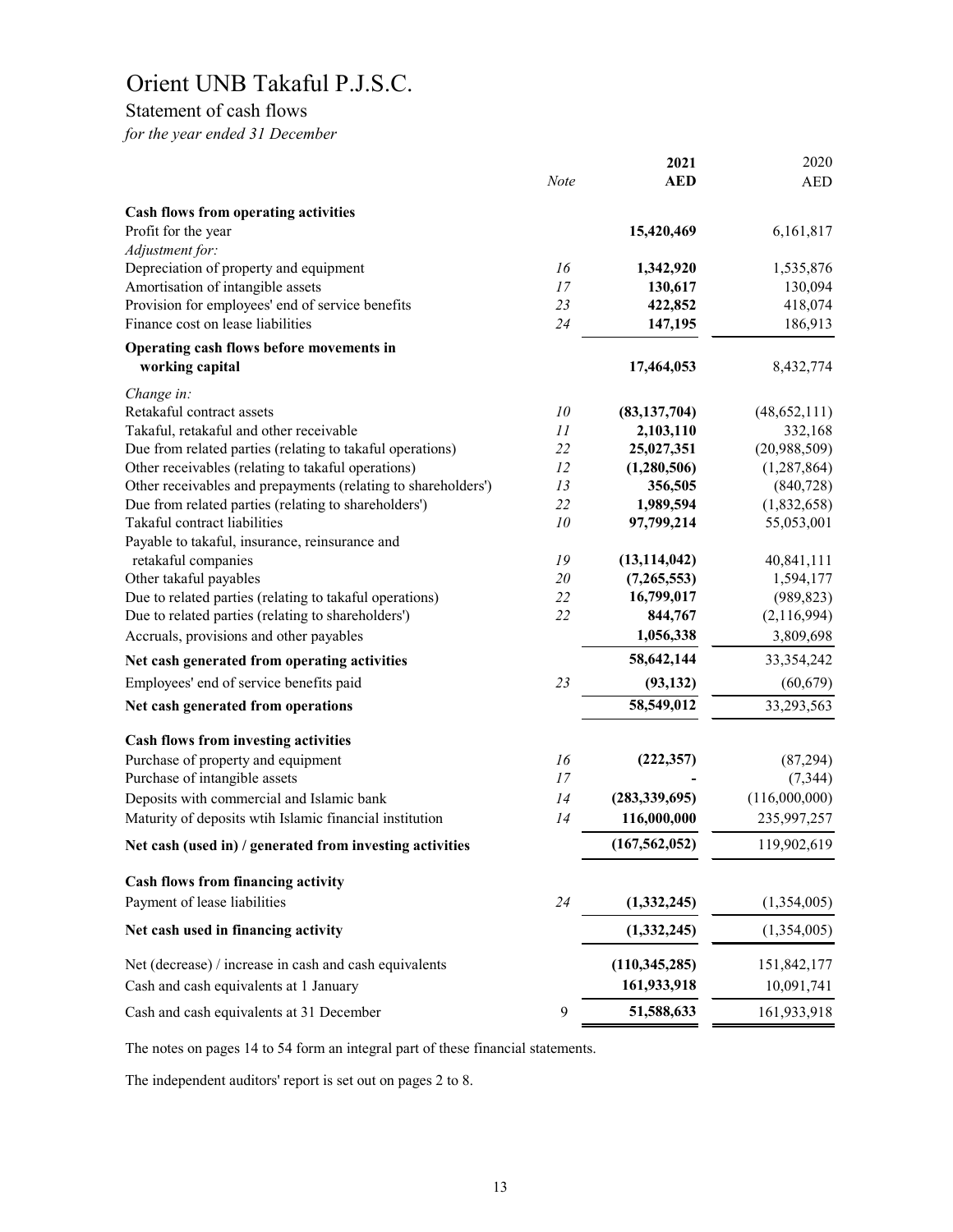# Notes

*(forming part of the financial statements)*

# **1 Legal status and activities**

Orient UNB Takaful P.J.S.C. (the "Company") is a public joint stock company registered under UAE Federal Law No. (2) of 2015 relating to the incorporation of commercial companies in the UAE, and UAE Federal Law No. (6) of 2007 (as amended) relating to the establishment of insurance companies. The registered address of the Company is P.O. Box 183368, Dubai, United Arab Emirates.

The Company was incorporated on 8 November 2016, while the formalities of issuance and allotment of shares to the public were finalised on 28 December 2016. The shares of the Company are listed on the Dubai Financial Market. The Company obtained a commercial license on 23 January 2017 and a license from the Insurance Authority of the UAE on 16 July 2017.

The principal activity of the Company is issuance of short term takaful contracts in connection with accidents and liabilities insurance, fire insurance, transportation risk insurance, other type of insurance and health insurance. The Company also invests its funds in wakala deposits.

The Company has not purchased any shares during the year ended 31 December 2021.

During the year, Orient Insurance P.J.S.C., a public joint stock company incorporated in Dubai, United Arab Emirates acquired shares of the Company from Abu Dhabi Commercial Bank PJSC and Al Wifaq Finance Company to become the parent company and have taken control over the Company. The ultimate parent company is Al Futtaim Private Co. which is based in Dubai, United Arab Emirates.

As at reporting date the shareholding patterns are as follows:

|                                | 31 December              | 31 December |
|--------------------------------|--------------------------|-------------|
|                                | 2021                     | 2020        |
|                                | <b>AED</b>               | <b>AED</b>  |
| Orient Insurance PJSC          | 83.91%                   | 34.85%      |
| Abu Dhabi Commercial Bank PJSC |                          | 35.00%      |
| Al Wifaq Finance Company       | $\overline{\phantom{0}}$ | 14.06%      |
| Others                         | 16.09%                   | 16.09%      |
|                                | 100.00%                  | 100.00%     |
|                                |                          |             |

### **2 Basis of preparation**

## **a) Statement of compliance**

The financial statements have been prepared in accordance with International Financial Reporting Standards (IFRS) as issued by the International Accounting Standards Board (IASB) and comply with applicable requirements of Federal Law No. (6) of 2007 concerning the Establishment of the Insurance Authority & Organization of the Insurance Operations, Federal Law No. (2) of 2015 concerning the Commercial Companies, Insurance Authority Board Decision No. (25) of 2014 Pertinent to Financial Regulations for Insurance Companies and Insurance Authority's Board of Directors Decision No. (23) of 2019 concerning Instructions Organizing Reinsurance Operations.

Furthermore, the Company is required, for the year ended 31 December 2021, to be in compliance with the provisions of the UAE Federal Law No. 2 of 2015, as amended. On 20 September 2021, the UAE Federal Decree Law No. 32 of 2021 was issued and came into effect on 2 January 2022 which repealed the UAE Federal Law No. 2 of 2015 (as amended). The Company has 12 months from 2 January 2022 to comply with the provisions of the UAE Federal Decree Law No 32 of 2021.

### **b) Basis of measurement**

These financial statements have been prepared on the historical cost basis.

### **c) Functional and presentation currency**

These financial statements are presented in UAE Dirhams (AED), which is the Company's functional currency. Except as otherwise indicated, financial information is presented in AED.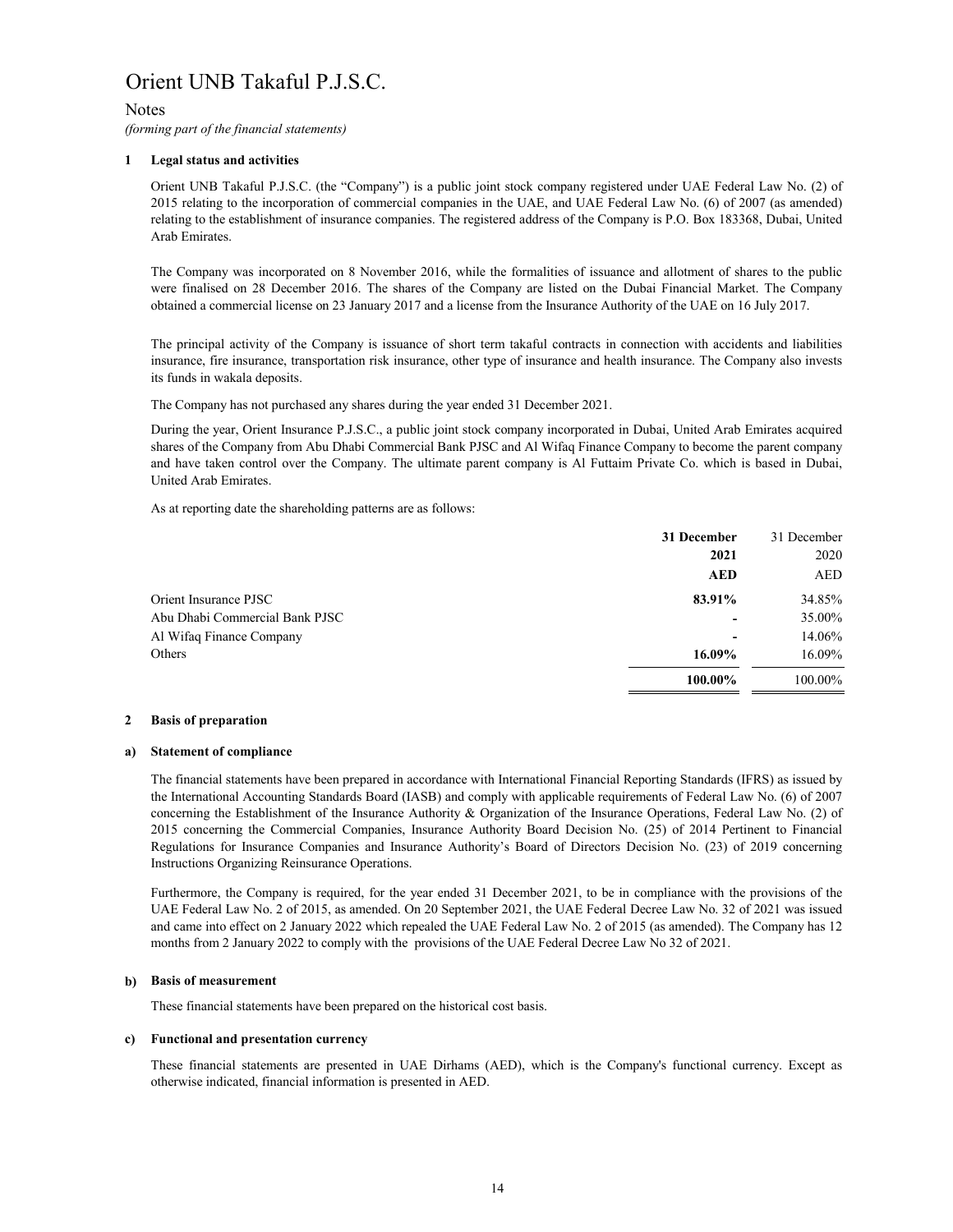Notes (continued)

*(forming part of the financial statements) (continued)*

# **2 Basis of preparation (continued)**

# **d) Use of estimates and judgements**

The preparation of these financial statements in conformity with IFRS requires management to make judgments, estimates and assumptions that affect the application of accounting policies and the reported amounts of assets and liabilities, income and expense. Actual results may differ from these estimates.

Estimates and underlying assumptions are reviewed on an ongoing basis. Revision to accounting estimates are recognised in the period in which the estimates are revised and in the future periods affected.

In particular, information about significant areas of estimation uncertainty and critical judgments in applying accounting policies that have the most significant effect on the amounts recognised in the financial statements are described in note 6.

# **Impact of COVID-19**

On 11 March 2020, the World Health Organization ("WHO") officially declared COVID-19 a global pandemic. In light of the rapid spread of COVID-19 across the globe, various economies and sectors have faced significant disruptions and uncertainty and governments and authorities have instigated a host of measures to contain or delay the spread of the virus.

Information about impacts of COVID-19 on the assumptions that the Company has made about the future and other sources of uncertainity are included in the respective notes to the financial statements.

# **3 Standards and interpretations adopted for accounting period beginning on 1 January 2021**

The following amended standards and interpretations are not expected to have a significant impact on the Company's financial statements:

- COVID-19-Related Rent Concessions (Amendment to IFRS 16)
- Interest Rate Benchmark Reform Phase 2 (Amendments to IFRS 9, IAS 39, IFRS 7, IFRS 4 and IFRS 16)

# **4 Summary of significant accounting policies**

The Company has consistently applied the following accounting policies to all periods presented in these financial statements except for the changes stated in note 3.

# **a) Takaful contracts**

### *i) Classification*

The Company issues contracts that transfer either takaful risk or both takaful and financial risks. The Company does not issue contracts that transfer only financial risks.

Contracts under which the Company accepts significant takaful risk from another party (the policyholder) by agreeing to compensate the policyholder if a specified uncertain future event (the insured event) adversely affects the policyholder are classified as takaful contracts. Takaful risk is significant if an insured event could cause the Company to pay significant additional benefits as a result of an insured event occurring.

Contracts where takaful risk is not significant are classified as investment contracts. The Company does not issue any unit linked takaful contract. Once a contract is classified as a takaful contract it remains classified as a takaful contract until all rights and obligations are extinguished or expired.

# *ii) Recognition and measurement*

# *Takaful contracts*

Gross written contributions, in respect of annual policies, are recognised in the statement of profit or loss and other comprehensive income at policy inception. The contributions are spread over the tenure of the policies on a straight line basis, and the unexpired portion of such contributions are included under "unearned contribution reserve" in the statement of financial position.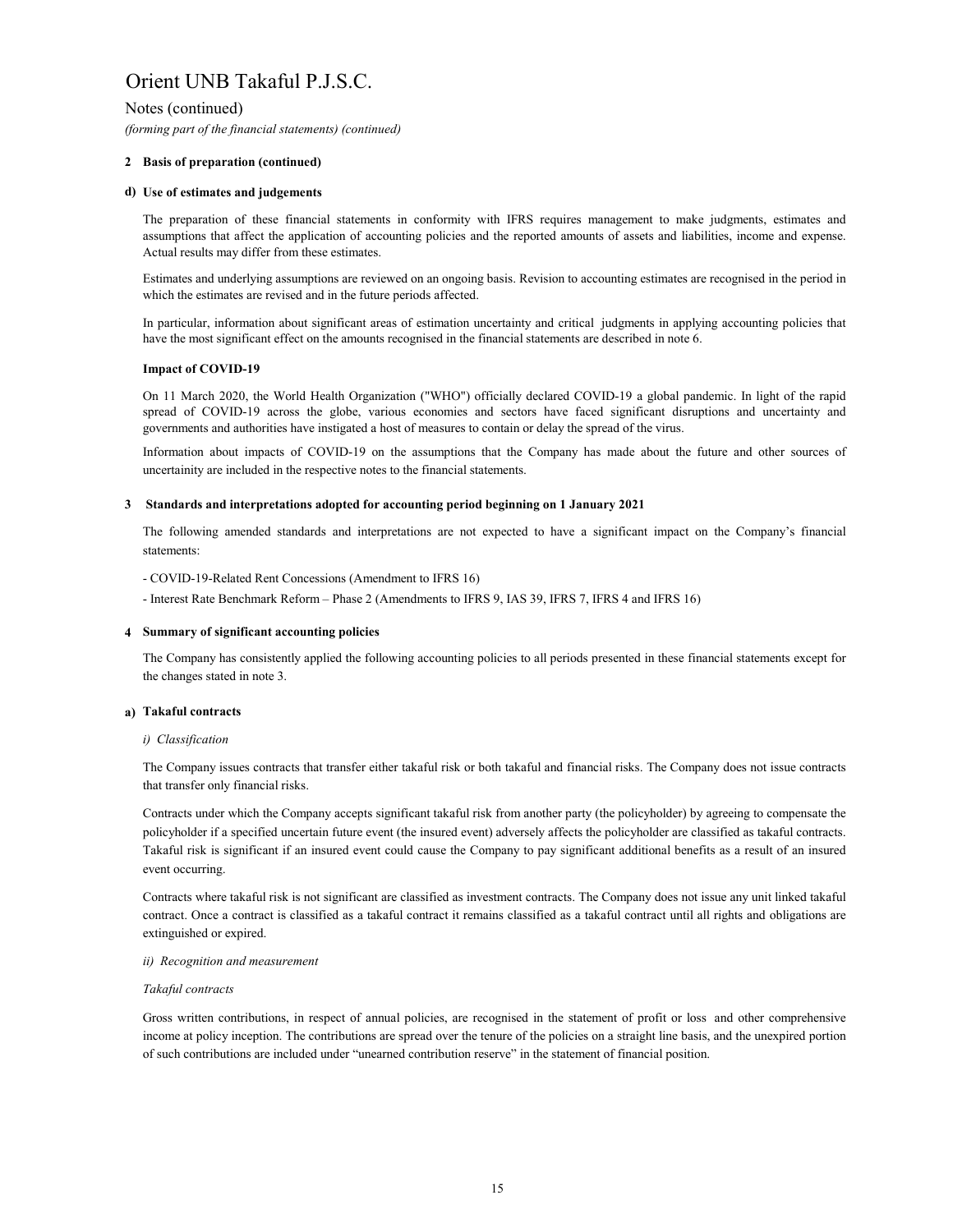Notes (continued)

# *(forming part of the financial statements) (continued)*

# **4 Summary of significant accounting policies (contined)**

# **a) Takaful contracts (contined)**

# *iii) Unearned contribution reserve (UCR)*

The unearned contribution reserve comprises of the estimated proportion of the gross written contributions which relates to the periods of takaful coverage subsequent to the statement of financial position date. UCR is computed using the 1/365 method except for marine cargo and engineering. The UCR for marine cargo is recognised as a fixed proportion of the gross written contribution as required in the financial regulation issued under UAE Federal Law No. 6 of 2007, and UCR for engineering line of business assumes a linear increase in risk with the duration of the project such that the risk faced is 100% at the expiry of the contract. The rate at which the written contribution is earned is deemed to increase at the same rate at which the risk faced increases over the lifetime of the policy.

# *iv) Claims*

Claims incurred comprise the settlement and the internal and external handling costs paid and changes in the reserve for outstanding claims arising from events occurring during the financial period. Where applicable, deductions are made for salvage and their recoveries.

Claims incurred comprise reserve for the Company's estimate of the ultimate cost of settling all claims incurred but unpaid at the reporting date whether reported or not, and related internal and external claims handling expense reduced by expected salvage and other recoveries. Claims outstanding are assessed by reviewing individual reported claims. Reserve for claims outstanding are not discounted. Adjustments to reserve for outstanding claims established in prior periods are reflected in the financial statements of the period in which the adjustments are made. The methods used, and the estimates made, are reviewed regularly.

## *v) Gross claims paid*

Gross claims paid are recognised in the statement of profit or loss and other comprehensive income when the claim amount payable to policyholders' and third parties are determined as per the terms of the takaful contracts.

# *vi) Retakaful share of claims paid*

Claims recovered include amounts recovered from retakaful companies in respect of the gross claims paid by the Company, in accordance with the retakaful contracts held by the Company. It also includes salvage and other claims recoveries.

### *vii) Gross outstanding and IBNR claims*

Gross outstanding claims comprise the estimated costs of claims incurred but not settled at the financial position date. Provisions for reported claims not paid as at the date of statement of financial position are made on the basis of individual case estimates. This provision is based on the estimate of the loss, which will eventually be payable on each unpaid claim, established by the management in the light of currently available information and past experience. An additional net provision is also made for any claims incurred but not reported ("IBNR") at the date of statement of financial position on the basis of management estimates. The basis of estimating outstanding claims and IBNR are detailed in note 10.

The retakaful share of the gross outstanding claims is estimated and shown separately.

# *viii) Contribution deficiency reserve*

Provision is made for contribution deficiency arising from general takaful contracts where the expected value of claims and expenses attributable to the unexpired periods of policies in force at the financial position date exceeds the unearned contribution reserve and already recorded claim liabilities in relation to such policies. The provision for contribution deficiency is calculated by reference to classes of business which are managed together, after taking into account the future investment return on investments held to back the unearned contribution and claims provisions.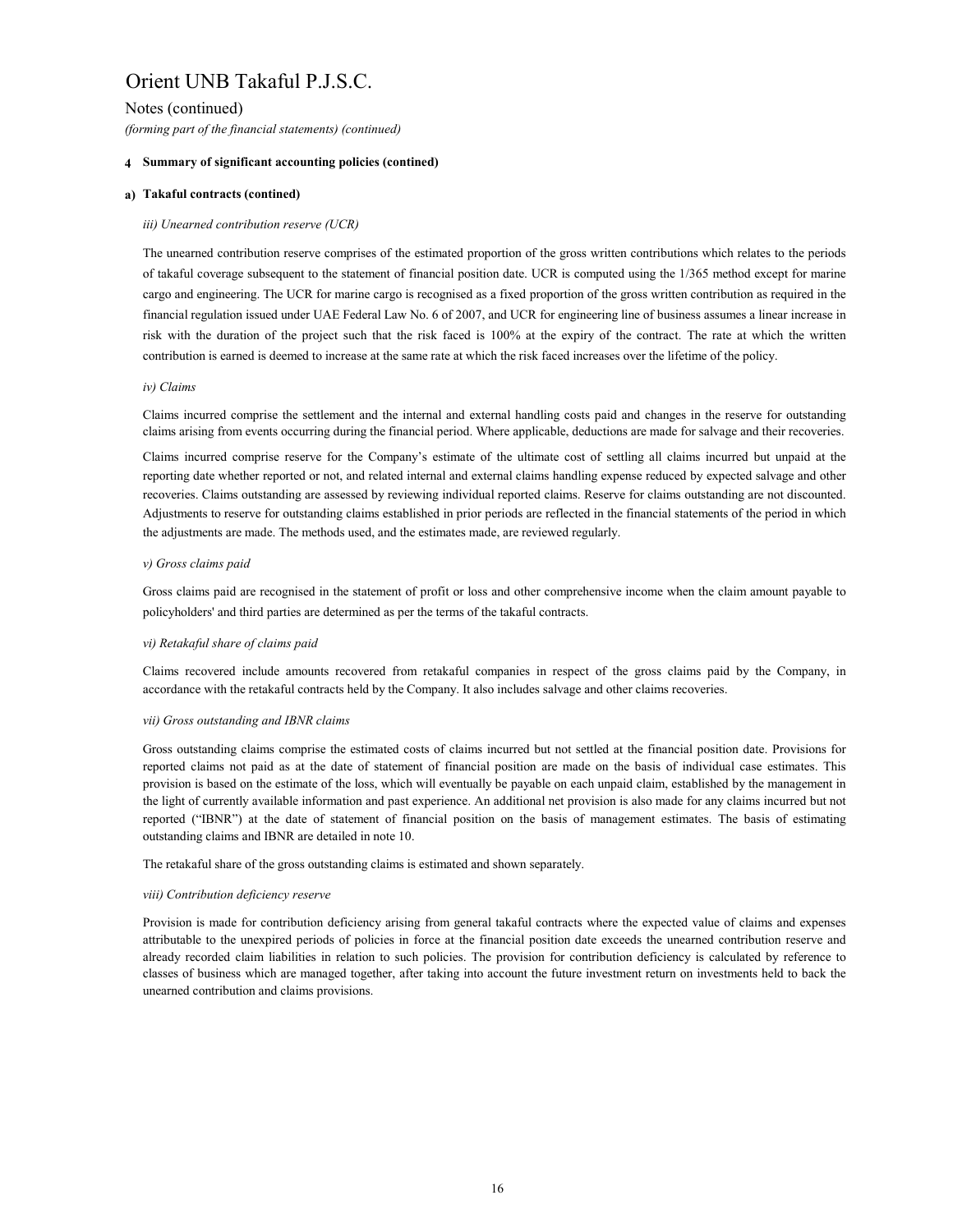Notes (continued)

*(forming part of the financial statements) (continued)*

# **4 Summary of significant accounting policies (contined)**

# **a) Takaful contracts (contined)**

# *ix) Retakaful*

The Company cedes takaful in the normal course of business for the purpose of limiting its net loss potential through the diversification of its risks. Assets, liabilities and income and expense arising from ceded retakaful contracts are presented separately from the assets, liabilities, income and expense from the related retakaful contracts because the retakaful arrangements do not relieve the Company from its direct obligations to its policyholders.

Amounts due to and from retakaful are accounted for in a manner consistent with the related contribution policies and in accordance with the relevant retakaful contracts. Retakaful contributions are deferred and expensed using the same basis as used to calculate unearned contribution reserves for related takaful contracts. The deferred portion of ceded takaful contributions is included in retakaful contract assets.

Retakaful assets are assessed for impairment at each financial position date. A retakaful asset is deemed impaired if there is objective evidence, as a result of an event that occurred after its initial recognition, that the Company may not recover all amounts due, and that event has a reliably measurable impact on the amounts that the Company will receive from the retakaful. Impairment losses on retakaful contract assets are recognised in the statement of profit or loss and other comprehensive income in the period in which they are incurred.

Profit commission in respect of retakaful contracts is recognised on an accrual basis.

## *x) Insurance receivables and payables*

Amounts due from and to policyholders, agents, takaful and retakaful companies are financial instruments and are included in takaful receivables and payables, and not in takaful contract liabilities or retakaful contract assets.

### *xi) Salvage and subrogation reimbursements*

Some takaful contracts permit the Company to sell property (usually damaged) acquired in settling a claim (salvage). The Company may also have the right to pursue third parties for payment of some or all costs (subrogation). Estimates of salvage recoveries and subrogation reimbursements are recognised as an allowance in the measurement of the takaful liability for claims.

## **b) Revenue (other than takaful revenue)**

Revenue (other than takaful revenue) comprises the following:

### *i) Wakala fees*

The Company manages the takaful operations on behalf of the policyholders for a wakala fee which is recognised on an accrual basis. A similar amount is shown as expense in the statement of profit or loss attributable to policyholders.

# *ii) Profit on deposits*

Profit on deposits is recognised on a time basis, by reference to the principal outstanding and at the effective rate of return applicable.

### *iii) Investment income*

Profit from investment deposits is recognised on a time proportion basis. Dividend income is accounted for when the right to receive payment is established. Gains and losses on the sale of investments are calculated as the difference between net sales proceeds and the weighted average cost and are recorded on occurrence of the sale transaction.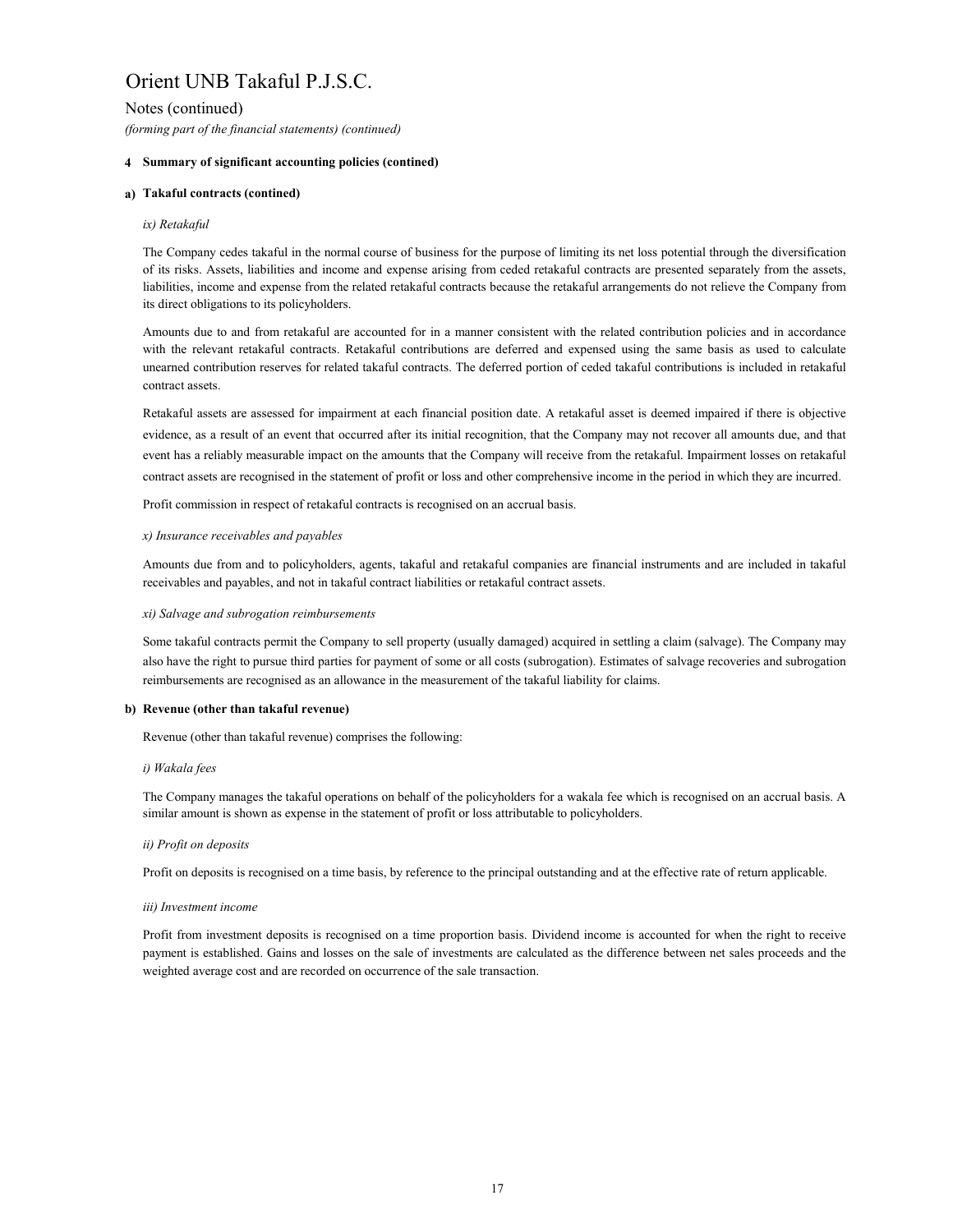Notes (continued)

*(forming part of the financial statements) (continued)*

# **4 Summary of significant accounting policies (contined)**

# **c) Property and equipment**

# *i) Recognition and measurement*

Items of property and equipment are measured at cost less accumulated depreciation and impairment losses.

Cost includes expenditures that are directly attributable to the acquisition of the asset. The cost of self-constructed assets includes the cost of materials and direct labour, any other costs directly attributable to bringing the asset to a working condition for its intended use, and the costs of dismantling and removing the items and restoring the site on which they are located.

Where parts of an item of property or equipment have different useful lives, they are accounted for as separate items (major components) of property and equipment.

The gain or loss on disposal of an item of property and equipment is determined by comparing the proceeds from disposal with the carrying amount of the property and equipment, and is recognised net within other income/other expenses in statement of profit or loss.

# *ii) Subsequent costs*

The cost of replacing part of an item of property or equipment is recognised in the carrying amount of the item if it is probable that the future economic benefits embodied within the part will flow to the Company and its cost can be measured reliably. The costs of the dayto-day servicing of property and equipment are recognised in statement of profit or loss as incurred.

# *iii) Depreciation*

Depreciation is based on the cost of an asset less its residual value. Significant components of individual assets are assessed and if a component has a useful life that is different from the remainder of that asset, that component is depreciated separately.

Depreciation is recognised in the statement of profit or loss on a straight-line basis over the estimated useful lives of each component of an item of property and equipment.

Depreciation methods, useful lives and residual values are reassessed at the financial position date and adjusted if appropriate. No depreciation is charged on freehold land and capitals-work-in-progress. Land is stated at cost.

The estimated useful lives for various categories of property and equipment is as follows:

|                        | Years   |
|------------------------|---------|
| Office equipment       | 4 years |
| Furniture and fixtures | 7 years |
| Motor vehicles         | 5 years |
| Right of use assets    | 5 years |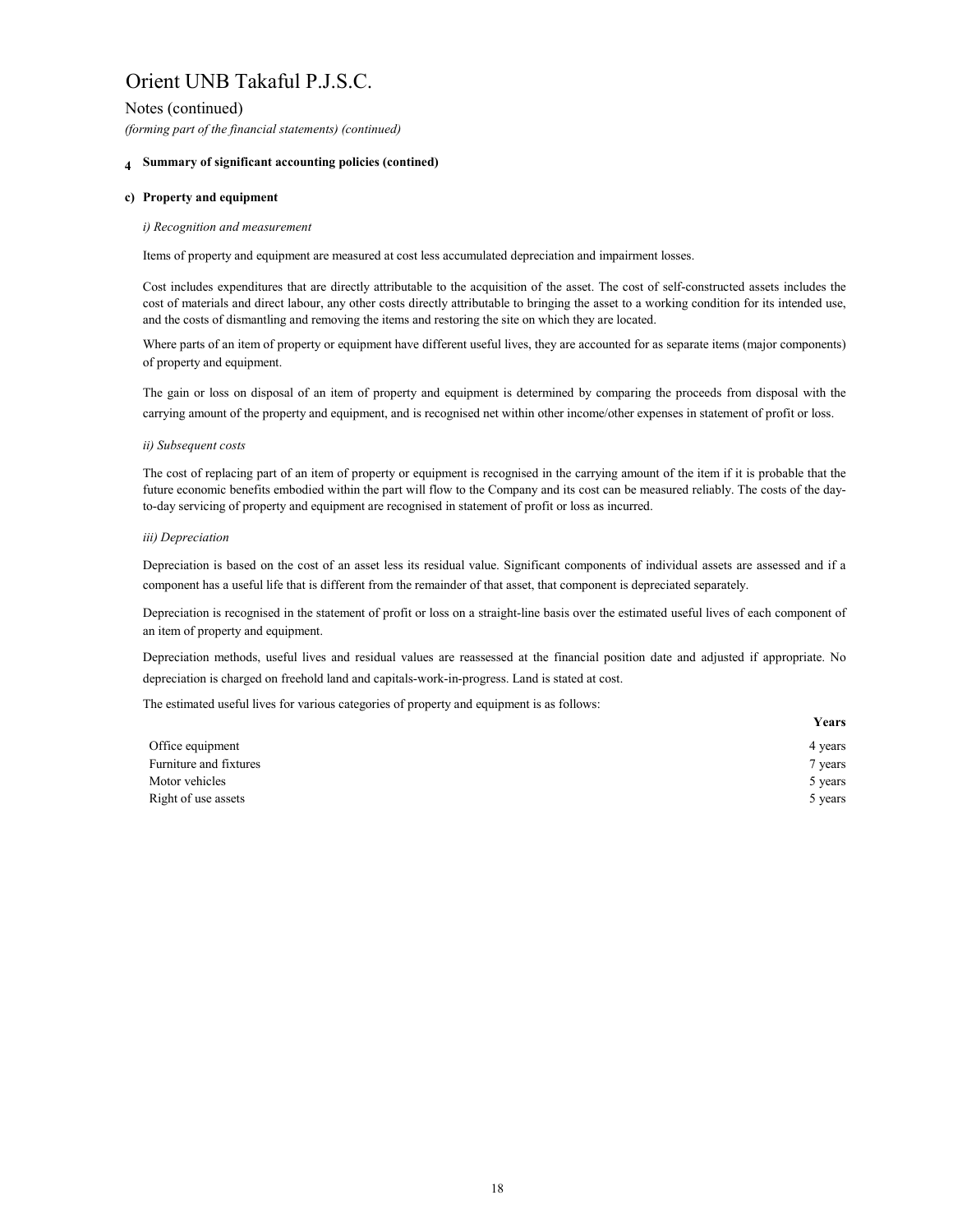Notes (continued)

*(forming part of the financial statements) (continued)*

# **4 Summary of significant accounting policies (continued)**

# **d) Intangible assets**

Intangible assets acquired by the Company is measured at cost less accumulated amortisation and any accumulated impairment losses. Subsequent expenditure on intangible assets is capitalised only when it increases the future economic benefits embodied in the specific asset to which it relates. All other expenditure is expensed as incurred.

Intangible assets are amortised on a straight line basis in the statement of profit or loss and other comprehensive income over its estimated useful life, from the date that it is available for use. The estimated useful life of intangible assets for the current and comparative periods is seven years. Amortisation methods, useful lives and residual values are reviewed at each financial position date and adjusted if appropriate.

# **e) Provisions**

A provision is recognised if, as a result of a past event, the Company has a present legal or constructive obligation that can be estimated reliably, and it is probable that an outflow of economic benefits will be required to settle the obligation. Provisions are determined by discounting the expected future cash flows at a rate that reflects current market assessments of the time value of money and the risks specific to the liability.

# **f) Financial instrument**

# *i) Non-derivative financial assets*

# **Recognition**

The Company initially recognises receivables on the date when they are originated. All other financial assets are initially recognised on the trade date.

# **Classification**

# *Receivables*

These assets are initially recognised at fair value plus any directly attributable transaction cost. Subsequent to initial recognition, they are measured at amortised cost using the effective interest method, less impairment losses. Receivables comprise mainly takaful and retakaful receivables, takaful and retakaful receivables from related parties and other receivables.

# *Cash and cash equivalents*

Cash and cash equivalents include cash in hand, unrestricted balances held with banks and highly liquid financial assets with original maturities of less than three months, which are subject to insignificant credit risk, and are used by the Company for the management of its short-term commitments. Bank overdraft (if any) that are repayable on demand and form an integral part of the Company's cash management are included as a component of cash and cash equivalent for the purpose of the statement of cash flows.

# *ii) Non-derivative financial liabilities*

All financial liabilities are recognised initially on the trade date, which is the date that the Company becomes a party to the contractual provisions of the instrument.

# *iii) Derecognition of financial assets and financial liabilities*

The Company derecognises a financial asset when the contractual rights to the cash flows from the financial asset expire, or when it transfers the financial asset in a transaction in which substantially all the risks and rewards of ownership of the financial asset are transferred or in which the Company neither transfers nor retains substantially all the risks and rewards of ownership and it does not retain control over the transferred asset. Any interest in transferred financial assets that qualify for derecognition that is carried or retained by the Company is recognised as a separate asset or liability in the statement of financial position. On derecognition of the financial asset, the difference between the carrying amount of the asset (or the carrying amount allocated to the portion of the asset transferred), and consideration received (including any new asset obtained less any new liability assumed) is recognised in the statement of profit or loss or other comprehensive income.

The Company derecognises a financial liability when its contractual obligations are discharged or cancelled, or expire.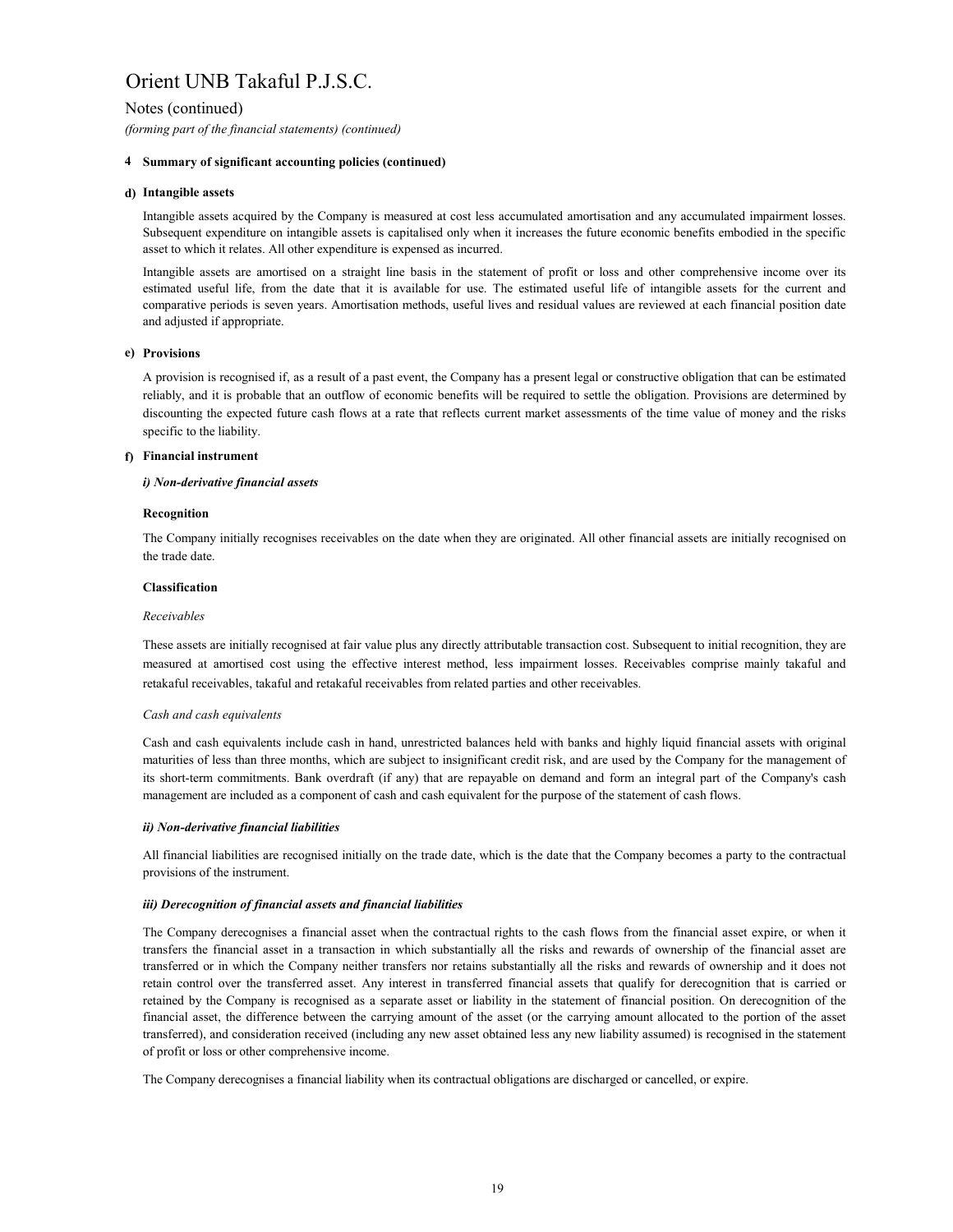Notes (continued)

*(forming part of the financial statements) (continued)*

# **4 Summary of significant accounting policies (continued)**

# **g) Fair value measurement**

'Fair value' is the price that would be received to sell an asset or paid to transfer a liability in an orderly transaction between market participants at the measurement date in the principal or, in its absence, the most advantageous market to which the Company has access at that date. The fair value of a liability reflects its non-performance risk.

When available, the Company measures the fair value of an instrument using the quoted prices in an active market for that instrument. A market is regarded as active if quoted prices are readily and regularly available and represent actual and regularly occurring market transactions on an arm's length basis.

If there is no quoted price in an active market, then the Company uses valuation techniques that maximise the use of relevant observable inputs and minimise the use of unobservable inputs. The chosen valuation technique incorporates all of the factors that market participants would take into account in pricing a transaction.

The best evidence of the fair value of a financial instrument at initial recognition is normally the transaction price - i.e. the fair value of the consideration given or received. If the Company determines that the fair value at initial recognition differs from the transaction price and the fair value is evidenced neither by a quoted price in an active market for an identical asset or liability nor based on a valuation technique that uses only data from observable markets, then the financial instrument is initially measured at fair value, adjusted to defer the difference between the fair value at initial recognition and the transaction price. Subsequently, that difference is recognised in the statement of profit or loss and other comprehensive income on an appropriate basis over the life of the instrument but no later than when the valuation is wholly supported by observable market data or the transaction is closed out.

If an asset or a liability measured at fair value has a bid price and an ask price, then the Company measures assets and long positions at a bid price and liabilities and short positions at an ask price.

Portfolios of financial assets and financial liabilities that are exposed to market risk and credit risk that are managed by the Company on the basis of the net exposure to either market or credit risk are measured on the basis of a price that would be received to sell a net long position (or paid to transfer a net short position) for a particular risk exposure. Those portfolio-level adjustments are allocated to the individual assets and liabilities on the basis of the relative risk adjustment of each of the individual instruments in the portfolio.

The Company recognises transfers between levels of the fair value hierarchy as of the end of the reporting period during which the change has occurred.

# **h) Impairment**

# *Impairment of financial assets carried at amortised cost*

The Company assesses at each financial position date whether there is objective evidence that a financial asset or group of financial assets carried at amortised cost are impaired. A financial asset or group of financial assets are impaired when objective evidence demonstrates that a loss event has occurred after the initial recognition of the asset, and that the loss event has an impact on the future cash flows relating to the asset that can be estimated reliably. The Company considers evidence of impairment at both a specific and collective level.

Objective evidence that financial assets are impaired can include significant financial difficulty of the borrower or issuer, default or delinquency by a borrower, restructuring of an amount due to the Company on terms that the Company would not otherwise consider, indication that a borrower or issuer will enter bankruptcy, the disappearance of an active market for a security, or other observable data relating to a group of assets such as adverse change in the payment status of borrowers or issuers, or economic conditions that correlate with defaults in the Company.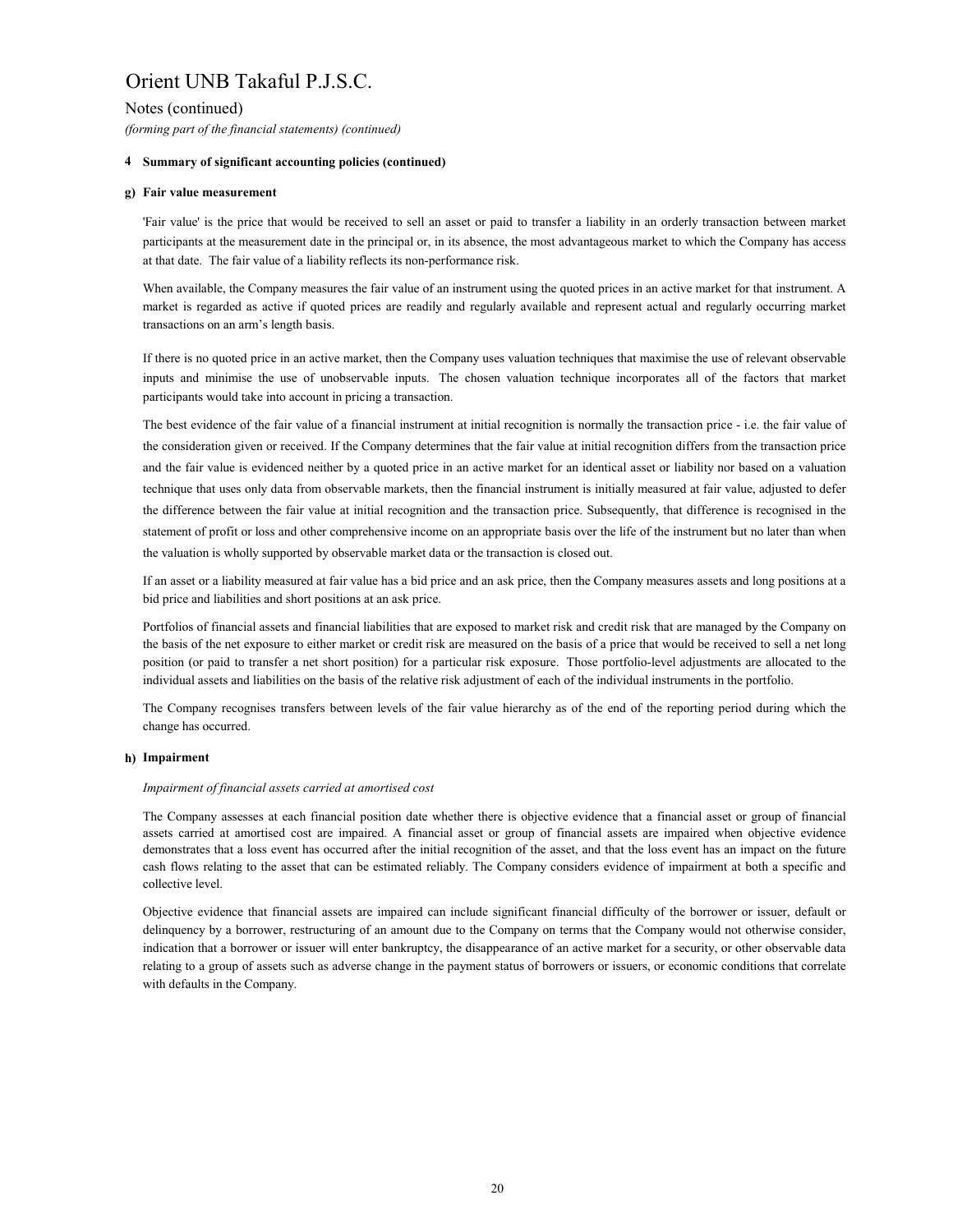Notes (continued)

*(forming part of the financial statements) (continued)*

# **4 Summary of significant accounting policies (continued)**

# **h) Impairment (continued)**

## *Impairment of loans and receivables*

The Company considers evidence of impairment for loans and receivables at both a specific asset and collective level. All individually significant receivables are assessed for specific impairment. All individually significant loans and receivables found not to be specifically impaired are then collectively assessed for any impairment that has been incurred but not yet identified. Loans and receivables that are not individually significant are collectively assessed for impairment by grouping together loans and receivables with similar risk characteristics.

At each financial position date, the Company assesses on a case-by-case basis whether there is any objective evidence that an asset is impaired. Impairment losses on assets carried at amortised cost are measured as the difference between the carrying amount of the financial asset and the present value of estimated future cash flows discounted at the asset's original effective profit rate.

When a loan is uncollectible, it is written off against the related allowance for loan impairment. Such loans are written off after all the necessary procedures have been completed and the amount of the loss has been determined. Subsequent recoveries of amounts previously written off and/or any event resulting in a reduction in impairment loss, decreases the amount of the provision for loan impairment in the statement profit or loss or loss and other comprehensive income.

Impairment losses are recognised in the statement of profit or loss and other comprehensive income and reflected in an allowance account against loans and advances. Profit on impaired assets continues to be recognised through the unwinding of the discount. When a subsequent event causes the amount of impairment loss to decrease, the decrease in impairment loss is reversed through the statement profit or loss and other comprehensive income.

## *Impairment of non-financial assets*

At each financial position date, the Company reviews the carrying amounts of its non-financial assets to determine whether there is any indication of impairment. If any such indication exists, then the asset's recoverable amount is estimated.

For impairment testing, assets are grouped together into the smallest group of assets that generates cash inflows from continuing use that are largely independent of the cash inflows of other assets or CGUs.

The recoverable amount of an asset or CGU is the greater of its value in use and its fair value less costs to sell. Value in use is based on the estimated future cash flows, discounted to their present value using a pre-tax discount rate that reflects current market assessments of the time value of money and the risks specific to the asset or CGU.

An impairment loss is recognised if the carrying amount of an asset or CGU exceeds its recoverable amount.

Impairment losses are recognised in the statement profit or loss and other comprehensive income. They are allocated first to reduce the carrying amount of any goodwill allocated to the CGU, and then to reduce the carrying amounts of the other assets in the CGU on a pro rata basis.

An impairment loss is reversed only to the extent that the asset's carrying amount does not exceed the carrying amount that would have been determined, net of depreciation or amortisation, if no impairment loss had been recognised.

### **i) Foreign currency transactions**

Transactions denominated in foreign currencies are translated to Arab Emirates Dirhams ("AED") and recorded at the rate of exchange ruling at the date of the transaction.

Monetary assets and liabilities denominated in foreign currencies are translated into AED at the exchange rate at the financial position date. Non-monetary items that are measured based on historical cost in a foreign currency are translated at the exchange rate at the date of the transaction. Foreign currency differences are generally recognised in the statement of profit or loss and other comprehensive income.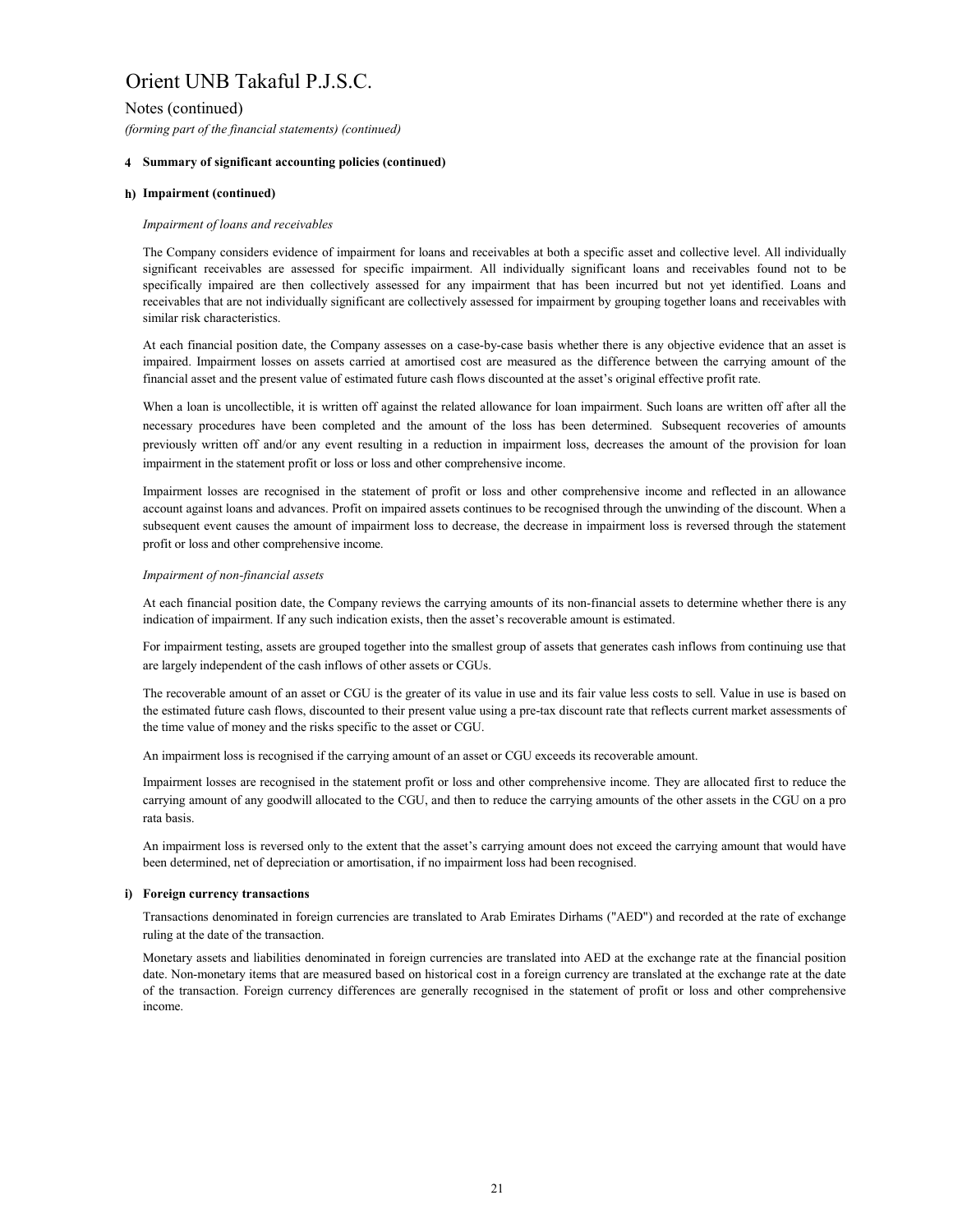Notes (continued)

*(forming part of the financial statements) (continued)*

# **4 Summary of significant accounting policies (continued)**

# **j) Employee terminal benefits**

# *Defined benefit plan*

The Company provides end of service benefits to its expatriate employees. The entitlement to these benefits is based upon the employees' salary and length of service, subject to the completion of a minimum service period. The expected costs of these benefits are accrued over the period of employment.

# *Defined contribution plan*

The Company contributes to the pension scheme for UAE nationals under the pension and social security law. This is a defined contribution pension plan and the Company's contributions are charged to the statement of profit or loss and other comprehensive income in the period in which they relate. In respect of this scheme, the Company has a legal and constructive obligation to pay the fund contribution as they fall due and no obligations exists to pay the future benefits.

# **k) Leases**

At inception of a contract, the Company assesses wheather a contract is, or contains, a lease. A contract is, or contains, a lease if the contract conveys the right to control the use of an identified asset for a period of time in exchange for consideration. To assess whether a contract conveys the right to control the use of an identified asset, the Company uses the definition of a lease in IFRS 16.

# *i. As a lessee*

At commencement or on modification of a contract that contains a lease component, the Company allocates the consideration in the contract to each lease component on the basis of its relative stand-alone prices.

The Company recognises a right-of-use asset and a lease liability at the lease commencement date. The right-of-use asset is initially measured at cost, which comprises the initial amount of the lease liability adjusted for any lease payments made at or before the commencement date, plus any initial direct costs incurred and an estimate of costs to dismantle and remove the underlying asset or to restore the underlying asset or the site on which it is located, less any lease incentive received.

The right-of-use asset is subsequently depreciated using the straight-line method from the commencement date to the end of the lease term, unless the lease transfers ownership of the underlying asset to the Company by the end of the lease term or the cost of the right-ofuse asset reflects that the Company will exercise a purchase option. In that case the right-of-use asset will be depreciated over the useful life of the underlying asset, which is determined on the same basis as those of property and equipment. In addition, the right-of-use asset is periodically reduced by impairment losses, if any, and adjusted for certain remeasurements of the lease liability.

The lease liability is initially measured at the present value of the lease payments that are not paid at the commencement date, discounted using the interest rate implicit in the lease or, if that rate cannot be readily determined, the Company's incremental borrowing rate. Generally, the Company uses its incremental borrowing rate as the discount rate.

The Company determines its incremental borrowing rate by obtaining interest rates from various external financing sources and makes certain adjustments to reflect the terms of the lease and type of the asset leased.

Lease payments included in the measurement of the lease liability comprise the following:

- fixed payments, including in-substance fixed payments;
- variable lease payments that depend on an index or a rate, initially measured using the index or rate as at the commencement date;
- amounts expected to be payable under a residual value guarantee; and
- the exercise price under a purchase option that the Company is reasonably certain to exercise, lease payments in an optional renewal period if the Branch is reasonably certain to exercise an extension option, and penalties for early termination of a lease unless the Company is reasonably certain not to terminate early.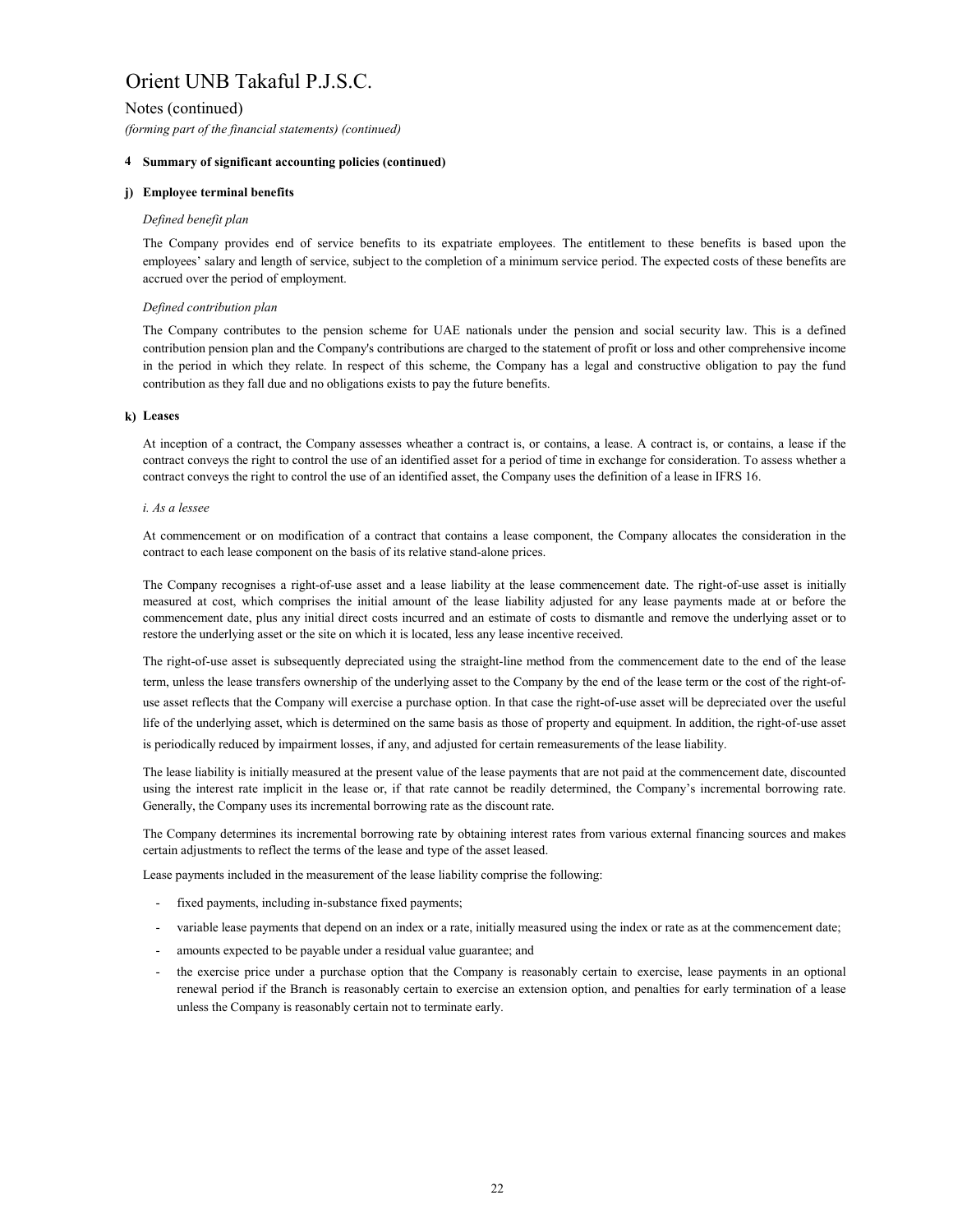Notes (continued)

*(forming part of the financial statements) (continued)*

# **4 Summary of significant accounting policies (continued)**

# **k) Leases (continued)**

# *i. As a lessee (continued)*

The lease liability is measured at amortised cost using the effective interest method. It is remeasured when there is a change in future lease payments arising from a change in an index or rate, if there is a change in the Company's estimate of the amount expected to be payable under a residual value guarantee, if the Company changes its assessment of whether it will exercise a purchase, extension or termination option or if there is a revised in-substance fixed lease payment.

When the lease liability is remeasured in this way, a corresponding adjustment is made to the carrying amount of the right-of-use asset, or is recorded in statement of profit or loss and other comprehensive income if the carrying amount of the right-of-use asset has been reduced to zero.

The Company presents right-of-use assets in 'property and equipment' and lease liabilities in the statement of financial position.

# *Short-term leases and leases of low-value assets*

The Company has elected not to recognise right-of-use assets and lease liabilities for leases of low-value assets and short-term leases. The Company recognises the lease payments associated with these leases as an expense on a straight-line basis over the lease term.

# **l) Earnings per share**

The Company presents basic and diluted earnings per share (EPS) data for its ordinary shares. Basic EPS is calculated by dividing the profit or loss for the year attributable to ordinary shareholders of the Company by the weighted average number of ordinary shares outstanding during the year. Diluted EPS is determined by adjusting the profit or loss attributable to ordinary shareholders and the weighted average number of ordinary shares outstanding for the effects of all dilutive potential ordinary shares.

# **m) Segment reporting**

The Company's segmental reporting is based on the lines of business of its general takaful business.

The general takaful segment comprises general takaful to individuals and businesses. General takaful products include motor, fire, medical and miscellaneous. These products offer protection of policyholder's assets and indemnification of other parties that have suffered damage as a result of policyholder's accident. Revenue in this segment is derived primarily from takaful contributions and commission income.

# **n) Offsetting**

Financial assets and liabilities are offset and the net amount is reported in the statement of financial position when, and only when, the Company has a legally enforceable right to set off the recognised amounts and it intends either to settle on a net basis or to realise the asset and settle the liability simultaneously.

# **o) New standards and interpretations not yet adopted**

A number of new standards, amendments to standards and interpretations are effective for annual periods beginning after 1 January 2021 and earlier application is permitted; however the Company has not early applied the following new or amended standards in preparing these statements.

For those new standards and amendments to standards that are expected to have an effect on the financial statements of the Company in future financial periods, the Company is assessing the transition options and the potential impact on its financial statements, and to implement these standards. The Company does not plan to adopt these standards early.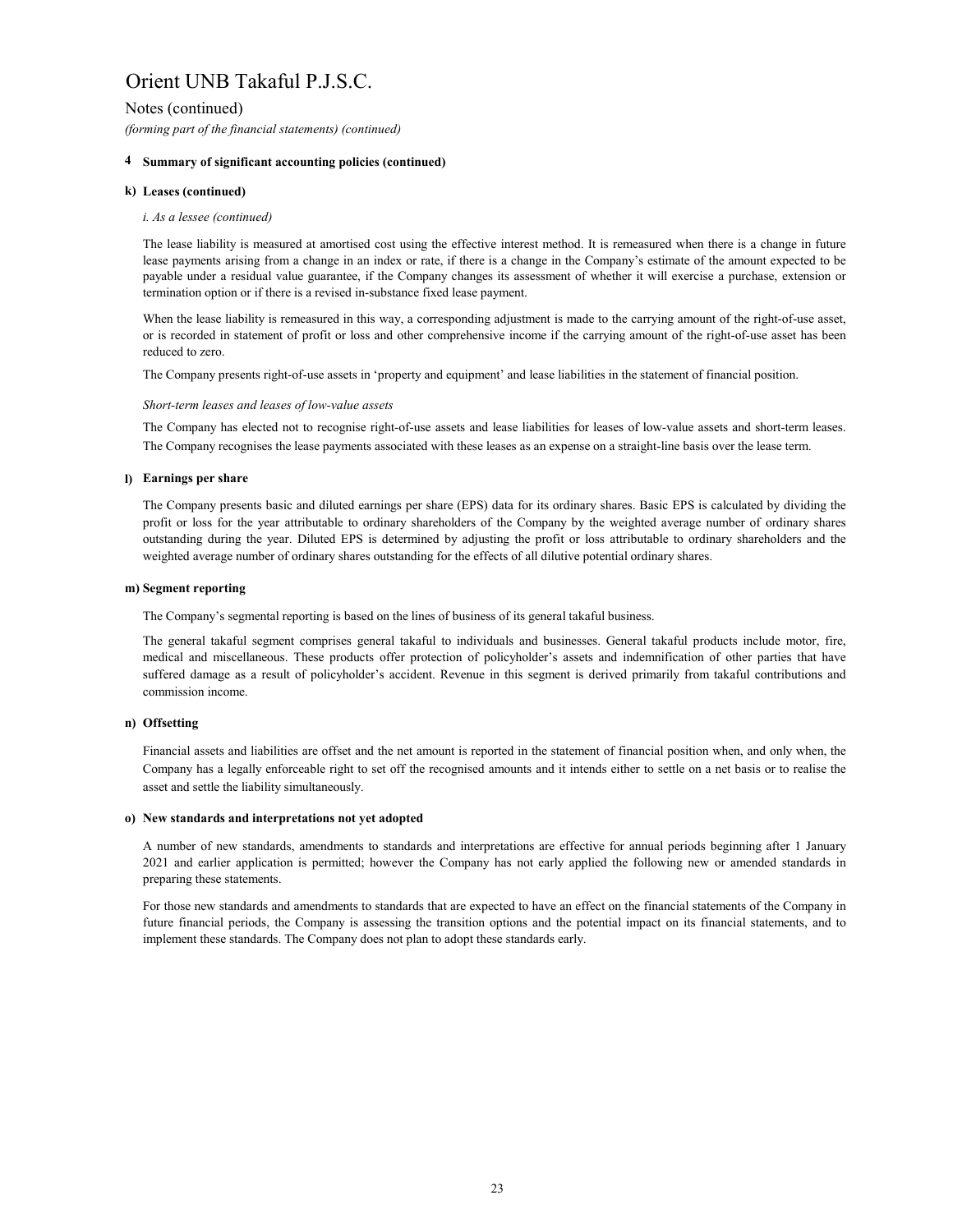Notes (continued)

*(forming part of the financial statements) (continued)*

# **4 Summary of significant accounting policies (continued)**

# **o) New standards and interpretations not yet adopted (continued)**

# **(i) Applying IFRS 9** *Financial Instruments* **with IFRS 4** *Insurance Contracts*

The amendments introduce two approaches for entities that apply IFRS 4 to reduce the impact of differing effective dates with IFRS 17 Insurance Contracts and IFRS 9 Financial Instruments: an overlay approach and a temporary exemption from applying IFRS 9.

The amended IFRS 4:

- gives all companies that issue insurance contracts the option to recognise in other comprehensive income, rather than profit or loss, the volatility that could arise when IFRS 9 is applied before the new insurance contracts standard is issued (the "Overlay Approach"); and
- gives companies whose activities are predominantly connected with insurance an optional temporary exemption from applying IFRS 9 till the earlier of annual reporting periods beginning before 1 January 2023 or when IFRS 17 becomes effective. The entities that defer the application of IFRS 9 will continue to apply the existing financial instruments standard – IAS 39 until that time.

An insurer that applies the Overlay Approach shall disclose information to enable users of financial statements to understand:

- a) how the total amount reclassified between profit or loss and other comprehensive income in the reporting period is calculated; and
- b) the effect of that reclassification on the financial statements.

The amendments allowing the overlay approach are applicable when the insurer first applies IFRS 9.

An insurer that elects to apply the temporary exemption from IFRS 9 shall disclose information to enable users of financial statements:

- a) to understand how the insurer qualified for the temporary exemption; and
- b) to compare insurers applying the temporary exemption with entities applying IFRS 9.

The effective date of the amendments permitting the temporary exemption is for annual periods beginning on or after 1 January 2018. The temporary exemption is available for annual reporting periods beginning before 1 January 2023 and will expire once IFRS 17 becomes effective.

# *Potential impact on the financial statements*

The new insurance accounting standard that is currently under consideration is expected to have a significant impact on the Company's financial statements. That standard may impact how the classification and measurement of financial instruments requirements under IFRS 9 is adopted.

The Company qualifies for temporary exemption from applying IFRS 9 on the grounds that it has not previously applied any version of IFRS 9 and its activities are predominantly connected with insurance with the carrying amount of its liabilities within the scope of IFRS 4 being greater than 90 per cent of the total carrying amount of all its liabilities at 31 December 2017 and with no subsequent change in its activities.

The fair value information of the Company's directly held financial assets at 31 December 2021 and at 31 December 2020 with contractual terms that give rise on specified dates to cash flows are solely payments of principal and interest ("SPPI") condition of IFRS 9, excluding any financial asset that meets the definition of held for trading or that is managed and evaluated on a fair value basis of IFRS 9 are shown in the table below, together with all other financial assets: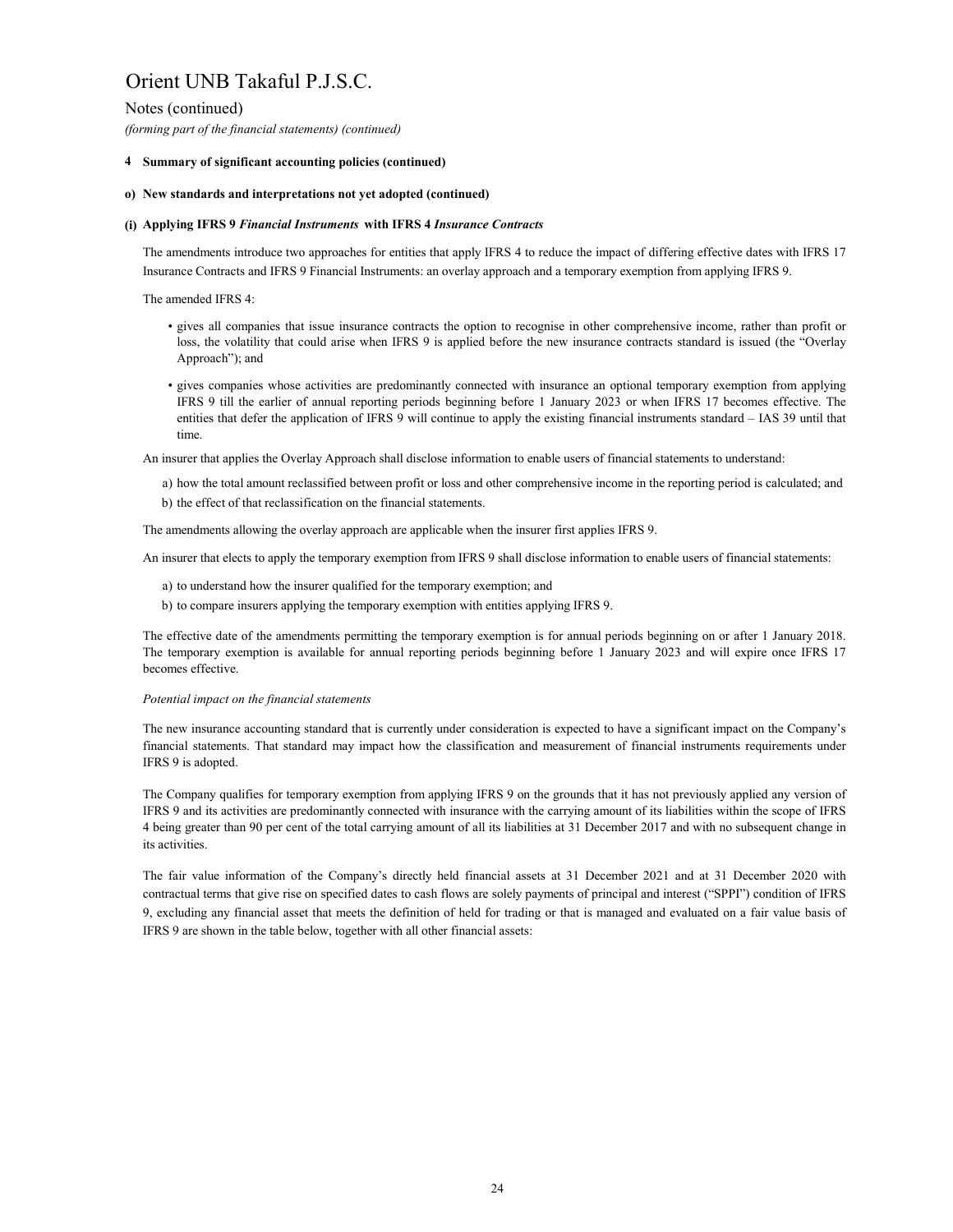# Notes (continued)

*(forming part of the financial statements) (continued)*

#### **4 Summary of significant accounting policies (continued)**

#### **o) New standards and interpretations not yet adopted (continued)**

#### *(i) Applying IFRS 9 Financial Instruments with IFRS 4 Insurance Contracts (continued)*

*Potential impact on the financial statements*

|                                         | Financial assets that pass the<br>SPPI test, excluding any financial<br>asset that meets the definition of<br>held for trading or that is<br>managed and evaluated on a fair<br>value basis of IFRS 9 |                | All other financial assets<br><b>Movement</b> in |            |  |
|-----------------------------------------|-------------------------------------------------------------------------------------------------------------------------------------------------------------------------------------------------------|----------------|--------------------------------------------------|------------|--|
|                                         | <b>Fair value</b><br><b>Movement</b> in<br>the fair value<br>during the year                                                                                                                          |                | <b>Fair value</b><br>during the year             |            |  |
|                                         | <b>AED</b>                                                                                                                                                                                            | <b>AED</b>     | <b>AED</b>                                       | <b>AED</b> |  |
| 31 December 2021                        |                                                                                                                                                                                                       |                |                                                  |            |  |
| <b>Takaful operations' assets</b>       |                                                                                                                                                                                                       |                |                                                  |            |  |
| Cash and bank balances                  | 44,628,910                                                                                                                                                                                            |                |                                                  |            |  |
| Takaful, retakaful and other receivable | 53,874,940                                                                                                                                                                                            |                |                                                  |            |  |
| Due from related parties                | 18,719,903                                                                                                                                                                                            |                |                                                  |            |  |
| Other receivables                       | 9,034,428                                                                                                                                                                                             |                |                                                  |            |  |
| Receivable from shareholders            | 80,291,882                                                                                                                                                                                            |                |                                                  |            |  |
|                                         | 206,550,063                                                                                                                                                                                           |                |                                                  |            |  |
| 31 December 2021                        |                                                                                                                                                                                                       |                |                                                  |            |  |
| <b>Shareholders' assets</b>             |                                                                                                                                                                                                       |                |                                                  |            |  |
| Cash and bank balances                  | 6,959,723                                                                                                                                                                                             |                |                                                  |            |  |
| Other receivables                       | 732,200                                                                                                                                                                                               |                |                                                  |            |  |
| Wakala deposit                          | 283,339,695                                                                                                                                                                                           |                |                                                  |            |  |
| Statutory deposit                       | 6,000,000                                                                                                                                                                                             |                |                                                  |            |  |
| Due from related parties                | 1,630,739                                                                                                                                                                                             |                |                                                  |            |  |
|                                         | 298,662,357                                                                                                                                                                                           | $\blacksquare$ | $\blacksquare$                                   |            |  |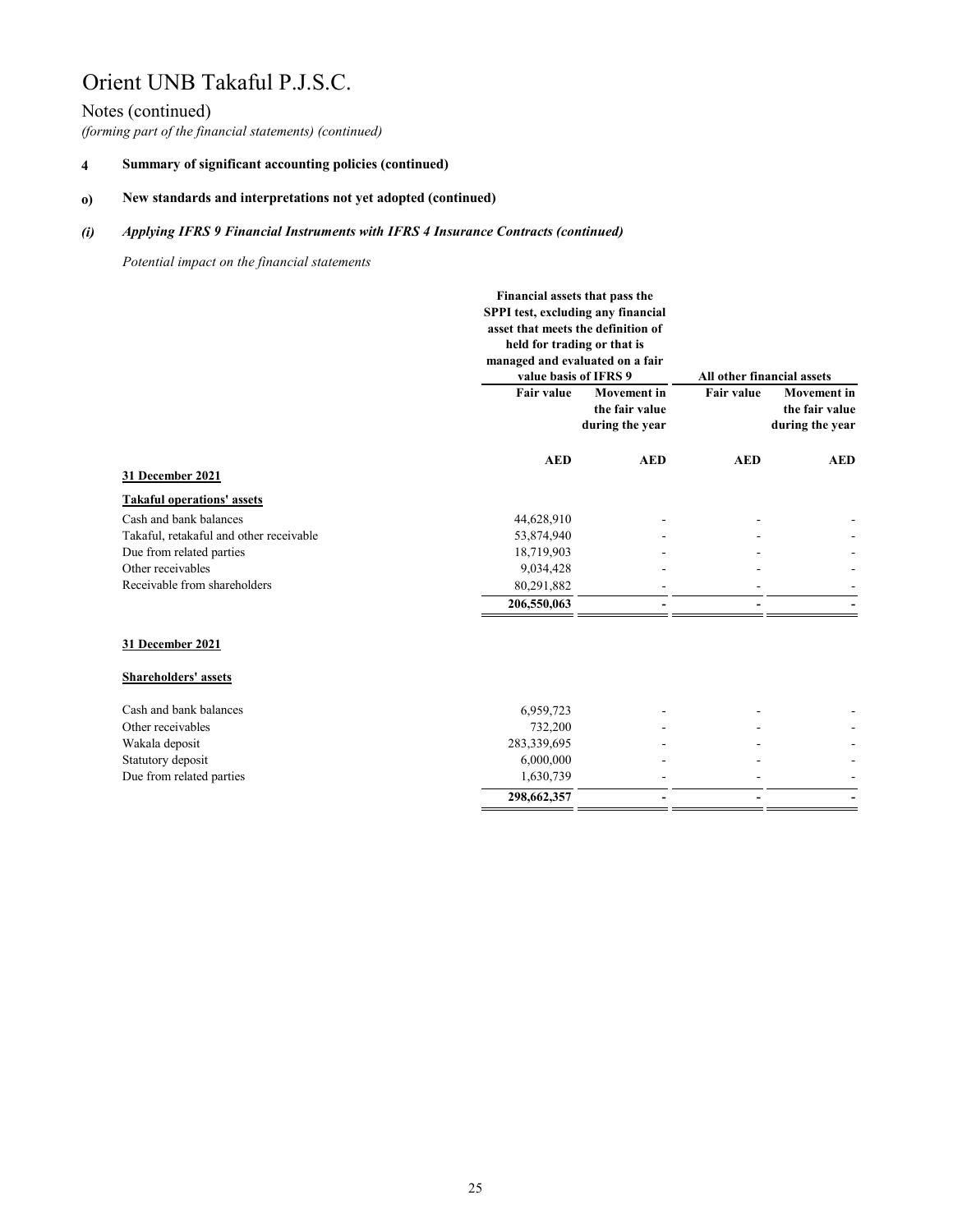# Notes (continued)

*(forming part of the financial statements) (continued)*

#### **4 Summary of significant accounting policies (continued)**

#### **o) New standards and interpretations not yet adopted (continued)**

#### *(i) Applying IFRS 9 Financial Instruments with IFRS 4 Insurance Contracts (continued)*

*Potential impact on the financial statements (continued)*

|                                         |                   | Financial assets that pass the<br>SPPI test, excluding any financial<br>asset that meets the definition of<br>held for trading or that is<br>managed and evaluated on a fair<br>value basis of IFRS 9 |                                                         | All other financial assets |                                                         |
|-----------------------------------------|-------------------|-------------------------------------------------------------------------------------------------------------------------------------------------------------------------------------------------------|---------------------------------------------------------|----------------------------|---------------------------------------------------------|
|                                         | <b>Fair value</b> |                                                                                                                                                                                                       | <b>Movement</b> in<br>the fair value<br>during the year | <b>Fair value</b>          | <b>Movement</b> in<br>the fair value<br>during the year |
|                                         | <b>AED</b>        | <b>AED</b>                                                                                                                                                                                            | <b>AED</b>                                              | <b>AED</b>                 |                                                         |
| 31 December 2020                        |                   |                                                                                                                                                                                                       |                                                         |                            |                                                         |
| <b>Takaful operations' assets</b>       |                   |                                                                                                                                                                                                       |                                                         |                            |                                                         |
| Cash and bank balances                  | 53,176,260        |                                                                                                                                                                                                       |                                                         |                            |                                                         |
| Takaful, retakaful and other receivable | 55,978,050        |                                                                                                                                                                                                       |                                                         |                            |                                                         |
| Due from related parties                | 43,747,254        |                                                                                                                                                                                                       |                                                         |                            |                                                         |
| Other receivables                       | 7,753,922         |                                                                                                                                                                                                       |                                                         |                            |                                                         |
| Receivable from shareholders            | 34,813,645        |                                                                                                                                                                                                       |                                                         |                            |                                                         |
|                                         | 195,469,131       |                                                                                                                                                                                                       |                                                         |                            |                                                         |
| 31 December 2020                        |                   |                                                                                                                                                                                                       |                                                         |                            |                                                         |
| <b>Shareholders' assets</b>             |                   |                                                                                                                                                                                                       |                                                         |                            |                                                         |
| Cash and bank balances                  | 108,757,658       |                                                                                                                                                                                                       |                                                         |                            |                                                         |
| Other receivables                       | 384,950           |                                                                                                                                                                                                       |                                                         |                            |                                                         |
| Wakala deposit                          | 116,000,000       |                                                                                                                                                                                                       |                                                         |                            |                                                         |
| Statutory deposit                       | 6,000,000         |                                                                                                                                                                                                       |                                                         |                            |                                                         |
| Due from related parties                | 3,620,333         |                                                                                                                                                                                                       |                                                         |                            |                                                         |
|                                         | 234,762,941       |                                                                                                                                                                                                       |                                                         |                            |                                                         |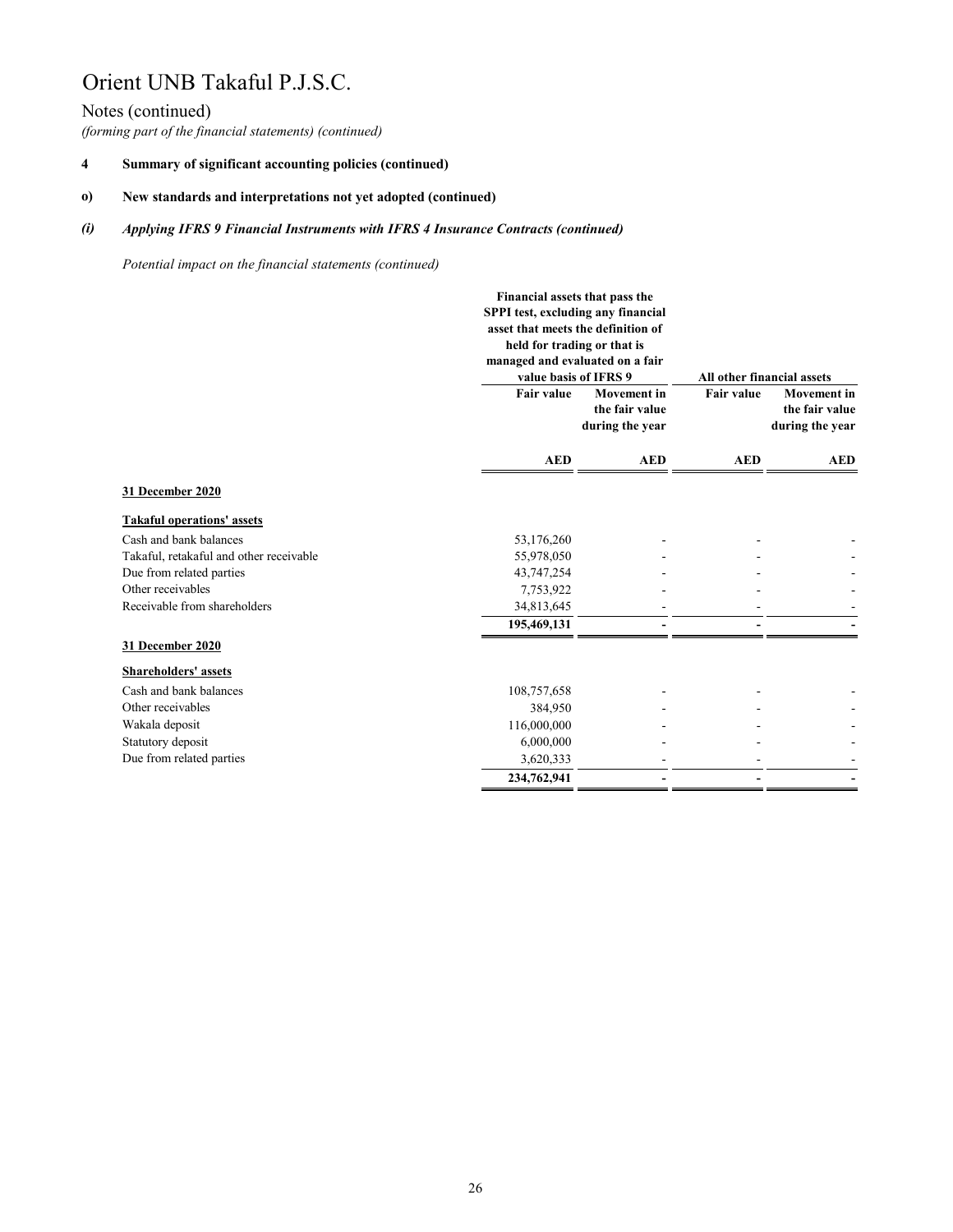# Notes (continued)

*(forming part of the financial statements) (continued)*

#### **4 Summary of significant accounting policies (continued)**

#### **o) New standards and interpretations not yet adopted (continued)**

#### *(i) Applying IFRS 9 Financial Instruments with IFRS 4 Insurance Contracts (continued)*

### *Potential impact on the financial statements (continued)*

The financial assets that pass the SPPI test, excluding any financial asset that meets the definition of held for trading or that is managed and evaluated on a fair value basis of IFRS 9 in the table above are classified as amortised cost under IAS 39. The credit ratings of the bank balances and deposits are as follows:

|                                   | Credit ratings (from Standard & Poor's or equivalents) |             |              |                  |                              |              |
|-----------------------------------|--------------------------------------------------------|-------------|--------------|------------------|------------------------------|--------------|
|                                   | <b>AAA</b>                                             | AA+ to AA-  | $A+$ to $A-$ | <b>BB-</b> to BB | <b>BBB+to</b><br><b>BBB-</b> | <b>Total</b> |
|                                   | <b>AED</b>                                             | <b>AED</b>  | <b>AED</b>   | <b>AED</b>       | <b>AED</b>                   | <b>AED</b>   |
| 31 December 2021                  |                                                        |             |              |                  |                              |              |
| <b>Takaful operations' assets</b> |                                                        |             |              |                  |                              |              |
| <b>Bank</b> balances              | $\overline{\phantom{0}}$                               | 1,377,026   | 42,251,013   |                  | 1,000,871                    | 44,628,910   |
|                                   |                                                        | 1,377,026   | 42,251,013   |                  | 1,000,871                    | 44,628,910   |
| <b>Shareholders' assets</b>       |                                                        |             |              |                  |                              |              |
| <b>Bank</b> balances              |                                                        |             | 6,925,290    | 26,585           | 50                           | 6,951,925    |
| Wakala deposit                    | 70,000,000                                             |             |              | 153,339,695      | 60,000,000                   | 283,339,695  |
| Statutory deposit                 |                                                        |             |              |                  | 6,000,000                    | 6,000,000    |
|                                   | 70,000,000                                             |             | 6,925,290    | 153,366,280      | 66,000,050                   | 296,291,620  |
| 31 December 2020                  |                                                        |             |              |                  |                              |              |
| <b>Takaful operations' assets</b> |                                                        |             |              |                  |                              |              |
| <b>Bank</b> balances              |                                                        | 774,368     | 52,401,892   |                  |                              | 53,176,260   |
|                                   |                                                        | 774,368     | 52,401,892   |                  |                              | 53,176,260   |
| <b>Shareholders' assets</b>       |                                                        |             |              |                  |                              |              |
| <b>Bank</b> balances              |                                                        | 108,709,680 | 43,300       |                  |                              | 108,752,980  |
| Wakala deposit                    |                                                        |             |              |                  | 116,000,000                  | 116,000,000  |
| Statutory deposit                 |                                                        |             |              |                  | 6,000,000                    | 6,000,000    |
|                                   | $\qquad \qquad \blacksquare$                           | 108,709,680 | 43,300       | $\blacksquare$   | 122,000,000                  | 230,752,980  |

All the financial assets disclosed above have low credit risk at the end of the reporting year.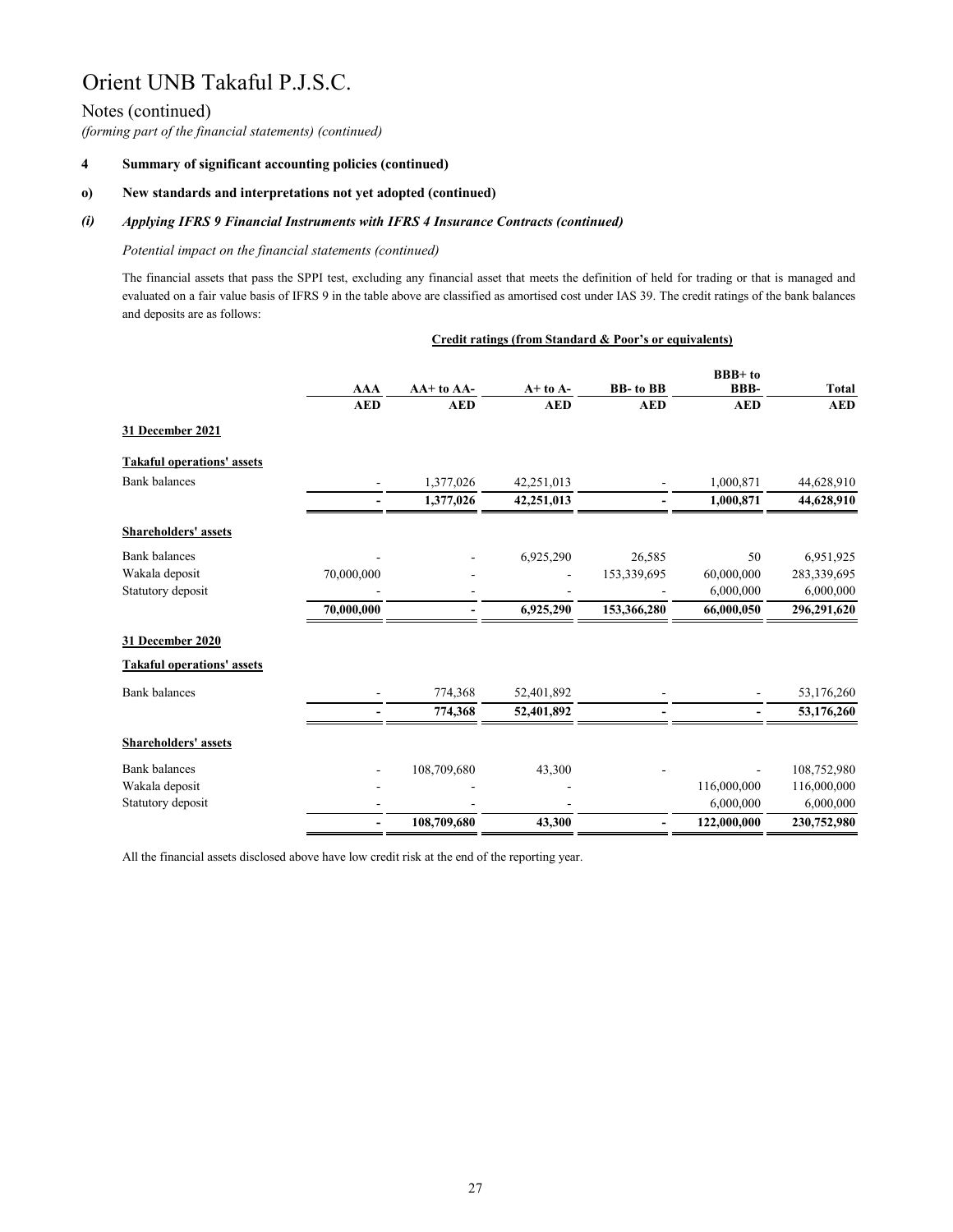# Notes (continued)

*(forming part of the financial statements) (continued)*

#### **4 Summary of significant accounting policies (continued)**

#### **o) New standards and interpretations not yet adopted (continued)**

## *(ii) IFRS 17 Insurance Contracts*

IFRS 17 requires insurance liabilities to be measured at a current fulfillment value and provides a more uniform measurement and presentation approach for all insurance contracts. These requirements are designed to achieve the goal of a consistent, principle-based accounting for insurance contracts. IFRS 17 supersedes IFRS 4 'Insurance Contracts' as of 1 January 2023.

IFRS 17 is effective for annual reporting periods beginning on or after 1 January 2023, with comparative figures required. Early application is permitted, provided that the entity also applies IFRS 9 and IFRS 15 on or before the date it first applies IFRS 17. Retrospective application is required. However, if full retrospective application for a group of insurance contracts is not practical, then the entity is required to choose either a modified retrospective approach or a fair value approach.

Management anticipates that IFRS 17 will be adopted in the Company's financial statements for the annual period beginning 1 January 2023. The application of IFRS 17 may have a significant impact on amounts reported and disclosures made in the Company's financial statements in respect of its takaful contracts. However, it is not practical to provide a reasonable estimate of the effects of the application of this standard until the Company performs a detailed review.

# *(iii) Other standards*

The following amended standards and interpretations are not expected to have a significant impact on the Company's financial statements:

- Onerous Contracts Cost of Fulfilling a Contract (Amendments to IAS 37)
- Annual Improvements to IFRS Standards 2018–2020
- Property, Plant and Equipment: Proceeds before Intended Use (Amendments to IAS 16)
- Reference to the Conceptual Framework (Amendments to IFRS 3)
- Classification of Liabilities as Current or Non-current (Amendments to IAS 1)
- Disclosure of Accounting Policies (Amendments to IAS 1 and IFRS Practice Statement 2)
- Definition of Accounting Estimates (Amendments to IAS 8)
- Deferred Tax related to Assets and Liabilities arising from a Single Transaction (Amendments to IAS 12)

#### **5 Risk management**

The Company issues contracts that transfer takaful risks. The Company does not issue contracts that transfer financial risk. This section summarises the risks and the way the Company manages them.

#### **i) Governance framework**

The primary objective of the Company's risk and financial management framework is to protect the Company's shareholders from events that hinder the sustainable achievement of financial performance objectives, including failing to exploit opportunities. Key management recognises the critical importance of having efficient and effective risk management systems in place.

#### **ii) Risk management framework**

The board of directors, with its associated committees, carries out the Company's risk management function. This is supplemented with a clear organisational structure with documented delegated authorities and responsibilities from the board of directors to the Company's Chief Executive Officer and Senior Vice Presidents.

The senior management meets regularly to approve any commercial, regulatory and organisational decisions. The Company's Chief Executive Officer under the authority delegated from the board of directors defines the Company's risk and its interpretation, limit structure to ensure the appropriate quality and diversification of assets, align underwriting and reinsurance strategy to the corporate goals, and specify reporting requirements.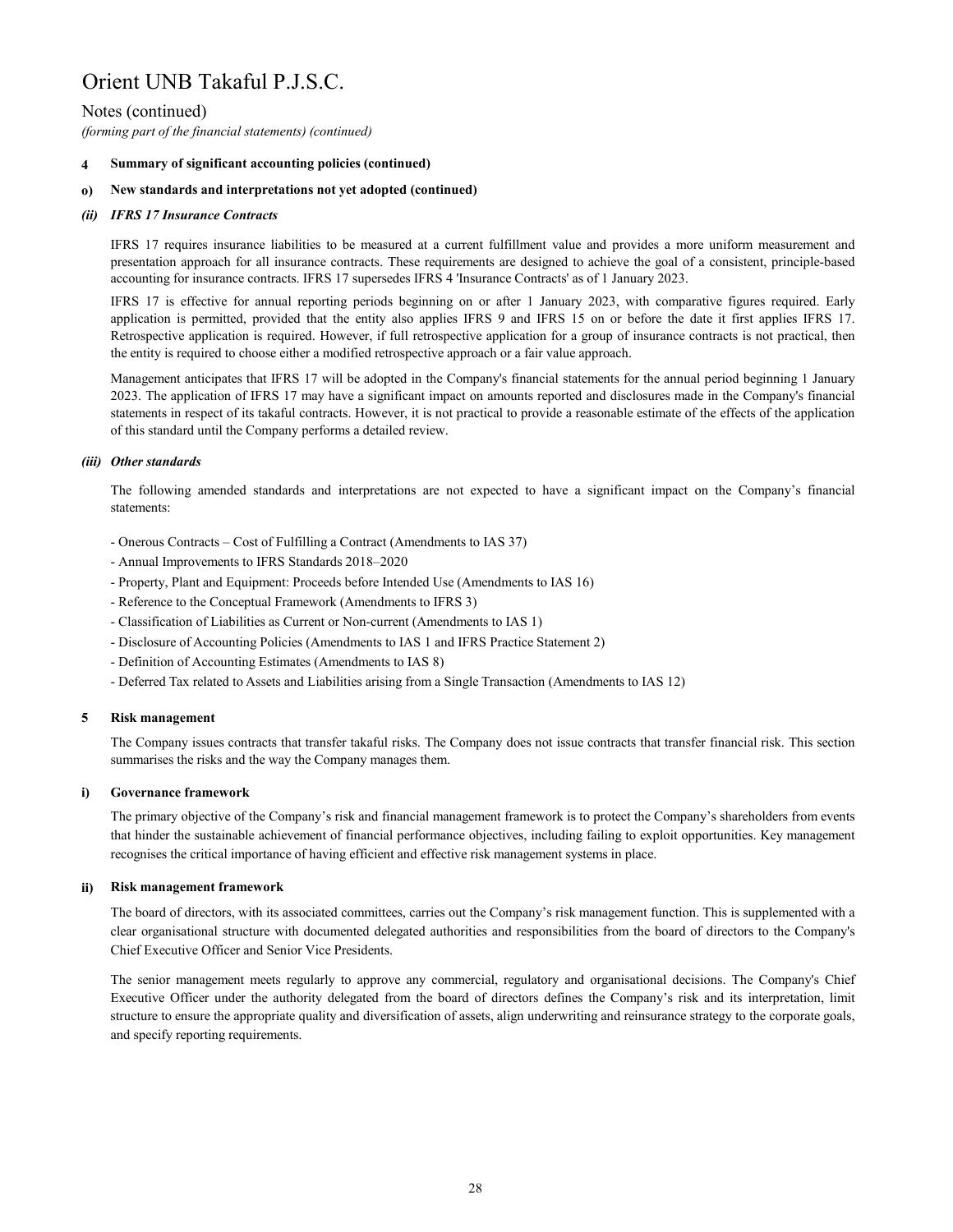# Notes (continued)

*(forming part of the financial statements) (continued)*

#### **5 Risk management (continued)**

#### **iii) Capital management framework**

The primary objective of the Company's capital management is to comply with the regulatory requirements in the UAE to ensure that it maintains a healthy capital ratio in order to support its business and maximise shareholder value.

The Company manages its capital structure and makes adjustments to it, in light of changes in economic conditions. To maintain or adjust the capital structure, the Company may adjust the dividend payment to shareholders, return capital to shareholders or issue new shares. No changes were made in the objectives, policies or processes during the year ended 31 December 2021.

# **iv) Regulatory framework**

Regulators are primarily interested in protecting the rights of the policyholders and the public shareholders and monitor them closely to ensure that the Company is satisfactorily managing affairs for their benefit. At the same time, the regulators are also interested in ensuring that the Company maintains an appropriate solvency position to meet unforeseen liabilities arising from economic shocks or natural disasters.

The operations of the Company are also subject to regulatory requirements within the jurisdictions where it operates. Such regulations not only prescribe approval and monitoring of activities, but also impose certain restrictive provisions to minimise the risk of default and insolvency on the part of the insurance companies to meet unforeseen liabilities as these arise. The chairman of the Insurance Authority vides Board of Directors' Decision No. (25) of 2014 dated 28th December 2014, issued Financial Regulation for Insurance Companies (FRIC) applicable to insurance companies incorporated in the UAE and the foreign insurance companies licensed to practice the activity in the UAE. The major highlights of the new regulation are summarised in the below table:

# *Regulation*

- a) Basis of Investing the Rights of the Policy Holders
- b) Solvency Margin and Minimum Guarantee Fund
- c) Basis of calculating the technical provisions
- d) Determining the Company's assets that meet the accrued insurance liabilities
- e) Records which the Company shall be obligated to organise and maintain as well as the data and documents that shall be made available to the Authority
- f) Principles of organising accounting books and records of the Company, agents and brokers and determining data to be maintained in these books and records
- g) Accounting policies to be adopted and the necessary forms needed to be prepared and present reports and financial statements

#### **v) Asset liability management ("ALM")**

Financial risks arise from open positions in profit rate, currency and equity products, all of which are exposed to general and specific market movements. The Company manages these positions within an ALM framework that has been developed to achieve long-term investment returns in excess of its obligations under takaful contracts.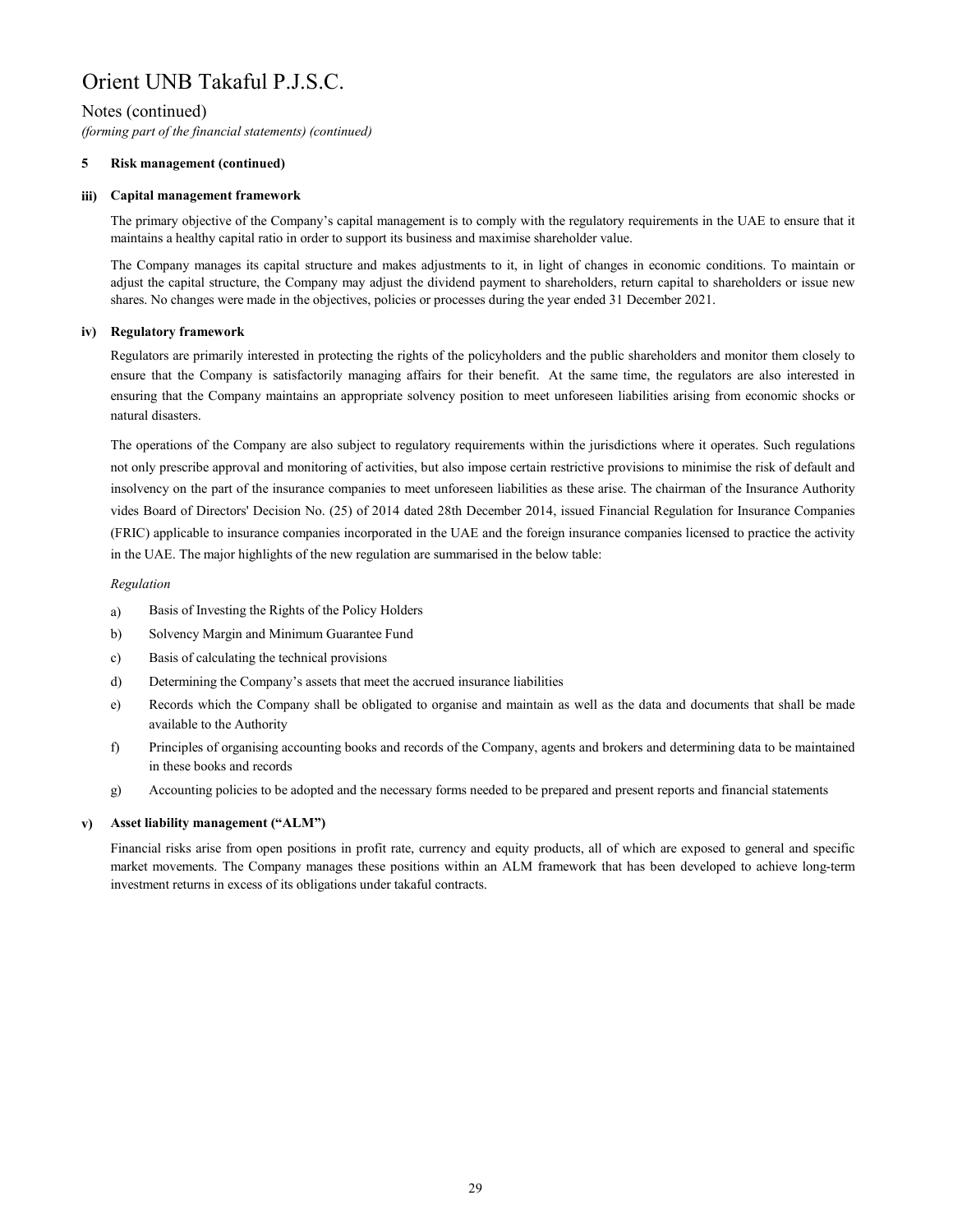# Notes (continued)

*(forming part of the financial statements) (continued)*

#### **5 Risk management (continued)**

#### **v) Asset liability management ("ALM") (continued)**

The Company's ALM framework is also integrated with the management of the financial risks associated with the Company's other financial assets and liabilities not directly associated with takaful liabilities.

The Company's ALM framework also forms an integral part of the takaful risk management policy, to ensure in each period sufficient cash flow is available to meet liabilities arising from takaful contracts

#### **a) Takaful risks**

The Company accepts takaful risk through its written takaful contracts. The Company is exposed to uncertainty surrounding the timing, frequency and severity of claims under these contracts. The Company writes the following types of takaful contracts:

- 
- Liability  **Liability** Medical insurance - Property **- Marine**
- Motor Engineering
- Fire Casualty

Two key elements of the Company's takaful risk management framework are its underwriting strategy and retakaful strategy, as discussed below.

## *Underwriting strategy*

The Company's underwriting strategy is to build balanced portfolios based on a large number of similar risks. This reduces the variability of the portfolios outcome.

The underwriting strategy is set out by the Company that establishes the classes of business to be written, the territories in which business is to be written and the industry sectors in which the Company is prepared to underwrite. This strategy is cascaded by the business units to individual underwriters through detailed underwriting authorities that set out the limits that any one underwriter can write by line size, class of business, territory and industry in order to ensure appropriate risk selection within the portfolio. All takaful contracts except marine, are annual in nature and the underwriters have the right to refuse renewal or to change the terms and conditions of the contract at renewal.

The principal risk the Company faces under takaful contracts is that the actual claims and benefits payments or the timing thereof, differ from expectations. This is influenced by the frequency of claims, severity of claims, actual benefits paid and subsequent development of long-term claims. Therefore, the objective of the Company is to ensure that sufficient reserves are available to cover these liabilities.

The above risk exposure is mitigated by diversification across a large portfolio of takaful contracts. The variability of risks is also improved by careful selection and implementation of underwriting strategy guideline, as well as the use of retakaful arrangements.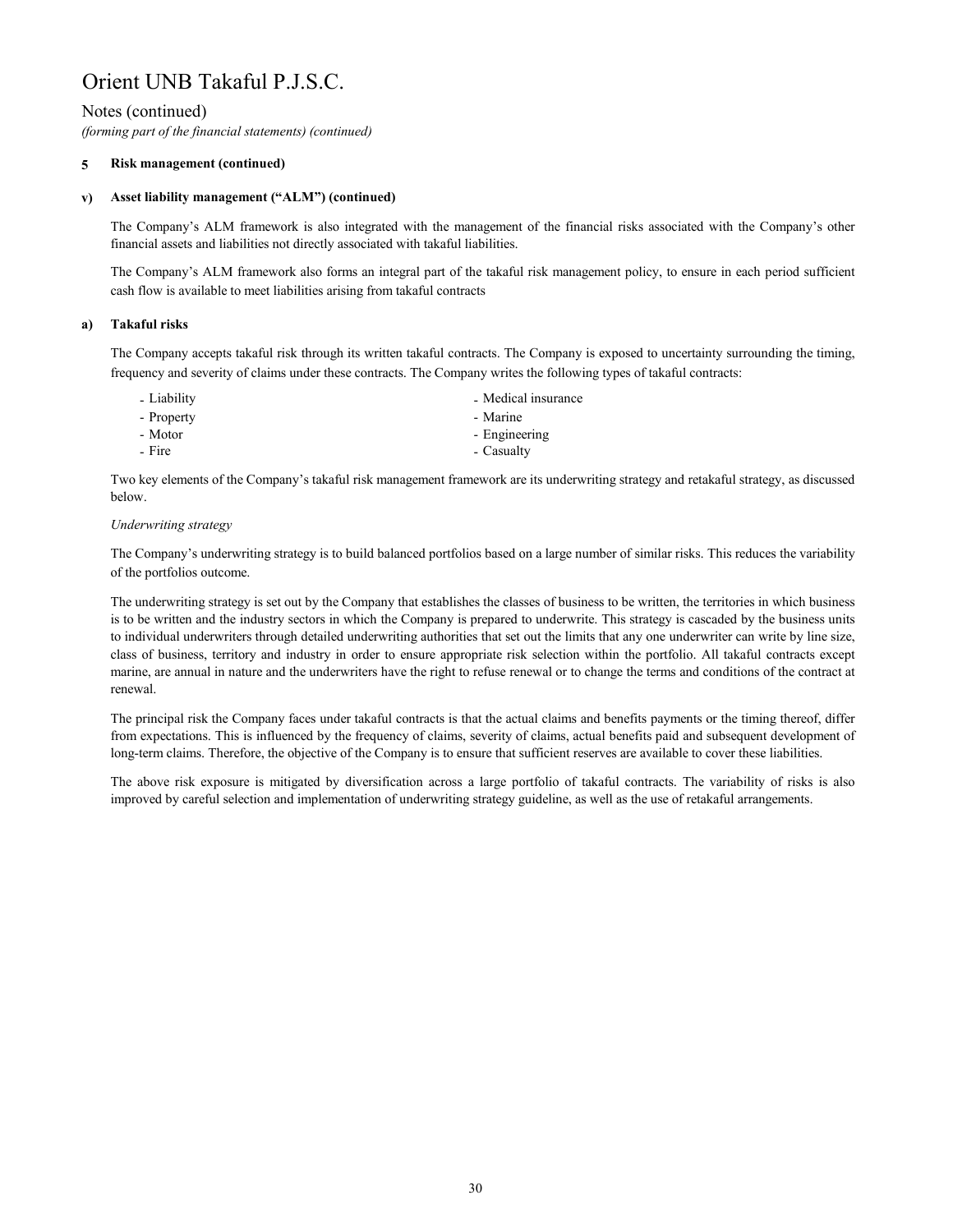# Notes (continued)

*(forming part of the financial statements) (continued)*

#### **5 Risk management (continued)**

#### **v) Asset liability management ("ALM") (continued)**

#### **a) Takaful risks (continued)**

## *Frequency and amounts of claims*

The Company has developed their underwriting strategy to diversify the type of takaful risks accepted and within each of the categories to achieve sufficiently large populations of risk to reduce the variability of the expected outcome. The frequency and amounts of claims can be affected by several factors. The Company underwrites mainly property, motor, casualty, medical and marine risks. These are regarded as short-term takaful contracts as claims are normally advised and settled within one year of the insured event taking place.

# *Property*

Property takaful covers a diverse collection of risks and therefore property takaful contracts are subdivided into two risk groups: property all risk and business interruption.

These contracts are underwritten by reference to the commercial replacement value of the properties and contents insured. The cost of rebuilding properties, of replacement or indemnity for contents and time taken to restart operations for business interruptions are the key factors that influence the level of claims under these policies. The greatest likelihood of significant losses on these contracts arises from fire, storm, flood damage or other weather related incidents.

## *Motor*

Motor takaful contracts are designed to compensate contract holders for damage suffered to vehicles, disability to third parties arising through accidents and fire or theft of their vehicles.

Underwriting limits and guidelines are in place to enforce appropriate risk selection criteria.

The level of court awards for deaths and to injured parties and the replacement costs of motor vehicles are the key factors that influence the level of claims.

# *Marine*

Marine takaful is designed to compensate contract holders for damage and liability arising through loss or damage to marine craft and accidents at sea resulting in the total or partial loss of cargoes.

For marine takaful, the main risks are loss or damage to marine craft and accidents resulting in the total or partial loss of cargoes.

The underwriting strategy for the marine class of business is to ensure that policies are well diversified in terms of vessels and shipping routes covered.

# *Casualty*

For casualty class of business, such as workmen's compensation, personal accident, general third party liability and loss of money, the extent of loss or damage and the potential court awards are the main factors that influence the level of claims.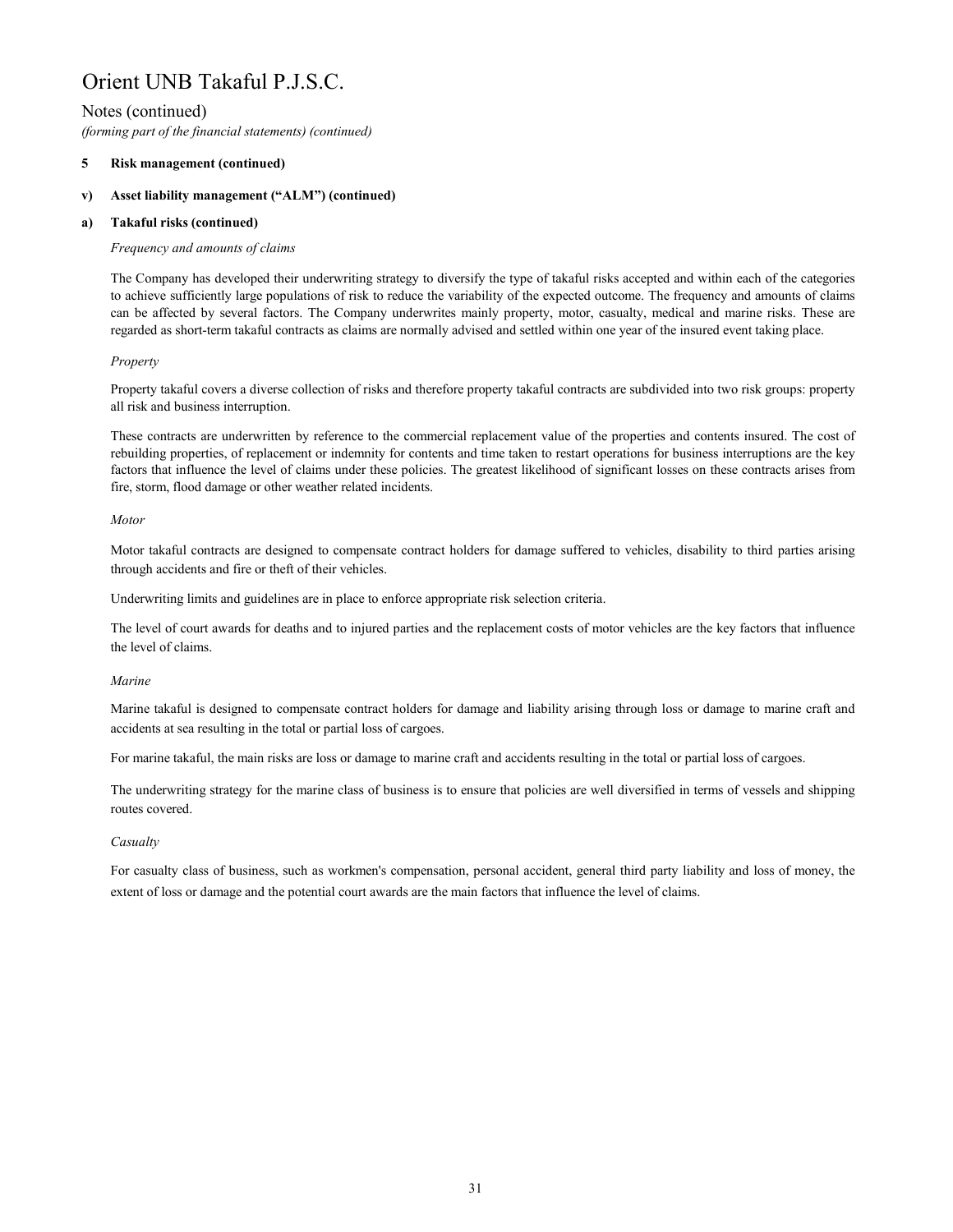# Notes (continued)

*(forming part of the financial statements) (continued)*

#### **5 Risk management (continued)**

#### **v) Asset liability management ("ALM") (continued)**

#### **a) Takaful risks (continued)**

*Frequency and amounts of claims (continued)*

# *Casualty (continued)*

The Company manages these risks through their underwriting strategy, adequate retakaful arrangements and proactive claims handling. The underwriting strategy attempts to ensure that the underwritten risks are well diversified in terms of type and amount of risk. Underwriting limits are in place to enforce appropriate risk selections.

The Company proactively manages and pursues early settlement of claims to reduce their exposure to unpredictable developments.

The Company has adequate retakaful arrangements to protect their financial viability against such claims for all classes of business.

The Company has obtained adequate non-proportionate retakaful cover for certain classes of business to limit losses to an amount considered appropriate by the management.

# *Medical*

Medical selection is part of the Company's underwriting procedures, whereby contributions are charged to reflect the health condition and family medical history of the applicants. Pricing is based on assumptions, such as mortality and persistency, which consider past experience and current trends. Contracts including specific risks and guarantees are tested for profitability according to predefined procedures before approval.

Products are reviewed by the business units on an annual basis to confirm, or otherwise, that pricing assumptions remain appropriate. Analysis is performed on earnings and liability movements to understand the source of any material variation in actual result from what was expected. This confirms the appropriateness of assumptions used in underwriting and pricing.

# *Concentration of risk*

The Company's underwriting activities are carried out in the United Arab Emirates.

# *Retakaful risk*

In line with other takaful and retakaful companies, in order to minimise net loss exposure arising from large claims, the Company, in the normal course of business, enters into agreements with other parties for retakaful purposes. Such retakaful arrangement provides for greater diversification of business, allow management to control exposure to potential losses arising from large risks, and provide additional capacity for growth.

To minimise its exposure to significant losses from reinsurers' insolvencies, the Company evaluates the financial condition of its reinsurers and monitors concentrations of credit risk arising from similar geographic regions, activities or economic characteristics of the reinsurers.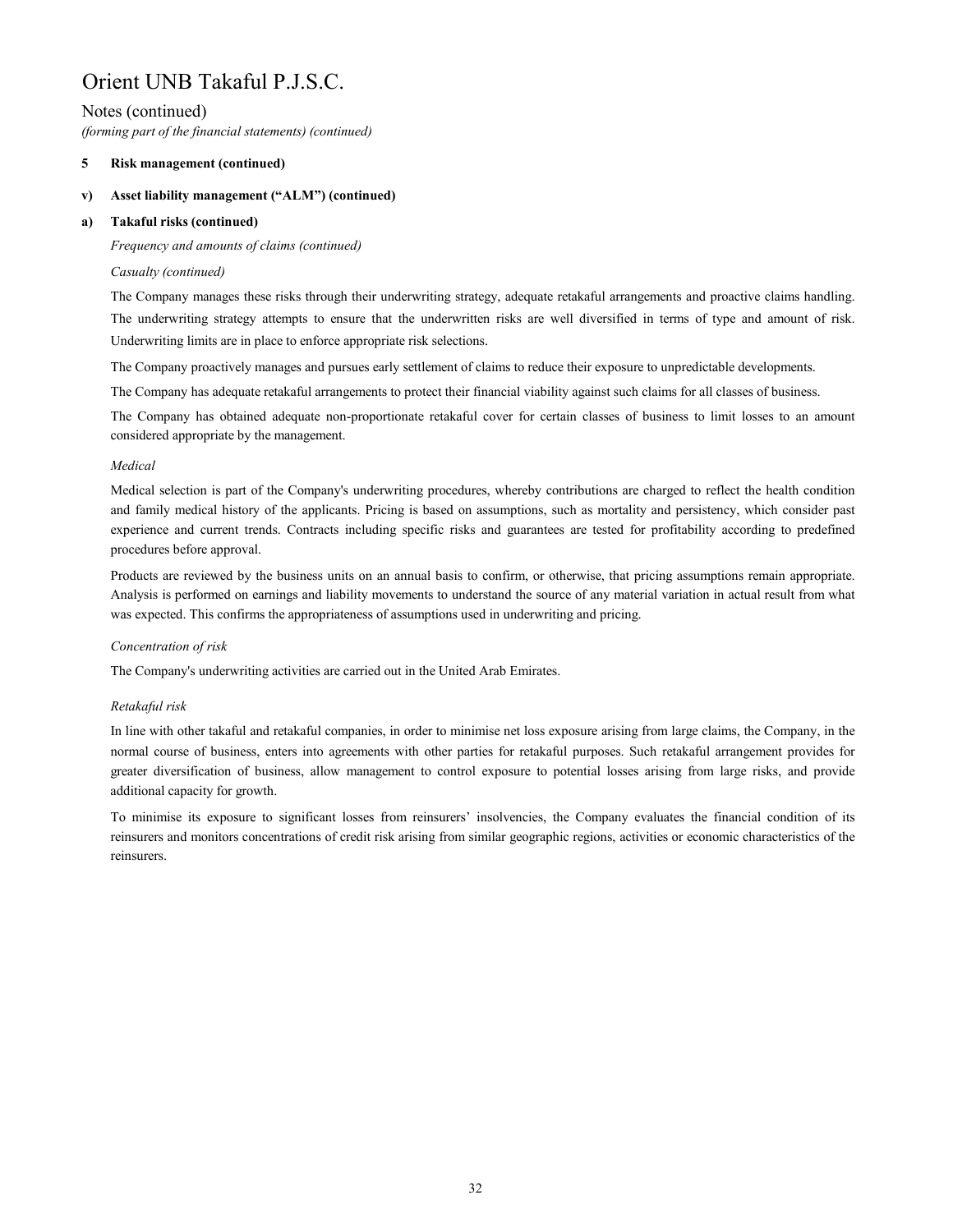# Notes (continued)

*(forming part of the financial statements) (continued)*

#### **5 Risk management (continued)**

#### **v) Asset liability management ("ALM") (continued)**

#### **a) Takaful risks (continued)**

*Frequency and amounts of claims (continued)*

# *Retakaful risk (continued)*

Assets, liabilities, income and expense arising from ceded takaful contracts are presented separately from assets, liabilities, income and expense from the related takaful contract because the retakaful ceded contracts do not relieve the Company from its obligations and as a result the Company remains liable for the portion of outstanding claims retakaful to the extent that the retakaful fails to meet the obligations under the retakaful agreements.

# *Retakaful strategy*

The retakaful arrangements include proportional, excess and catastrophe coverage. The Company retakafuls a portion of the takaful risks to its underwriters in order to control and manage its exposure to losses and protect capital resources.

Ceded retakaful contains credit risk, as discussed in the financial risk management note. The Company has a retakaful department that is responsible for setting the minimum-security criteria for acceptable retakaful and monitoring the purchase of retakaful by the business units against those criteria. The department monitors developments in the retakaful programme and its ongoing adequacy.

The underwriters buy a combination of proportionate and non-proportionate retakaful treaties to reduce the net exposure to the Company. In addition, underwriters are allowed to buy facultative retakaful in certain specified circumstances. All purchases of facultative retakaful are subject to business unit pre-approval and the total expenditure on facultative retakaful is monitored regularly by the retakaful department.

The estimated loss ratios are analysed below by class of business for the current and previous year:

|                     | 31 December 2021           | 31 December 2020         |                     |                   |
|---------------------|----------------------------|--------------------------|---------------------|-------------------|
| <b>Type of risk</b> | <b>Gross Loss</b><br>ratio | <b>Net Loss</b><br>ratio | Gross Loss<br>ratio | Net Loss<br>ratio |
| Commercial          | 52%                        | 43%                      | 70%                 | 44%               |
| Consumer            | 40%                        | 54%                      | 39%                 | 70%               |

# *Sensitivity of underwriting profit and losses*

The underlying risk of any agreed takaful contract is the possibility that the insured event occurs and the level of certainty the insurer can project on any resulting claim. By the nature of a takaful contract, this risk is often random and the amount of payable claim even more unpredictable. Therefore, the Company applies the principle of probability across all pricing and provisioning. Despite this principle the risk that actual claims payments exceed the estimated amount of the takaful liabilities is still ever present due to the uncertainty of the frequency or severity of claims being greater than estimated. Whilst the Company applies the portfolio approach to understand its projected claims, events leading to actual claims vary and therefore profitability is impacted, either positively or negatively on an annual basis.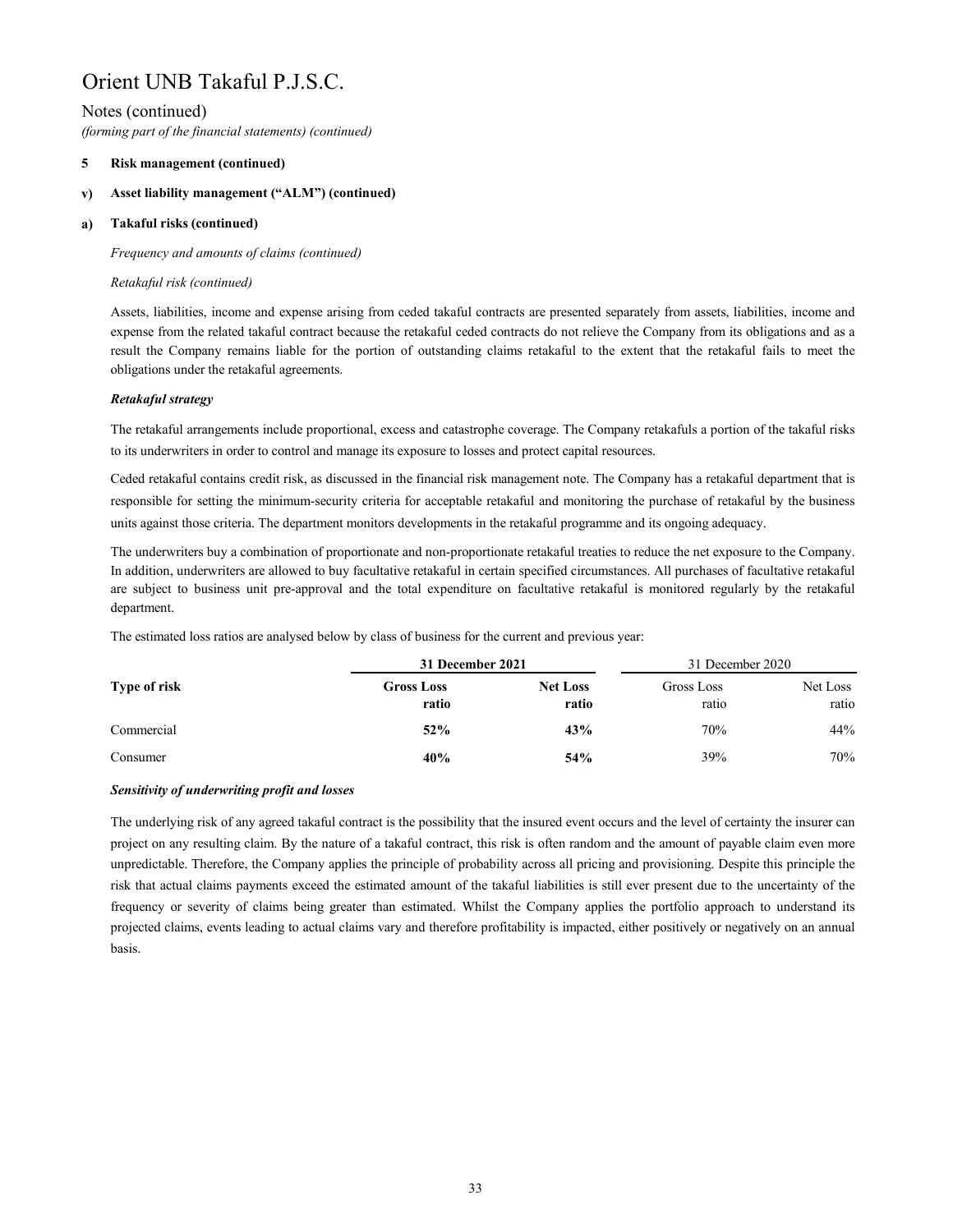# Notes (continued)

*(forming part of the financial statements) (continued)*

#### **5 Risk management (continued)**

#### **v) Asset liability management ("ALM") (continued)**

#### **a) Takaful risks (continued)**

# *Retakaful strategy (continued)*

The Company has an overall risk retention level of 24% *(31 December 2020: 24%)* and this is mainly due to overall low retention levels in commercial lines. Despite these low retention levels on commercial lines, due to the unpredictability in events and their extreme volatility, large events stress the performance of the Company despite transferring risks to other parties. For all lines of business, the Company is adequately covered by excess of loss retakaful programs to guard against any major financial impact.

# *Impact of COVID-19 on takaful risk:*

In its underwriting segment, the Company is primarily exposed to medical and business interruption policies. The Health Authorities in Dubai and Abu Dhabi have instructed all insurers to accept medical claims related to COVID-19 irrespective of cover terms and conditions. The Company anticipates that the impact of medical claims would be immaterial due to low rate of hospitalisation and deferral of elective medical procedures required.

With regards to Business Interruption (BI) policies, the Company has in place pandemic and infectious disease policy exclusions as well. The Company has evaluated all business interruption policies in force for which the Company may have to incur claim payouts. As a result of initial examination of the policies, the Company has determined that these will not have a material impact in relation to the net claims paid due to lower retention levels of the Company and specific policy exclusions. Furthermore, the Company has been able to retain major customers during the year ended 31 December 2021 and has generally witnessed renewals and new business across major lines of businesses.

#### **b) Financial risk**

The Company has exposure to the following primary risks from its use of financial instruments and operations:

- i) Credit risk;
- ii) Liquidity risk;
- iii) Market risk; and
- iv) Operational risk

This note presents information about the Company's exposure to each of the above risks, the Company's objectives, policies and processes for measuring and managing risk, and the Company's management of capital. Further quantitative disclosures are included throughout these financial statements.

# **Outbreak of Coronavirus (COVID-19)**

The World Health Organization officially declared COVID-19 as a global pandemic on 11 March 2020. From the latter half of Q1-2020, the economic environment and business landscape of the Company have witnessed rapid changes as a result of the unprecedented outbreak of Coronavirus pandemic coupled with the significant depression in the global crude oil prices. tightening of market conditions, lockdowns, restrictions on trade and movement of people have caused significant disruptions to businesses and economic activities globally and across industries & sectors.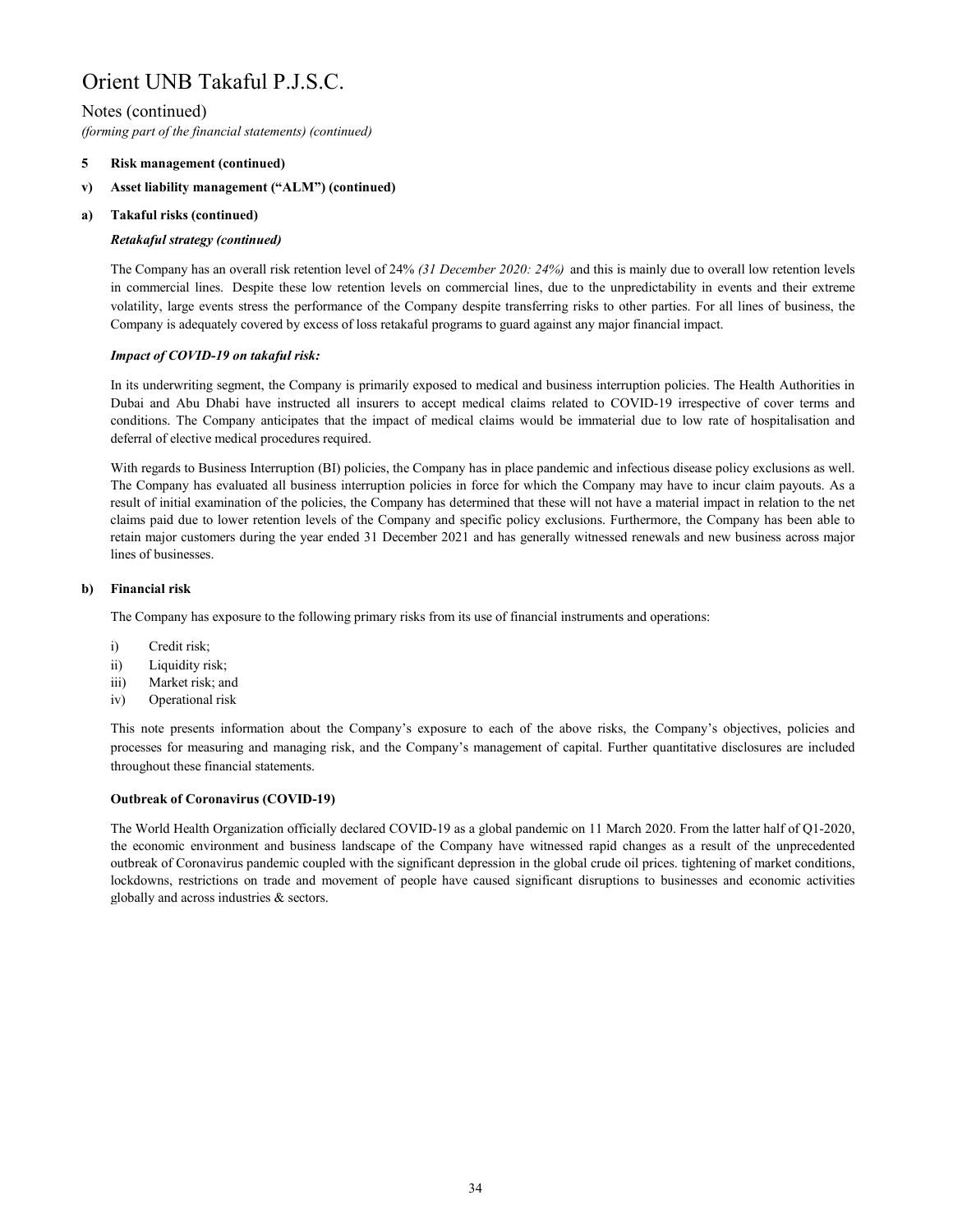# Notes (continued)

*(forming part of the financial statements) (continued)*

#### **5 Risk management (continued)**

#### **v) Asset liability management ("ALM") (continued)**

#### **b) Financial risk (continued)**

# **i) Credit risk**

Credit risk is the risk that one party to a financial instrument will cause a financial loss to the other party by failing to discharge an obligation. Compliance with the policy is monitored and exposures and breaches are regularly reviewed for pertinence and for changes in the risk environment.

For all classes of financial assets held by the Company the maximum credit risk exposure to the Company is the carrying value as disclosed in the financial statements at the reporting date. The Company only enters into takaful and retakaful contracts with recognised, credit worthy third parties. Retakaful is placed with retakaful companies approved by the management, which are generally international reputed companies.

To minimise its exposure to significant losses from retakaful companies insolvencies, the Company evaluates the financial condition of its retakaful companies and monitors concentrations of credit risk arising from similar geographic regions, activities or economic characteristics of the retakaful companies.

At each reporting date, management performs an assessment of creditworthiness of retakaful companies and updates the retakaful strategy, ascertaining suitable allowance for impairment if required.

The carrying amount of financial assets represents the maximum credit exposure. The maximum exposure to credit risk at the end of the reporting period was as follows:

|                                         | 31 December | 31 December |
|-----------------------------------------|-------------|-------------|
|                                         | 2021        | 2020        |
|                                         | <b>AED</b>  | <b>AED</b>  |
| <b>Takaful operations' assets</b>       |             |             |
| <b>Bank balances</b>                    | 44,628,910  | 53,176,260  |
| Takaful, retakaful and other receivable | 53,874,940  | 55,978,050  |
| Due from related parties                | 18,719,903  | 43,747,254  |
| Other receivables                       | 9,034,428   | 7,753,922   |
| Receivable from shareholders            | 80,291,882  | 34,813,645  |
|                                         | 206,550,063 | 195,469,131 |
| <b>Shareholders' assets</b>             |             |             |
| Bank balances                           | 6,951,925   | 108,752,980 |
| Other receivables                       | 732,200     | 384,950     |
| Wakala deposit                          | 283,339,695 | 116,000,000 |
| Statutory deposit                       | 6,000,000   | 6,000,000   |
| Due from related parties                | 1,630,739   | 3,620,333   |
|                                         | 298,654,559 | 234,758,263 |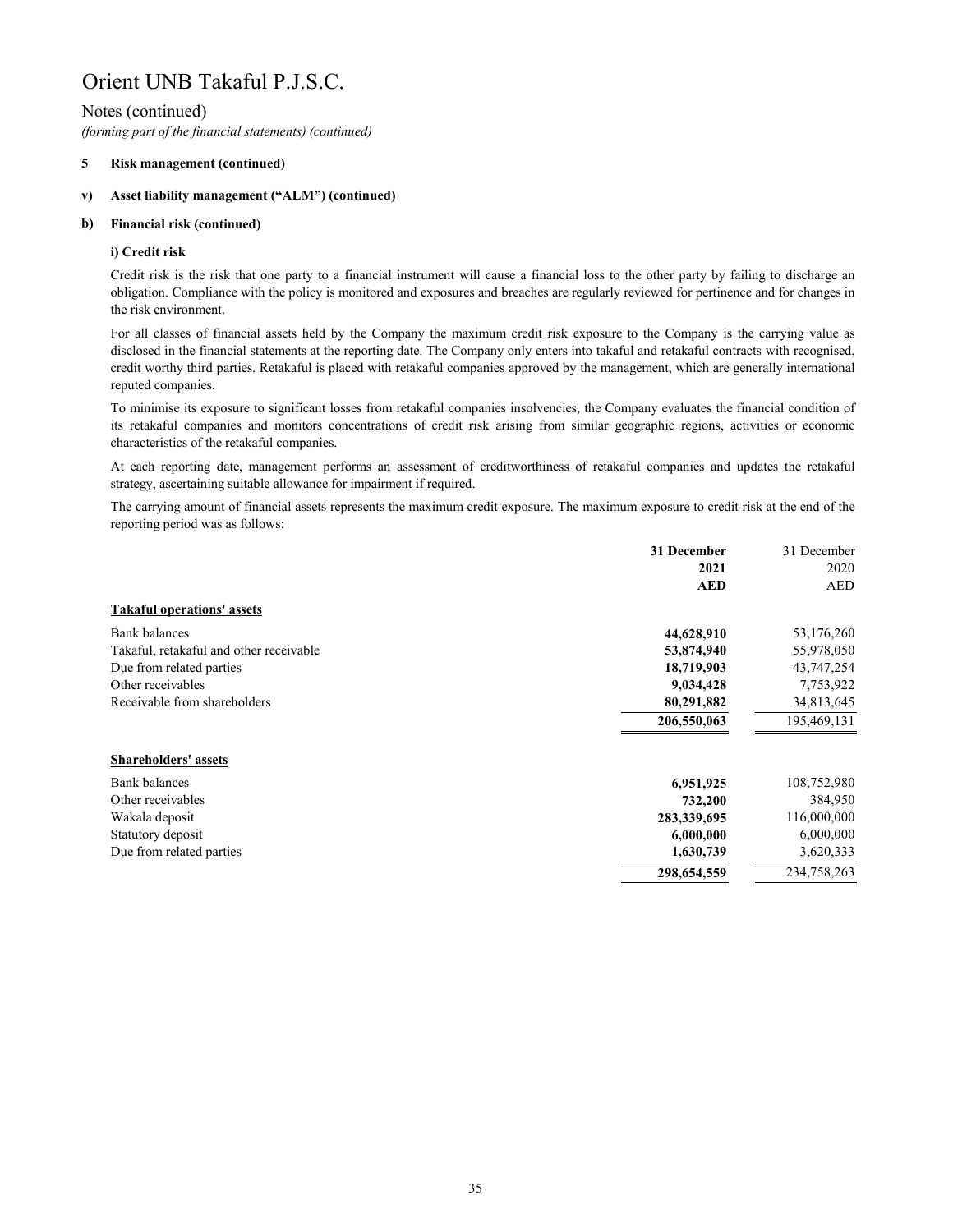# Notes (continued)

*(forming part of the financial statements) (continued)*

#### **5 Risk management (continued)**

#### **v) Asset liability management ("ALM") (continued)**

#### **b) Financial risk (continued)**

# **i) Credit risk (continued)**

The ageing analysis of takaful, retakaful and other receivable and due from related parties relating to takaful operations' is as follows:

|                                    | 31 December | 31 December |
|------------------------------------|-------------|-------------|
|                                    | 2021        | 2020        |
|                                    | <b>AED</b>  | <b>AED</b>  |
| $0 - 30$ days                      | 20,110,702  | 18,289,000  |
| $31 - 90$ days                     | 12,507,572  | 40,042,712  |
| 91 - 180 days                      | 6,288,847   | 25,813,974  |
| 181 - 270 days                     | 25,046,759  | 8,881,435   |
| 271 - 360 days                     | 1,985,470   | 3,631,416   |
| More than 360 days                 | 7,955,493   | 4,366,767   |
| Less: Allowance for doubtful debts | (1,300,000) | (1,300,000) |
|                                    | 72,594,843  | 99,725,304  |

The Company seeks to limit credit risk by investing in financial assets with only reputed and creditworthy financial institutions in the UAE. The Wakala deposit, statutory deposit and bank balances are deposited with financial institutions of an investment grade.

Where financial instruments are recorded at fair value the amounts shown above represent the current credit risk exposure but not the maximum risk exposure that could arise in the future as a result of changes in values.

Retakaful credit risk is managed through the placement with approved reinsurers, which are generally international reputed companies with acceptable credit ratings. Retakaful agreements are placed by the Company with an "A" or above rated company on S&P or equivalent rating agency.

To minimise its exposure to significant losses from retakaful companies insolvencies, the Company regularly evaluates the financial condition of its retakaful companies and monitors concentrations of credit risk arising from similar geographic regions, activities or economic characteristics of the retakaful companies.

# *Impact of COVID-19 on credit risk:*

The Company's retakaful is placed with retakaful companies approved by the management, which are generally international reputed companies with high credit ratings. As of 31 December 2021, no retakaful companies has expressly disassociated with the Company nor has any retakaful companies communicated its non-willingness to accept COVID-19 related claims.

# **ii) Liquidity risk**

Liquidity risk is the risk that the Company will encounter difficulty in meeting obligations associated with its financial liabilities. Liquidity requirements are monitored on a daily basis and management ensures that sufficient funds are available to meet any commitments as they arise.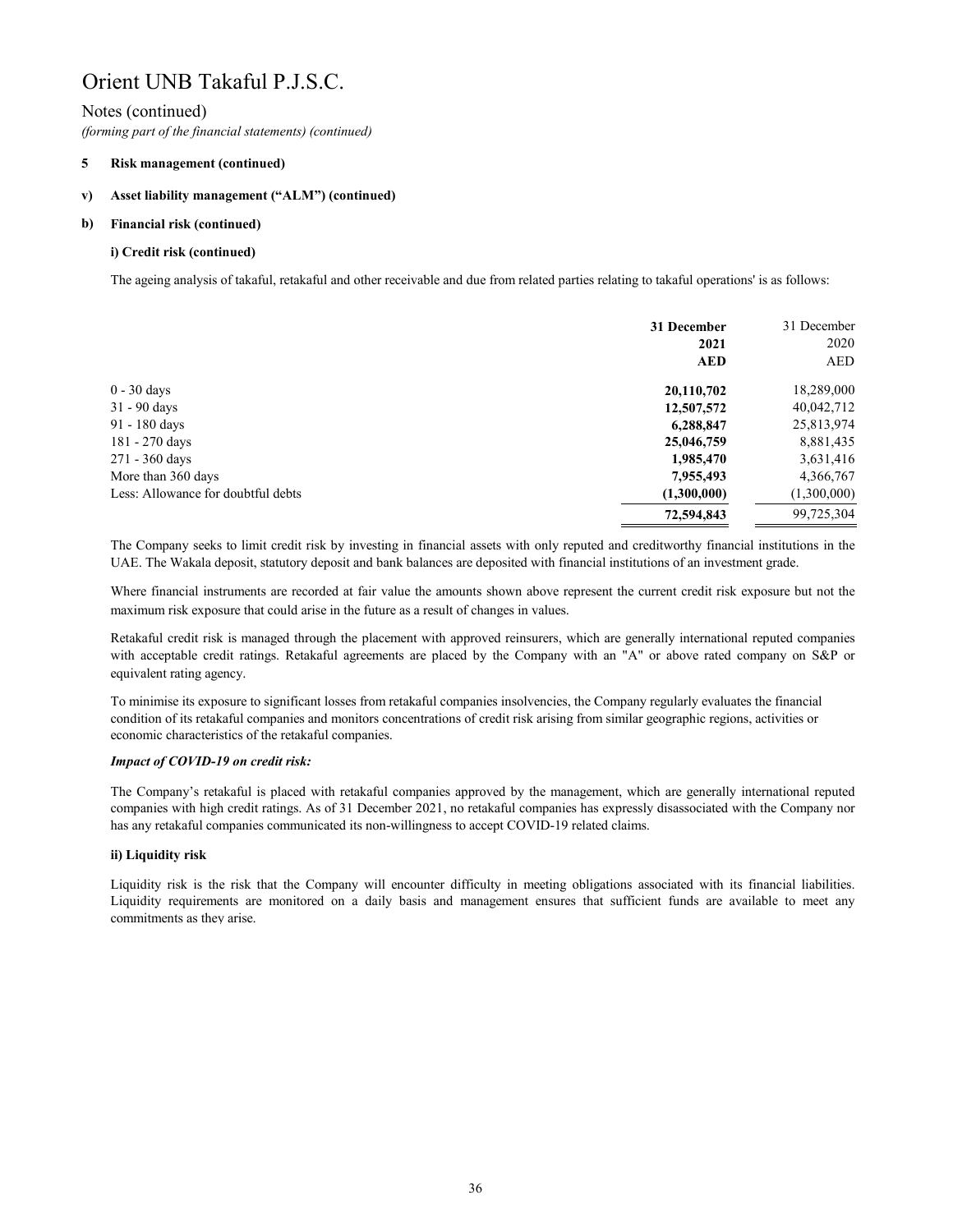# Notes (continued)

*(forming part of the financial statements) (continued)*

#### **5 Risk management (continued)**

#### **v) Asset liability management ("ALM") (continued)**

#### **b) Financial risk (continued)**

# **ii) Liquidity risk (continued)**

# **Maturity profiles**

The table below summarises the maturity profile of the financial assets and financial liabilities of the Company based on remaining undiscounted contractual obligations. As the Company does not have any interest bearing liabilities, the totals in the table match the statement of financial position:

| Less than   | More than  |                    |              |
|-------------|------------|--------------------|--------------|
| 1 year      | 1 year     | No stated maturity | <b>Total</b> |
| <b>AED</b>  | <b>AED</b> | <b>AED</b>         | <b>AED</b>   |
|             |            |                    |              |
| 44,628,910  |            |                    | 44,628,910   |
| 53,874,940  |            |                    | 53,874,940   |
|             |            |                    |              |
| 18,719,903  |            |                    | 18,719,903   |
| 9,034,428   |            |                    | 9,034,428    |
| 80,291,882  |            |                    | 80,291,882   |
| 206,550,063 |            |                    | 206,550,063  |
|             |            |                    |              |
| 6,959,723   |            |                    | 6,959,723    |
| 732,200     |            |                    | 732,200      |
| 283,339,695 |            |                    | 283,339,695  |
| 6,000,000   |            |                    | 6,000,000    |
| 1,630,739   |            |                    | 1,630,739    |
| 298,662,357 |            |                    | 298,662,357  |
|             |            |                    |              |
|             |            |                    |              |
| 88,220,151  |            |                    | 88,220,151   |
| 28,679,660  |            |                    | 28,679,660   |
| 17,677,810  |            |                    | 17,677,810   |
| 134,577,621 |            |                    | 134,577,621  |
|             |            |                    |              |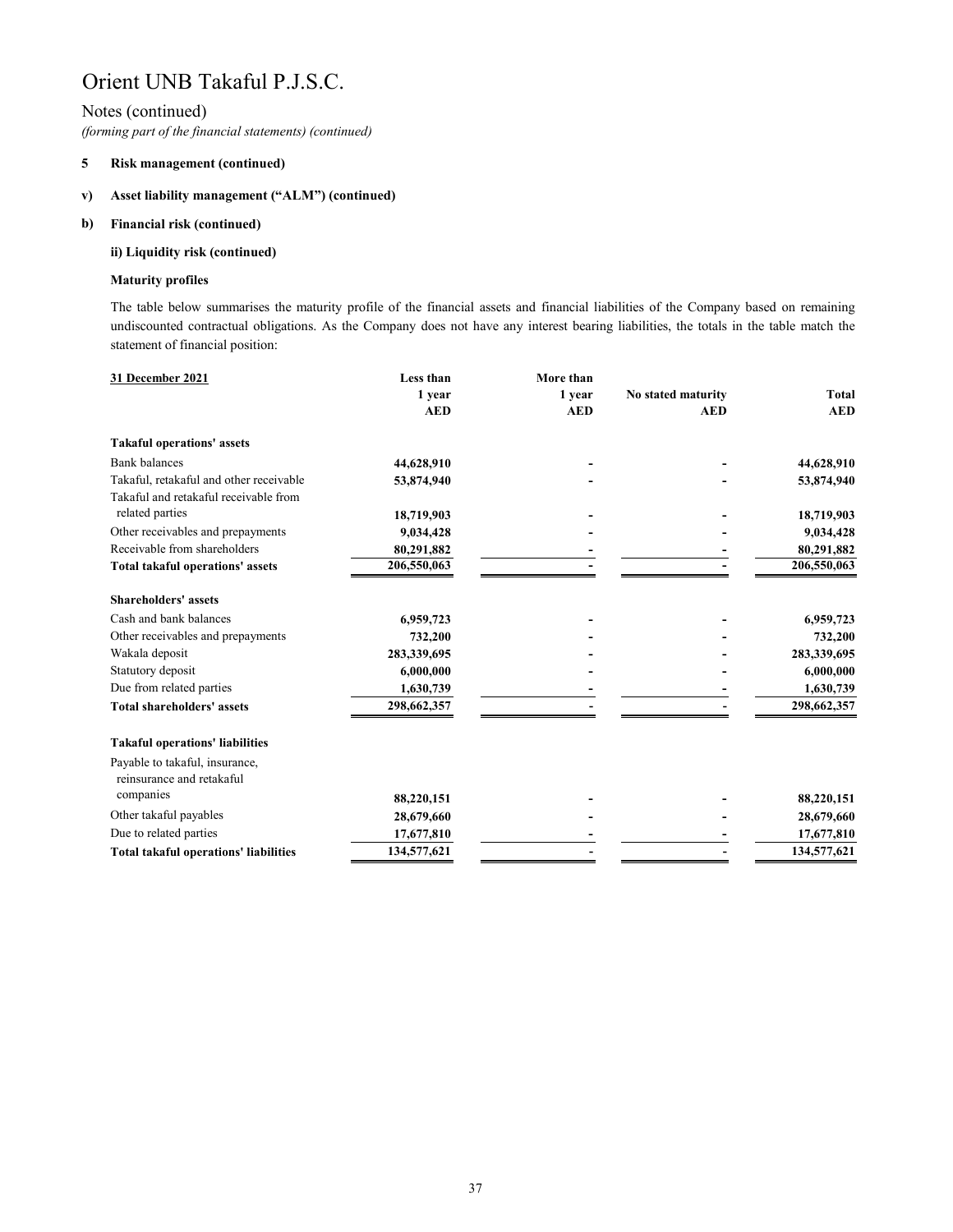# Notes (continued)

*(forming part of the financial statements) (continued)*

#### **5 Risk management (continued)**

#### **v) Asset liability management ("ALM") (continued)**

#### **b) Financial risk (continued)**

# **ii) Liquidity risk (continued)**

# **Maturity profiles (continued)**

| 31 December 2021                             | Less than   | More than            |                                  |              |
|----------------------------------------------|-------------|----------------------|----------------------------------|--------------|
|                                              | 1 year      | 1 year               | No stated maturity               | <b>Total</b> |
|                                              | <b>AED</b>  | <b>AED</b>           | <b>AED</b>                       | <b>AED</b>   |
| <b>Shareholders' liabilities</b>             |             |                      |                                  |              |
| Due to related parties                       | 2,831,743   |                      |                                  | 2,831,743    |
| Accruals, provisions and other payables      | 7,715,645   |                      |                                  | 7,715,645    |
| Payable to policyholders - takaful           |             |                      |                                  |              |
| operations                                   | 80,291,882  |                      |                                  | 80,291,882   |
| Lease liabilities                            | 1,134,025   | 1,303,391            |                                  | 2,437,416    |
| <b>Total shareholders' liabilities</b>       | 91,973,295  | 1,303,391            | $\overline{a}$                   | 93,276,686   |
| 31 December 2020                             |             |                      |                                  |              |
|                                              | Less than   | More than            |                                  |              |
|                                              | 1 year      | 1 year<br><b>AED</b> | No stated maturity<br><b>AED</b> | Total        |
|                                              | <b>AED</b>  |                      |                                  | <b>AED</b>   |
| <b>Takaful operations' assets</b>            |             |                      |                                  |              |
| Cash and bank balances                       | 53,176,260  |                      |                                  | 53,176,260   |
| Takaful, retakaful and other receivable      | 55,978,050  |                      |                                  | 55,978,050   |
| Takaful and retakaful receivable from        |             |                      |                                  |              |
| related parties                              | 43,747,254  |                      |                                  | 43,747,254   |
| Other receivables and prepayments            | 7,753,922   |                      |                                  | 7,753,922    |
| Receivable from shareholders                 | 34,813,645  |                      |                                  | 34,813,645   |
| Total takaful operations' assets             | 195,469,131 |                      |                                  | 195,469,131  |
| <b>Shareholders' assets</b>                  |             |                      |                                  |              |
| Cash and bank balances                       | 108,757,658 |                      |                                  | 108,757,658  |
| Other receivables                            | 384,950     |                      |                                  | 384,950      |
| Wakala deposit                               | 116,000,000 |                      |                                  | 116,000,000  |
| Statutory deposit                            | 6,000,000   |                      |                                  | 6,000,000    |
| Due from related parties                     | 3,620,333   |                      |                                  | 3,620,333    |
| <b>Total shareholders' assets</b>            | 234,762,941 |                      |                                  | 234,762,941  |
| <b>Takaful operations' liabilities</b>       |             |                      |                                  |              |
| Payable to takaful, insurance,               | 101,334,193 |                      |                                  | 101,334,193  |
| Other takaful payables                       | 35,945,213  |                      |                                  | 35,945,213   |
| Payable to shareholders                      | 878,793     |                      |                                  | 878,793      |
| <b>Total takaful operations' liabilities</b> | 138,158,199 |                      |                                  | 138,158,199  |
|                                              |             |                      |                                  |              |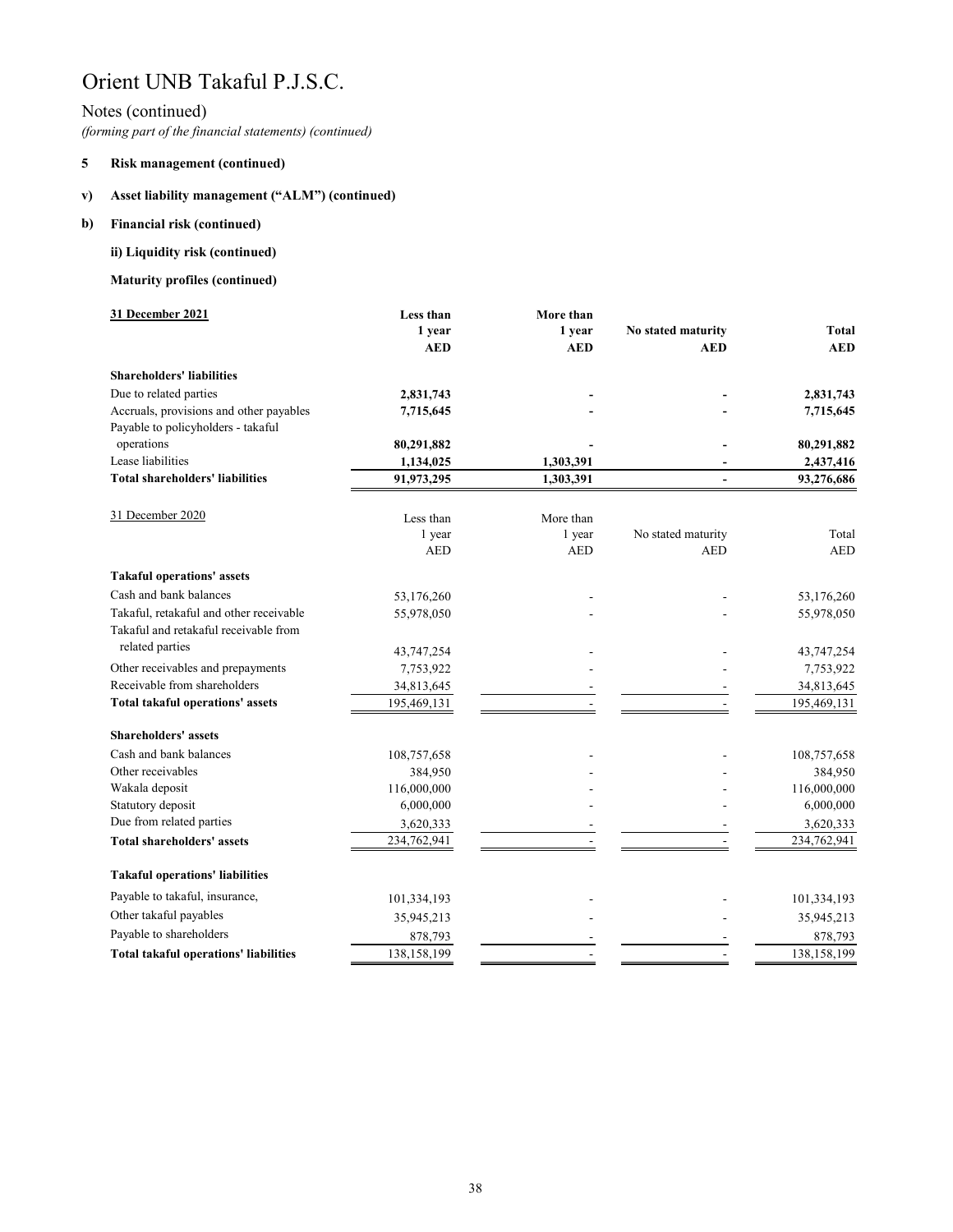# Notes (continued)

*(forming part of the financial statements) (continued)*

#### **5 Risk management (continued)**

#### **v) Asset liability management ("ALM") (continued)**

#### **b) Financial risk (continued)**

# **ii) Liquidity risk (continued)**

# **Maturity profiles (continued)**

| 31 December 2020                        | Less than  | More than  |                    |            |
|-----------------------------------------|------------|------------|--------------------|------------|
|                                         | 1 year     | l year     | No stated maturity | Total      |
|                                         | <b>AED</b> | <b>AED</b> | <b>AED</b>         | <b>AED</b> |
| <b>Shareholders' liabilities</b>        |            |            |                    |            |
| Due to related parties                  | 1,986,976  |            |                    | 1,986,976  |
| Accruals, provisions and other payables | 6,659,307  |            |                    | 6,659,307  |
| Payable to policyholders - takaful      |            |            |                    |            |
| operations                              | 34,813,645 |            |                    | 34,813,645 |
| Lease liabilities                       | 986,830    | 2,635,636  |                    | 3,622,466  |
| <b>Total shareholders' liabilities</b>  | 44,446,758 | 2,635,636  |                    | 47,082,394 |

# *Impact of COVID-19 on liquidity risk:*

In response to the COVID-19 outbreak, the Company continues to monitor and respond to all liquidity requirements that are presented. The Company continues to calibrate stress testing scenarios to current market conditions in order to assess the impact on the Company in the current extreme stress. As at the reporting date the liquidity position of the Company remains strong and is well placed to absorb and manage the impacts of this disruption.

# **iii) Market risk**

Market risk is the risk that the fair value of future cash flows of a financial instrument will fluctuate because of changes in market prices. Market risk comprises two types of risk: currency risk and profit rate risk.

# *a) Currency risk*

Currency risk is the risk that the value of a financial instrument will fluctuate due to changes in foreign exchange rates and arises from financial instruments denominated in a foreign currency. The Company's functional currency is the UAE Dirham.

The Company also has exposures in USD, which is pegged with AED and as a result the Company's exposure to currency risk is limited to that extent.

# *b) Profit rate risk*

Profit rate risk is the risk that the value or future cash flows of a financial instrument will fluctuate because of changes in profit rates. Floating rate instruments expose the Company to cash flow profit risk, whereas fixed profit rate instruments expose the Company to fair value profit rate risk.

The Company's only exposure to profit risk is on account of its investment in Wakala deposits and statutory deposits. The Company limits profit rate risk by monitoring changes in profit rates of the investment made. The Wakala deposit and statutory deposit are at fixed rate of profit.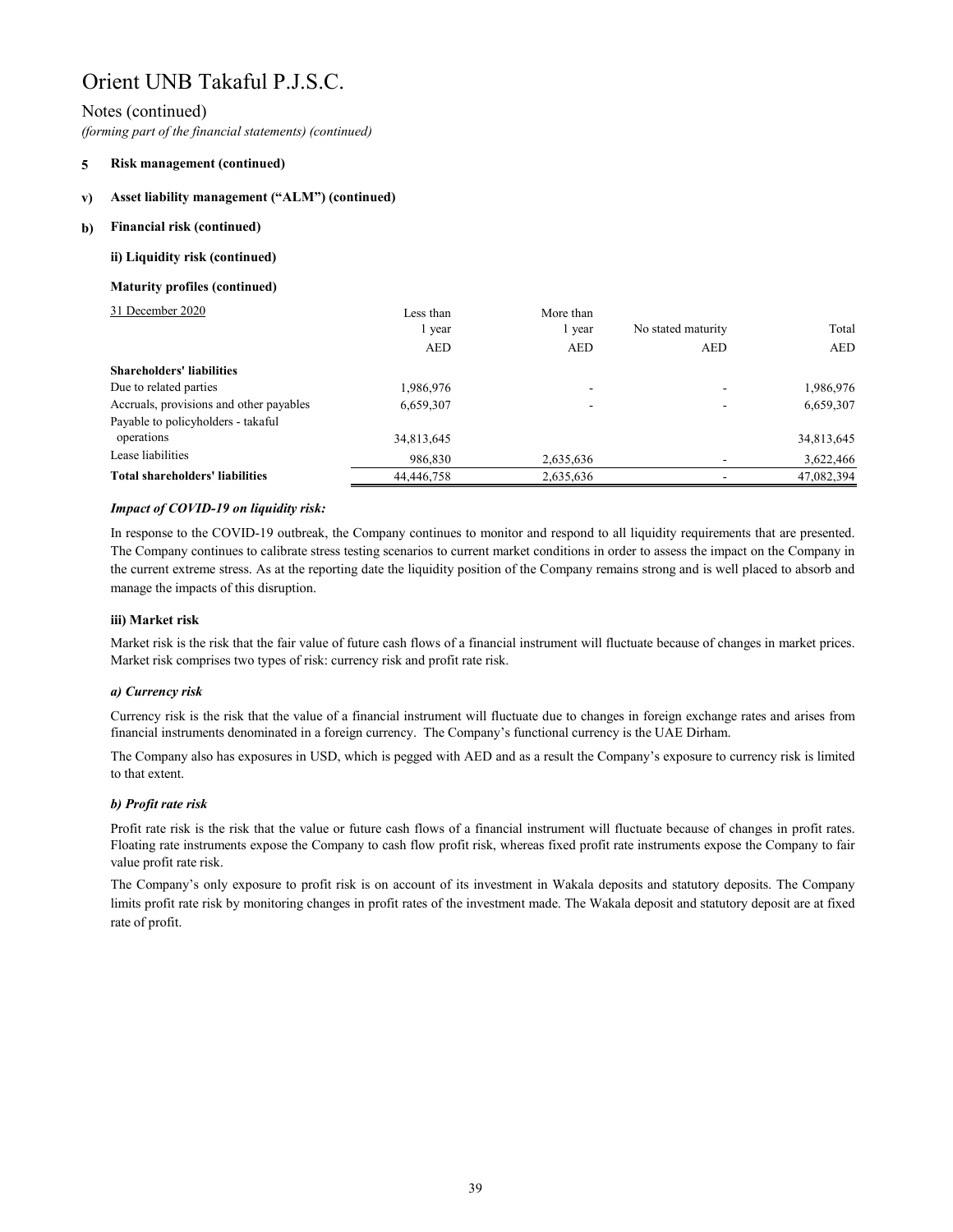# Notes (continued)

*(forming part of the financial statements) (continued)*

#### **5 Risk management (continued)**

#### **v) Asset liability management ("ALM") (continued)**

#### **b) Financial risk (continued)**

## **iv) Operational risk**

Operational risk is the risk of loss arising from system failure, human error, fraud or external events. When controls fail to perform, operational risks can cause damage to reputation, have legal or regulatory implications or can lead to financial loss.

The Company cannot expect to eliminate all operational risks, but by initiating a rigorous control framework and by monitoring and responding to potential risks, the Company is able to manage the risks.

The Company has detailed systems and procedures manuals with effective segregation of duties, access controls, authorisation and reconciliation procedures, staff training and assessment processes etc. with a focus on compliance and internal audit framework. Business risks such as changes in environment, technology and the industry are monitored through the Company's strategic planning and budgeting process.

## **v) Capital risk management**

The Company's objectives when managing capital is to comply with the insurance capital requirements required by the Federal Law No. (6) of 2007 Concerning the Establishment of the Insurance Authority & Organization of the Insurance Operations.

In UAE, the local insurance regulator specifies the minimum amount and type of capital that must be held by the Company in addition to its insurance liabilities. The minimum required capital (presented in the table below) must be maintained at all times throughout the year.

On 28 December 2014, the United Arab Emirates (UAE) Insurance Authority issued Financial Regulations for Insurance Companies and were then subsequently published in the UAE Official Gazette No. 575 on 28th January 2015 and came into force on 29 January 2015. The Company is subject to local insurance solvency regulations with which it has complied with during the year. The Company has incorporated in its policies and procedures the necessary tests to ensure continuous and full compliance with such regulations. Central bank (namely Insurance Authority) allows an alignment period of up to three years for the insurance companies to be in compliance with the regulations.

As per the Federal Law No. (6) of 2007 Concerning the Establishment of the Insurance Authority & Organization of the Insurance Operations, the minimum capital requirement remains at AED 100 million for insurance companies.

The table below summarises the Minimum Capital Requirement of the Company and the total capital held by the Company.

|                                   | 31 December | 31 December |
|-----------------------------------|-------------|-------------|
|                                   | 2021        | 2020        |
|                                   | <b>AED</b>  | AED         |
| Total capital held by the Company | 200,000,000 | 200,000,000 |
| Minimum regulatory capital        | 100,000,000 | 100,000,000 |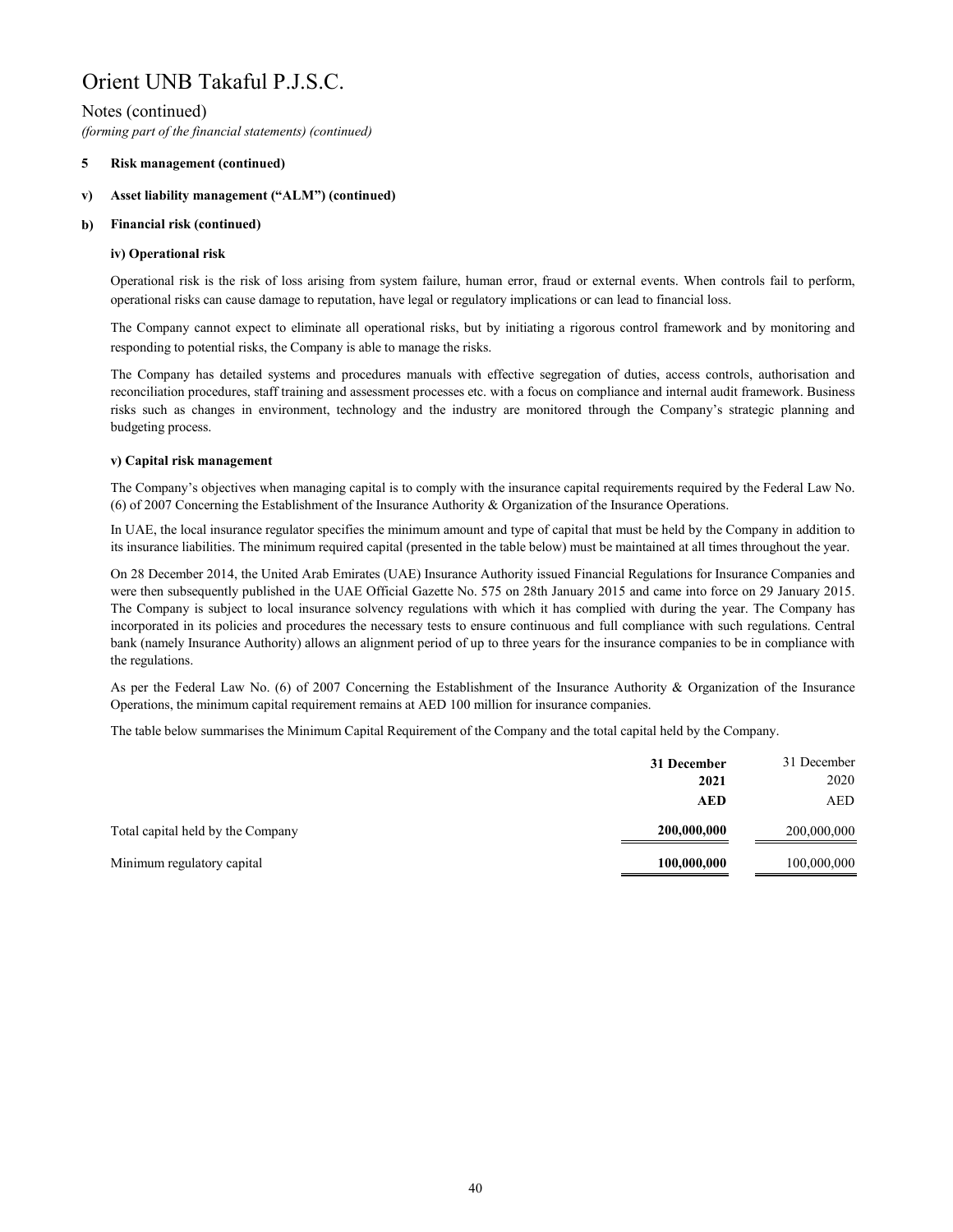# Notes (continued)

*(forming part of the financial statements) (continued)*

#### **6 Use of estimates and judgments**

The areas of the Company's business containing key sources of estimation uncertainty include the measurement of takaful contract liabilities, provision for outstanding claims, whether reported or not and impairment of takaful receivables.

# **Key estimates:**

# *Measurement of takaful contract liabilities*

The Company's accounting policy in respect of takaful contract accounting is discussed in more detail in note  $4(a)$ . The key assumptions made in respect of takaful contract liabilities are included in note 10.

## *Provision for outstanding claims, whether reported or not*

Considerable judgment by management is required in the estimation of amounts due to the contract holders arising from claims made under takaful contracts. Such estimates are necessarily based on significant assumptions about several factors involving varying, and possibly significant, degrees of judgment and uncertainty and actual results may differ from management's estimates resulting in future changes in estimated liabilities.

In particular, estimates have to be made both for the expected ultimate cost of claims reported at the date of statement of financial position and for the expected ultimate cost of IBNR claims at the date of statement of financial position. Estimates are made for the expected ultimate cost of IBNR claims using a range of standard actuarial claim projection techniques, based on empirical data and current assumptions that may include a margin for adverse deviation and are presented in note 10.

Claims requiring court or arbitration decisions are estimated individually. Independent loss adjusters normally estimate property claims. Management reviews its provisions for claims incurred and IBNR claims regularly.

# *Impairment of takaful receivables*

The Company reviews its receivables to assess impairment on a quarterly basis. In determining whether an impairment loss should be recorded in the statement of profit or loss, the Company makes judgements as to whether there is any observable data indicating that there is a measurable decrease in the estimated future cash flows from receivables. A provision for impairment of contribution, retakaful and other receivables is established when there is objective evidence that the Company will not be able to collect all amounts due according to their terms.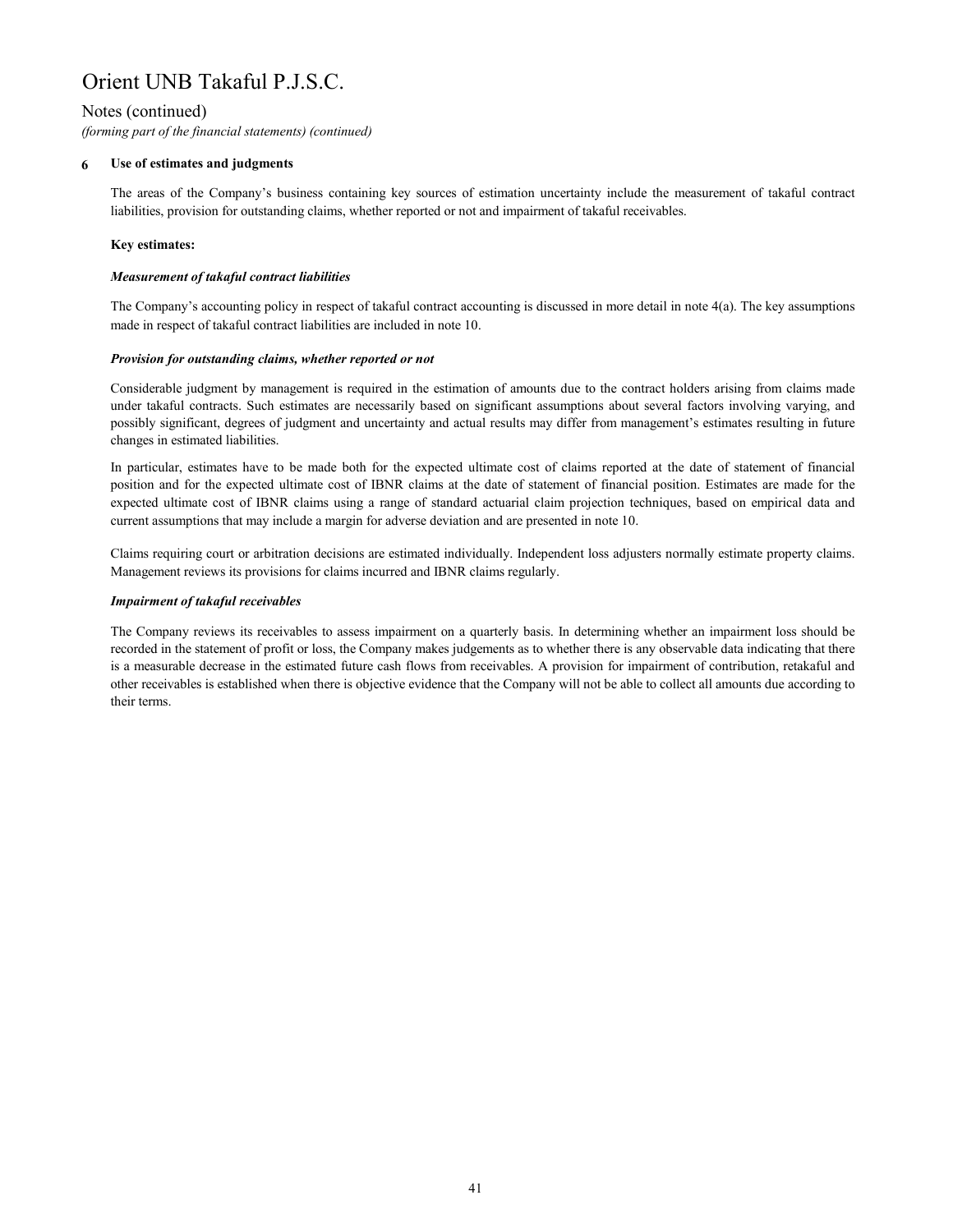# Notes (continued)

*(forming part of the financial statements) (continued)*

# **7 Classes and categories of financials assets and financial liabilities**

The table below sets out the classification of each class of financial assets and liabilities along with their fair values. For financial assets and liabilities carried at amortised cost, management believes that the amortised cost of those instruments approximates to their fair values.

## **At 31 December 2021**

# **Financial assets Amortised cost Total AED AED** Cash and bank balances **51,588,633 51,588,633**  Takaful, retakaful and other receivable **53,874,940 53,874,940**  Due from related parties (relating to takaful operations) 18,719,903 18,719,903 Other receivables (relating to takaful operations) **9,034,428 9,034,428**  Receivable from shareholders **80,291,882 80,291,882**  Other receivables (relating to shareholders') 732,200 732,200 732,200 Wakala deposit **283,339,695 283,339,695**  Statutory deposit **6,000,000 6,000,000**  Due from related parties (relating to shareholders') 1,630,739 1,630,739 1,630,739  **505,212,420 505,212,420 Financial liabilities Amortised cost Total AED AED 88,220,151 88,220,151**  Other takaful payables **28,679,660 28,679,660**  Due to related parties (relating to takaful operations) 17,677,810 17,677,810 17,677,810 Due to related parties (relating to shareholders') 2,831,743 2,831,743 Accruals, provisions and other payables **7,715,645** 7,715,645 Payable to policyholders - takaful operations **80,291,882** 80,291,882 Lease liabilities **2,437,416 2,437,416 227,854,307 227,854,307**  At 31 December 2020 Financial assets Total **Amortised cost** Total **Amortised cost** Total **Amortised cost** Total **Amortised cost** Total **Amortised cost** Total **Amortised cost** Total **Amortised cost** Total **Amortised cost** Total **Amortised cost** AED AED Cash and bank balances 161,933,918 161,933,918 161,933,918 Takaful, retakaful and other receivable  $55,978,050$   $55,978,050$   $55,978,050$ Due from related parties (relating to takaful operations) 43,747,254 43,747,254 43,747,254 Other receivables (relating to takaful operations)  $7,753,922$   $7,753,922$   $7,753,922$ Receivable from shareholders 34,813,645 34,813,645 Other receivables (relating to shareholders') and the state of the state of the state of the state of 384,950 384,950 384,950 384,950 Wakala deposit 116,000,000 116,000,000 116,000,000 116,000,000 Statutory deposit 6,000,000 6,000,000 Due from related parties (relating to shareholders') and the state of the state of 3,620,333 3,620,333 430,232,072 430,232,072 Payable to takaful, insurance, reinsurance and retakaful companies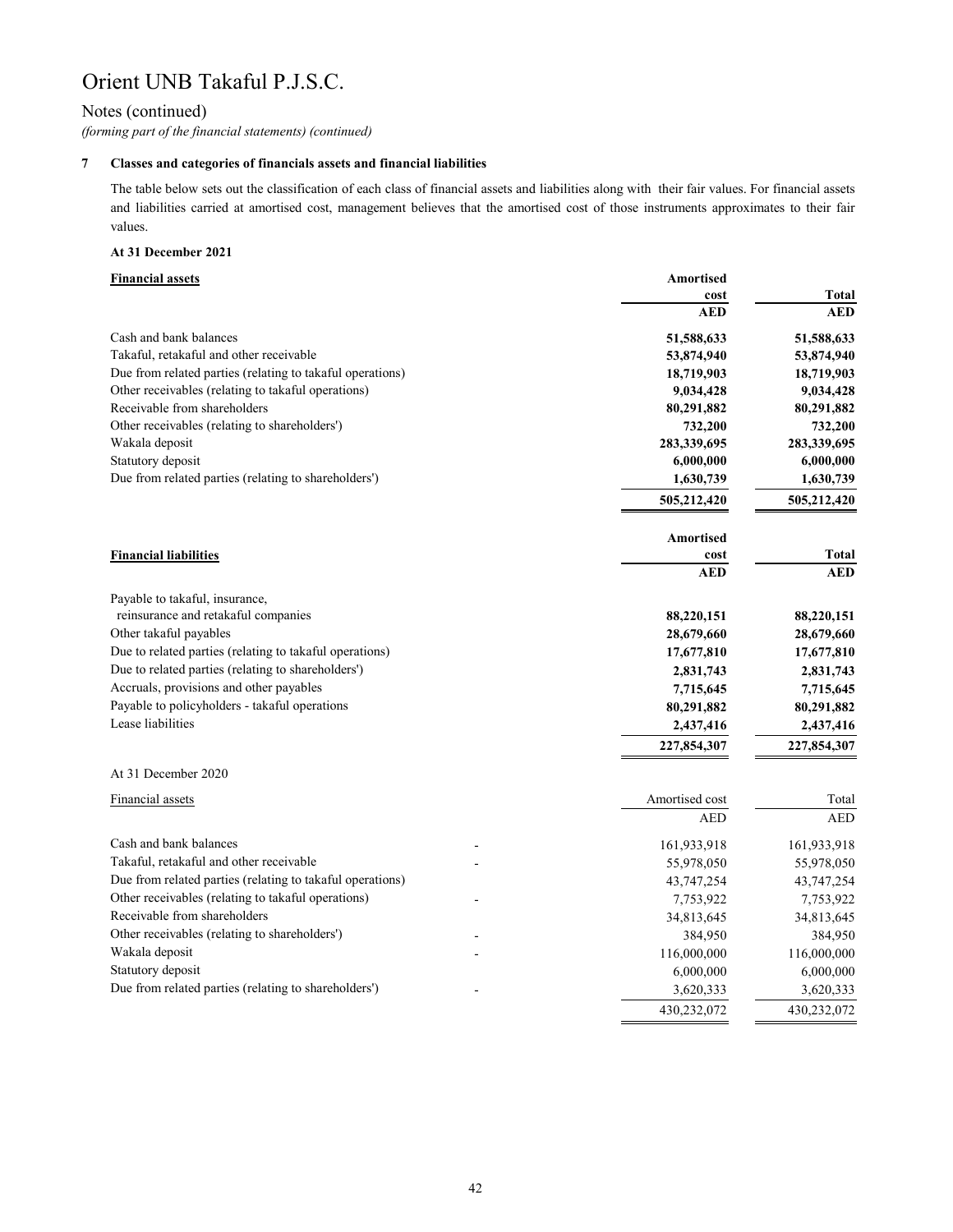# Notes (continued)

*(forming part of the financial statements) (continued)*

# **7 Classes and categories of financials assets and financial liabilities (continued)**

| At 31 December 2020                                |                |             |
|----------------------------------------------------|----------------|-------------|
| <b>Financial liabilities</b>                       | Amortised cost | Total       |
|                                                    | <b>AED</b>     | <b>AED</b>  |
| Payable to takaful, insurance,                     |                |             |
| reinsurance and retakaful companies                | 101,334,193    | 101,334,193 |
| Other takaful payables                             | 35,945,213     | 35,945,213  |
| Payable to shareholders                            | 878,793        | 878,793     |
| Due to related parties (relating to shareholders') | 1,986,976      | 1,986,976   |
| Accruals, provisions and other payables            | 6,659,307      | 6,659,307   |
| Payable to policyholders - takaful operations      | 34,813,645     | 34,813,645  |
| Lease liabilities                                  | 3,622,466      | 3,622,466   |
|                                                    | 185,240,593    | 185,240,593 |

#### **8 Fair value of financial instruments**

'Fair value' is the price that would be received to sell an asset or paid to transfer a liability in an orderly transaction between market participants at the measurement date in the principal or, in its absence, the most advantageous market to which the Company has access at that date. The fair value of a liability reflects its non-performance risk.

When available, the Company measures the fair value of an instrument using the quoted price in an active market for that instrument. A market is regarded as active if transactions for the asset or liability take place with sufficient frequency and volume to provide pricing information on an ongoing basis.

If there is no quoted price in an active market, then the Company uses valuation techniques that maximise the use of relevant observable inputs and minimise the use of unobservable inputs. The chosen valuation technique incorporates all of the factors that market participants would take into account in pricing a transaction.

The Company measures fair values using the following fair value hierarchy that reflects the significance of the inputs used in making the measurements:

Level 1: Inputs that are quoted market prices (unadjusted) in active markets for identical instruments.

Level 2: Inputs other than quoted prices included within Level 1 that are observable either directly (i.e. as prices) or indirectly (i.e. derived from prices). This category includes instruments valued using: quoted market prices in active markets for similar instruments; quoted prices for identical or similar instruments in markets that are considered less than active; or other valuation techniques in which all significant inputs are directly or indirectly observable from market data.

Level 3: Inputs are unobservable. This category includes all instruments for which the valuation technique includes inputs not based on observable data and the unobservable inputs have a significant effect on the instrument's valuation. This category includes instruments that are valued based on quoted prices for similar instruments but for which significant unobservable adjustments or assumptions are required to reflect differences between the instruments.

As at 31 December 2021 and 31 December 2020, all financial assets and liabilities are stated at amortised cost and are classified as Level 3 within the fair value hierarchy. The fair values of the financial assets and liabilities at amortised cost are not materially different from their carrying value at the reporting date.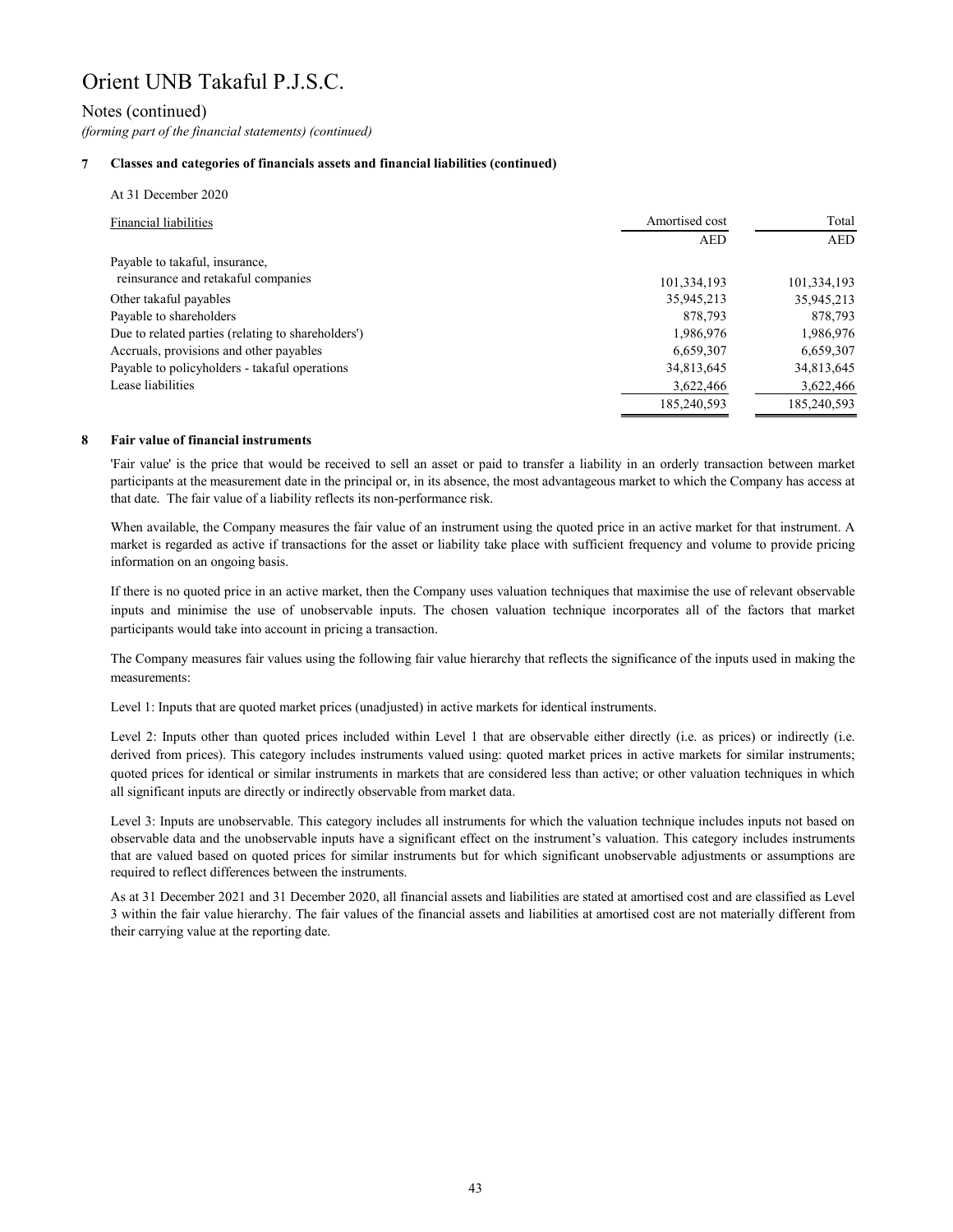Notes (continued)

*(forming part of the financial statements) (continued)*

#### **9 Cash and cash equivalent**

|    |                                                                                   |                   | 31 December 2021       |                        |
|----|-----------------------------------------------------------------------------------|-------------------|------------------------|------------------------|
|    |                                                                                   | <b>Takaful</b>    | <b>Shareholders'</b>   |                        |
|    |                                                                                   | <b>Operations</b> | <b>Operations</b>      | <b>Total</b>           |
|    |                                                                                   | <b>AED</b>        | <b>AED</b>             | <b>AED</b>             |
|    | Cash in hand                                                                      |                   | 7,798                  | 7,798                  |
|    | Current accounts with banks and Islamic                                           |                   |                        |                        |
|    | financial institutions                                                            | 44,628,910        | 6,951,925              | 51,580,835             |
|    |                                                                                   | 44,628,910        | 6,959,723              | 51,588,633             |
|    |                                                                                   |                   | 31 December 2020       |                        |
|    |                                                                                   | Takaful           | Shareholders'          |                        |
|    |                                                                                   | Operations        | Operations             | Total                  |
|    |                                                                                   | <b>AED</b>        | <b>AED</b>             | <b>AED</b>             |
|    | Cash in hand                                                                      |                   | 4,678                  | 4,678                  |
|    | Current accounts with banks and Islamic                                           |                   |                        |                        |
|    | financial institutions                                                            | 53,176,260        | 108,752,980            | 161,929,240            |
|    |                                                                                   | 53,176,260        | 108,757,658            | 161,933,918            |
| 10 | Takaful contract liabilities and retakaful contract assets -                      |                   |                        |                        |
|    | (relating to takaful operations)                                                  |                   |                        |                        |
|    |                                                                                   |                   | 31 December            | 31 December            |
|    |                                                                                   |                   | 2021                   | 2020                   |
|    |                                                                                   |                   | <b>AED</b>             | <b>AED</b>             |
|    | <b>Gross takaful contract liabilities</b>                                         |                   |                        |                        |
|    | Reserve for outstanding claims<br>Reserve for unallocated loss adjustment expense |                   | 150,504,345<br>952,190 | 100,530,484<br>841,889 |
|    | Reserve for incurred but not reported claims (IBNR)                               |                   | 48,641,644             | 46,780,522             |
|    | Reserve for outstanding claims (including IBNR)                                   |                   | 200,098,179            | 148, 152, 895          |
|    | Unearned contribution reserve                                                     |                   | 189,828,764            | 143,974,834            |
|    | Total takaful contract liabilities (gross)                                        |                   | 389,926,943            | 292,127,729            |
|    | <b>Less: Retakaful contract assets</b>                                            |                   |                        |                        |
|    | Reserve for retakaful share of outstanding claims                                 |                   | (132, 992, 303)        | (87,605,998)           |
|    | Reserve for retakaful share of incurred but not                                   |                   |                        |                        |
|    | reported claims (IBNR)                                                            |                   | (38, 353, 857)         | (36, 404, 984)         |
|    | Reserve for retakaful share of outstanding                                        |                   |                        |                        |
|    | claims (including IBNR)                                                           |                   | (171, 346, 160)        | (124, 010, 982)        |
|    | Retakaful share of unearned contribution                                          |                   | (146, 608, 341)        | (110, 805, 815)        |
|    | <b>Total retakaful contract assets</b>                                            |                   | (317, 954, 501)        | (234, 816, 797)        |
|    | Net takaful contract liabilities                                                  |                   | 71,972,442             | 57,310,932             |
|    |                                                                                   |                   |                        |                        |

Cash and cash equivalents included in the statement of cash flows comprise the following statement of financial position amounts: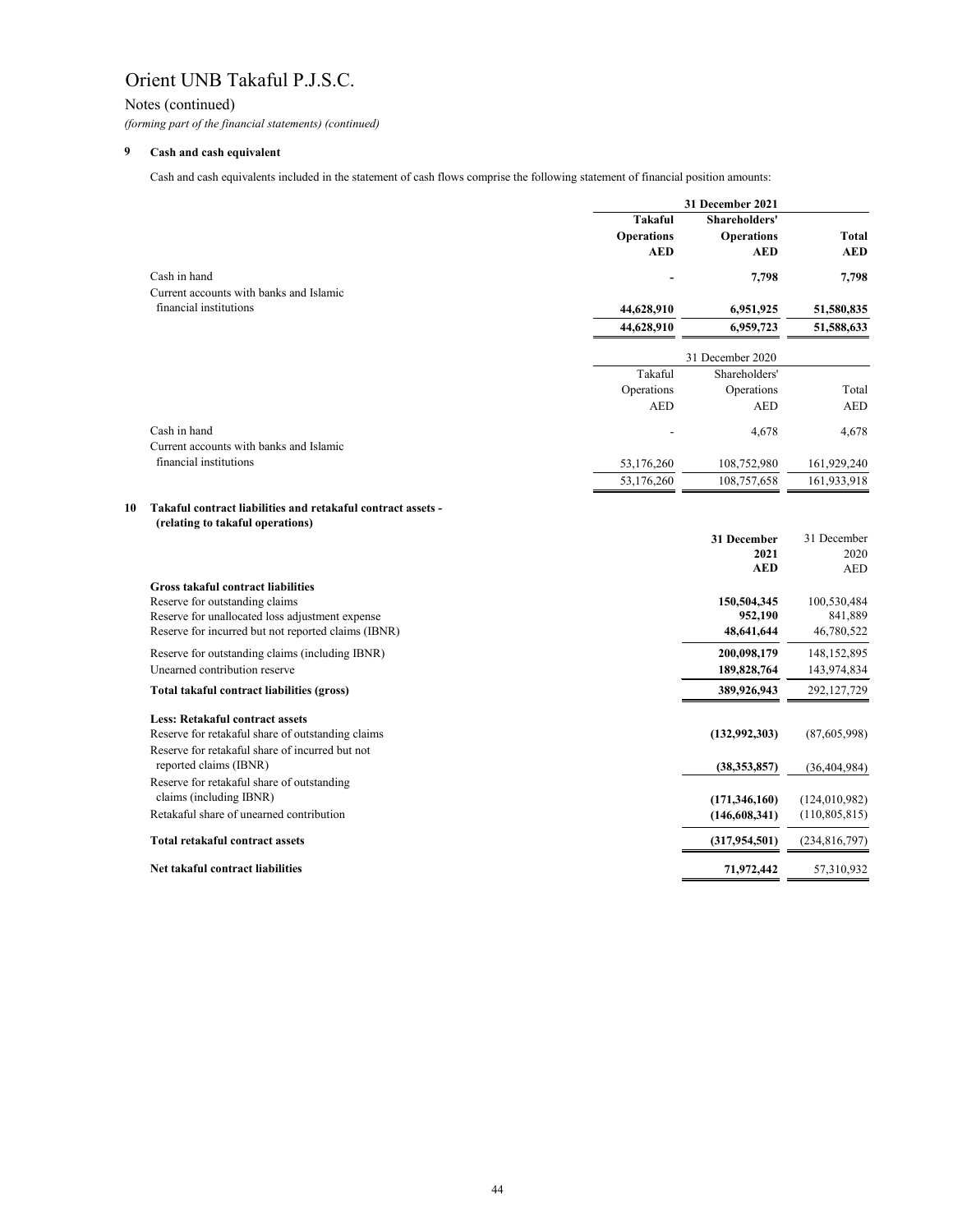# Notes (continued)

*(forming part of the financial statements) (continued)*

# **10 Takaful contract liabilities and retakaful contract assets - (relating to takaful operations) (continued)**

### **Claim development table - Gross**

The process used to determine the assumptions for calculating the outstanding claim reserve is intended to result in neutral estimates of the most likely or expected outcome. The sources of data used as inputs for the assumptions are internal, using detailed studies that are carried out annually. The assumptions are checked to ensure that they are consistent with observable market practices or other published information.

| Accident year                         | 2017        | 2018            | 2019            | 2020            | 2021            | <b>Total</b>    |
|---------------------------------------|-------------|-----------------|-----------------|-----------------|-----------------|-----------------|
|                                       | <b>AED</b>  | <b>AED</b>      | <b>AED</b>      | <b>AED</b>      | <b>AED</b>      | <b>AED</b>      |
| At the end of accident year           | 4,810,810   | 150,576,922     | 167,340,366     | 215,632,269     | 244,535,475     | 244,535,475     |
| One year later                        | 2,340,767   | 121,727,642     | 152,433,758     | 178,207,900     |                 | 178,207,900     |
| Two years later                       | 1,916,365   | 117,145,046     | 148,608,222     |                 |                 | 148,608,222     |
| Three years later                     | 1,359,236   | 116,641,142     |                 |                 |                 | 116,641,142     |
| Four years later                      | 1,509,080   |                 |                 |                 |                 | 1,509,080       |
| <b>Current estiamte of cumulative</b> | 1,509,080   | 116,641,142     | 148,608,222     | 178,207,900     | 244,535,475     | 689,501,819     |
| At the end of accident year           | (812, 333)  | (58, 757, 468)  | (105,902,154)   | (93, 935, 195)  | (120, 715, 402) | (380, 122, 552) |
| One year later                        | (749, 468)  | (18,409,011)    | (23, 534, 135)  | (28,083,399)    |                 | (70, 776, 013)  |
| Two years later                       | 81,799      | (36, 435, 815)  | (2,439,431)     |                 |                 | (38, 793, 447)  |
| Three years later                     | 36,367      | 264,896         |                 |                 |                 | 301,263         |
| Four years later                      | (12,891)    |                 |                 |                 |                 | (12,891)        |
| <b>Cumulative payments to date</b>    | (1,456,526) | (113, 337, 398) | (131, 875, 720) | (122, 018, 594) | (120, 715, 402) | (489, 403, 640) |
| <b>Total</b>                          | 52,554      | 3,303,744       | 16,732,502      | 56,189,306      | 123,820,073     | 200,098,179     |
|                                       |             |                 |                 |                 |                 |                 |

The provisions are based on information currently available. However, the ultimate liabilities may vary as a result of subsequent developments or if catastrophic events occur. The impact of many of the items affecting the ultimate costs of the loss is difficult to estimate.

An analysis of sensitivity around various scenarios provides an indication of the adequacy of the Company's estimation process. The Company believes that the liability for claims reported in the statement of financial position is adequate. However, it recognises that the process of estimation is based upon certain variables and assumptions which could differ when claims are finally settled.

The assumptions that have the greatest effect on the measurement of takaful contract provisions are the expected loss ratios for the most recent accident years.

The following table reflects the Gross cumulative incurred claims, including both claims notified and claims incurred but not reported (IBNR) for each successive accident year at each statement of financial position date, together with cumulative payments to date:

The method used by the Company for provision of IBNR takes into account historical data, past estimates and details of the retakaful programme, to assess the expected size of retakaful recoveries. Estimates are made for the expected ultimate cost of claims incurred but not yet reported at the reporting date (IBNR) using a range of standard actuarial claim projection techniques, based on empirical data and current assumptions that may include a margin for adverse deviation.

The provision estimation difficulties also differ by class of business due to differences in the underlying takaful contract, claim complexity, the volume of claims and the individual severity of claims, determining the occurrence date of a claim, and reporting lags.

### *Process used to determine the assumptions*

The nature of the business makes it very difficult to predict with certainty the likely outcome of any particular claim and the ultimate cost of notified claims. Each notified claim is assessed on a separate, case by case basis with due regard to the claim circumstances, information available from loss adjusters and historical evidence of the size of similar claims. Case estimates are reviewed regularly and are updated as and when new information

### **Assumptions and sensitivities**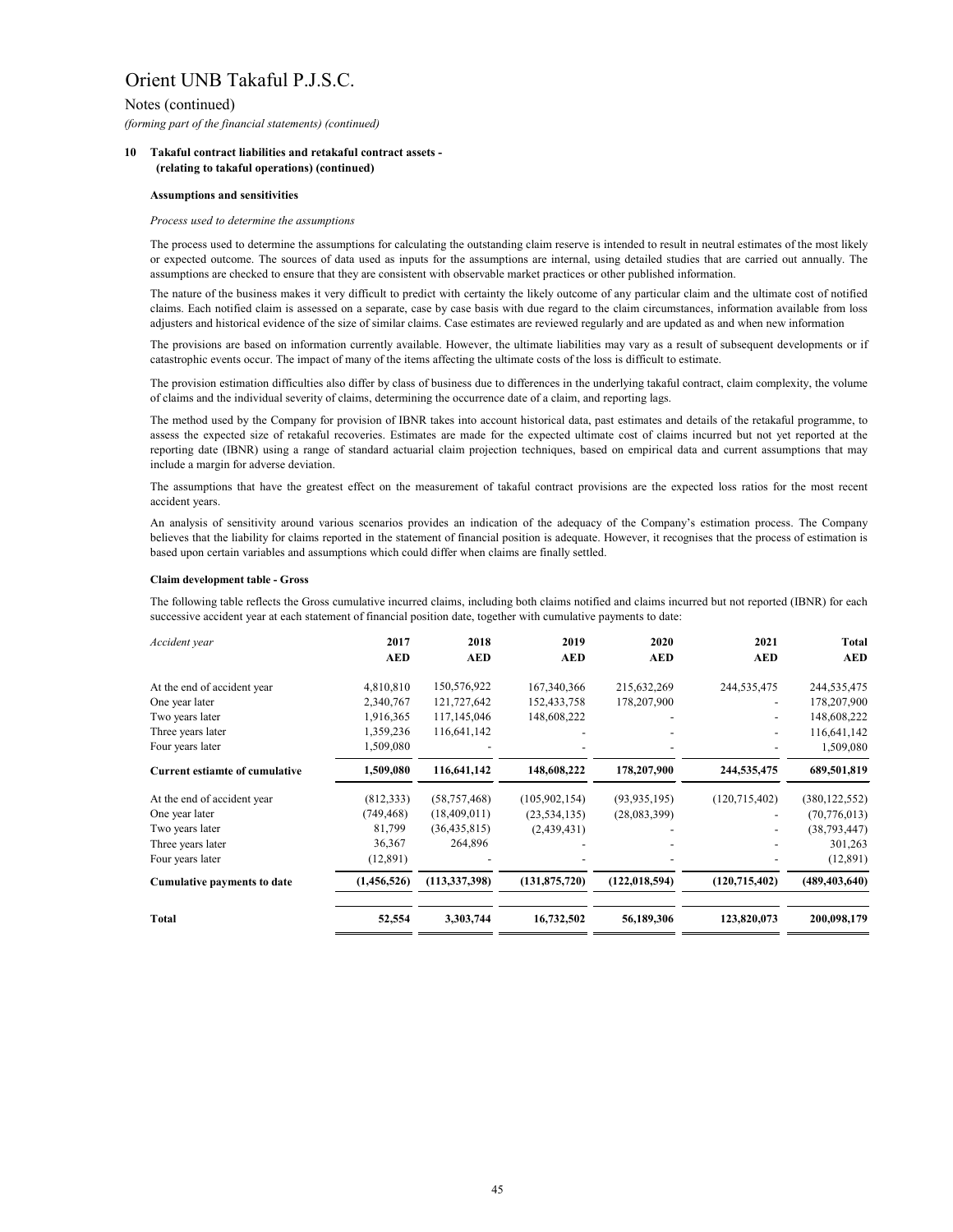Notes (continued)

*(forming part of the financial statements) (continued)*

## **10 Takaful contract liabilities and retakaful contract assets - (relating to takaful operations) (continued)**

## **Claim development table - Net**

# **11 Takaful, retakaful and other receivable**

 **(relating to takaful operations)**

| Accident year                         | 2017<br>AED | 2018<br><b>AED</b> | 2019<br><b>AED</b> | 2020<br><b>AED</b> | 2021<br><b>AED</b> | Total<br><b>AED</b> |
|---------------------------------------|-------------|--------------------|--------------------|--------------------|--------------------|---------------------|
| At the end of accident year           | 1,262,568   | 27,826,697         | 47,731,070         | 43, 372, 245       | 58,142,497         | 58,142,497          |
| One year later                        | 814,060     | 24,150,944         | 37,528,276         | 34,031,544         |                    | 34,031,544          |
| Two years later                       | 796,688     | 23,360,624         | 36,134,047         |                    |                    | 36,134,047          |
| Three years later                     | 893,335     | 22,323,799         |                    |                    |                    | 22,323,799          |
| Four years later                      | 1,160,554   |                    |                    |                    |                    | 1,160,554           |
| <b>Current estiamte of cumulative</b> | 1,160,554   | 22,323,799         | 36,134,047         | 34,031,544         | 58,142,497         | 151,792,441         |
| At the end of accident year           | (398, 157)  | (15, 408, 109)     | (27,597,082)       | (24,906,146)       | (36,663,366)       | (104, 972, 860)     |
| One year later                        | (313, 635)  | (5,798,067)        | (5,856,589)        | (5,275,222)        |                    | (17,243,513)        |
| Two years later                       | 33,442      | (777, 237)         | (202, 699)         |                    |                    | (946, 494)          |
| Three years later                     | 9,013       | 207,137            |                    |                    |                    | 216,150             |
| Four years later                      | (93,705)    |                    |                    |                    |                    | (93,705)            |
| <b>Cumulative payments to date</b>    | (763, 042)  | (21,776,276)       | (33,656,370)       | (30, 181, 368)     | (36,663,366)       | (123, 040, 422)     |
| <b>Total</b>                          | 397,512     | 547,523            | 2,477,677          | 3,850,176          | 21,479,131         | 28,752,019          |

|                                          | 31 December | 31 December |
|------------------------------------------|-------------|-------------|
|                                          | 2021        | 2020        |
|                                          | <b>AED</b>  | AED         |
| Inside U.A.E.:                           |             |             |
| Due from policyholders                   | 2,063,156   | 1,584,296   |
| Due from takaful and retakaful companies | 10,452,433  | 12,261,475  |
| Due from brokers and agents              | 39,159,625  | 37,568,555  |
|                                          | 51,675,214  | 51,414,326  |
| <b>Outside U.A.E.:</b>                   |             |             |
| Due from takaful and retakaful companies | 3,499,726   | 5,863,724   |
|                                          | 3,499,726   | 5,863,724   |
| Total takaful and retakaful receivable   | 55,174,940  | 57,278,050  |
| Less: Allowance for doubtful debts       | (1,300,000) | (1,300,000) |
|                                          | 53,874,940  | 55,978,050  |

# **12 Other receivables - (relating to takaful operations)**

|            | 31 December 31 December |
|------------|-------------------------|
| 2020       | 2021                    |
| <b>AED</b> | AED                     |

| Deposit                                    | 10,000    | 10.000    |
|--------------------------------------------|-----------|-----------|
| Receivable from third party administrators | 1,075,000 | 1,025,000 |
| VAT input receivable - net                 | 7,939,360 | 6,718,919 |
| Other receivable                           | 10,068    |           |
|                                            | 9,034,428 | 7,753,922 |

# **Assumptions and sensitivities (continued)**

*Process used to determine the assumptions (continued)*

The following table reflects the Net cumulative incurred claims, including both claims notified and claims incurred but not reported (IBNR) for each successive accident year at each statement of financial position date, together with cumulative payments to date: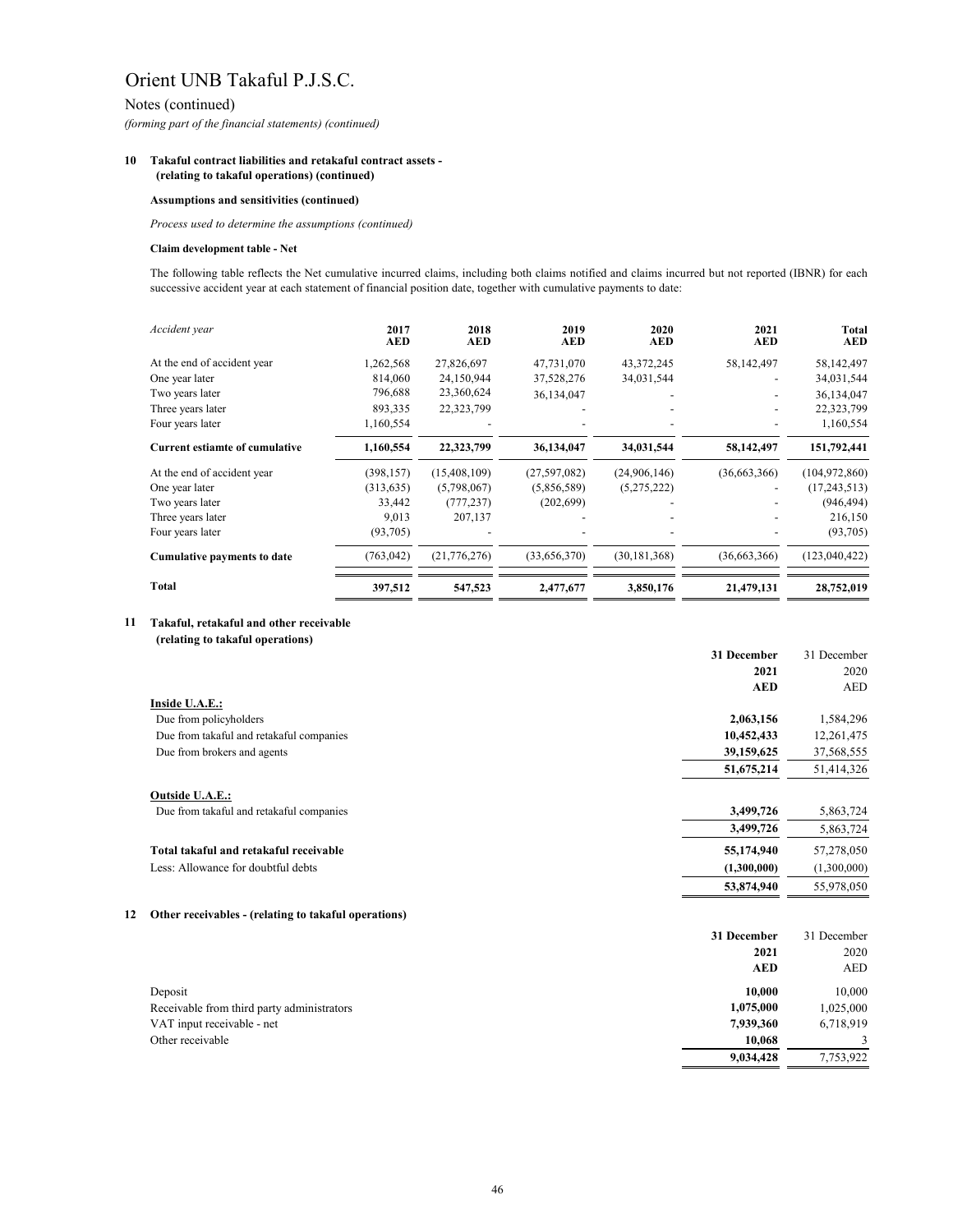Notes (continued) *(forming part of the financial statements) (continued)*

# **13 Other receivables and prepayments -**

 **(relating to shareholders')**

|                                   | 31 December | 31 December |
|-----------------------------------|-------------|-------------|
|                                   | 2021        | 2020        |
|                                   | <b>AED</b>  | AED         |
| Accrued profit on Wakala deposits | 235,145     |             |
| Prepayments                       | 956,297     | 1,660,052   |
| Other receivables                 | 497,055     | 384,950     |
|                                   | 1,688,497   | 2,045,002   |

## **14 Wakala deposit**

### **15 Statutory deposit**

### **16 Property and equipment**

|                                 | <b>Right of</b><br>use assets | <b>Motor</b><br>vehicles | <b>Furniture</b><br>and fixtures | Office<br>equipment | <b>Total</b>  |
|---------------------------------|-------------------------------|--------------------------|----------------------------------|---------------------|---------------|
|                                 | <b>AED</b>                    | <b>AED</b>               | <b>AED</b>                       | <b>AED</b>          | <b>AED</b>    |
| Cost                            |                               |                          |                                  |                     |               |
| At 1 January 2020               | 3,645,901                     | 212,391                  | 1,501,302                        | 105,935             | 5,465,529     |
| Additions during the year       | 2,189,137                     |                          | 71,259                           | 16,035              | 2,276,431     |
| At 31 December 2020             | 5,835,038                     | 212,391                  | 1,572,561                        | 121,970             | 7,741,960     |
| At 1 January 2021               | 5,835,038                     | 212,391                  | 1,572,561                        | 121,970             | 7,741,960     |
| Additions during the year       |                               | 64,400                   | 157,957                          |                     | 222,357       |
| At 31 December 2021             | 5,835,038                     | 276,791                  | 1,730,518                        | 121,970             | 7,964,317     |
| <b>Accumulated depreciation</b> |                               |                          |                                  |                     |               |
| At 1 January 2020               | (986, 496)                    | (81,265)                 | (495, 259)                       | (65,903)            | (1,628,923)   |
| Charge for the year             | (1,223,942)                   | (43, 172)                | (240, 919)                       | (27, 843)           | (1, 535, 876) |
| At 31 December 2020             | (2,210,438)                   | (124, 437)               | (736, 178)                       | (93,746)            | (3,164,799)   |
| At 1 January 2021               | (2,210,438)                   | (124, 437)               | (736, 178)                       | (93,746)            | (3,164,799)   |
| Charge for the year             | (1,003,682)                   | (49,908)                 | (271, 747)                       | (17,583)            | (1,342,920)   |
| At 31 December 2021             | (3,214,120)                   | (174, 345)               | (1,007,925)                      | (111,329)           | (4,507,719)   |
| Net carrying amount             |                               |                          |                                  |                     |               |
| At 31 December 2020             | 3,624,600                     | 87,954                   | 836,383                          | 28,224              | 4,577,161     |
| At 31 December 2021             | 2,620,918                     | 102,446                  | 722,593                          | 10,641              | 3,456,598     |

This consists of term wakala deposits with financial institution, commerical bank in United Arab Emirates and an Islamic division of a commercial bank in Sultanate of Oman, at profit rates from 1.75% to 3.90% per annum (31 December 2020: from 0.25% to 3.25% per annum) amounting to AED 283.3 million (31 December 2020: AED 116.0 million), which matures in December 2022.

This consists of a fixed deposit under lien with a commercial bank in UAE, at a profit rate of 2.0% per annum (31 December 2020: 1.6% per annum), which matures on December 2022 for the purpose of license renewal from the Insurance Authority.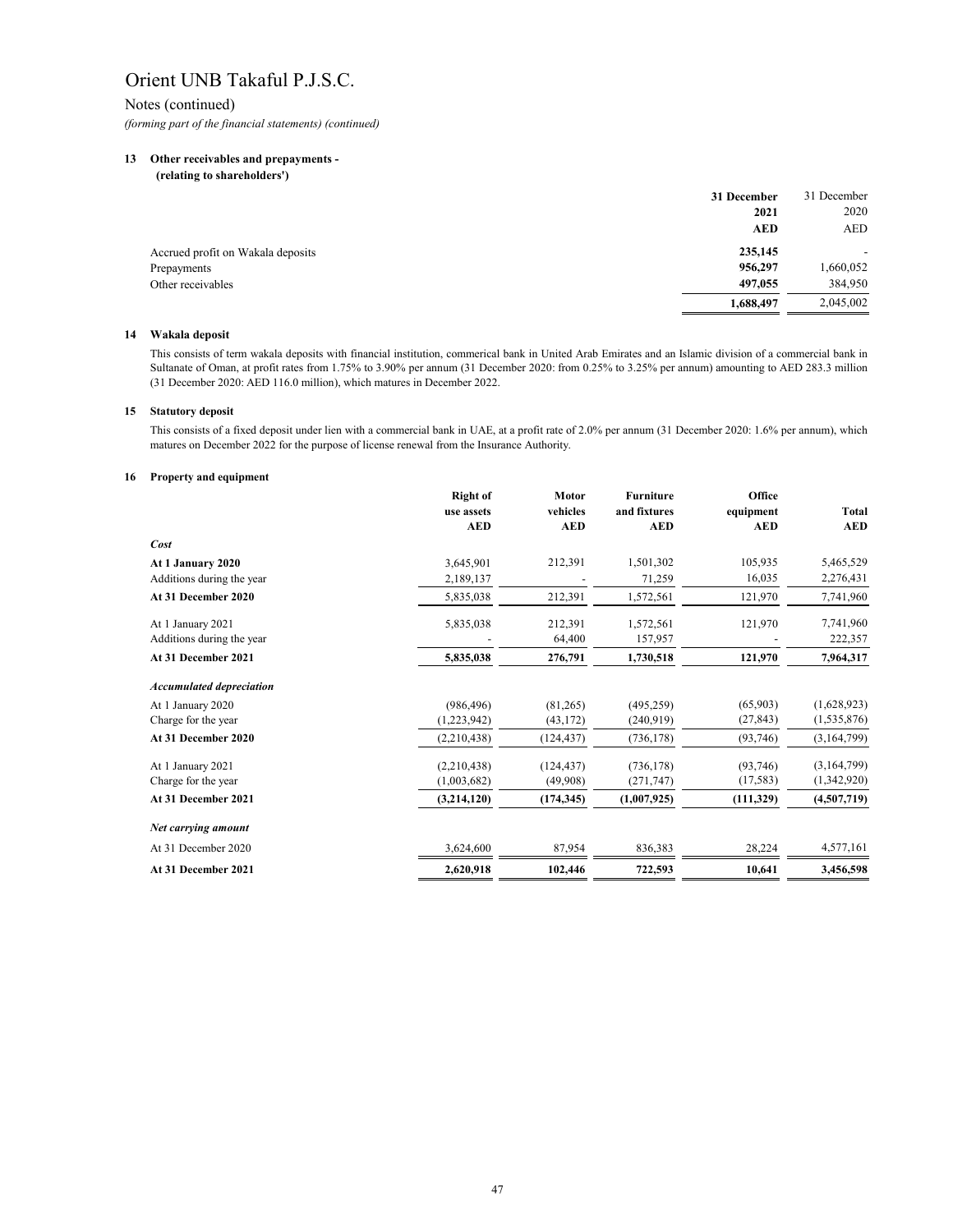Notes (continued)

*(forming part of the financial statements) (continued)*

### **17 Intangible assets - Software**

|                                 | 31 December | 31 December |
|---------------------------------|-------------|-------------|
|                                 | 2021        | 2020        |
|                                 | <b>AED</b>  | <b>AED</b>  |
| Cost                            |             |             |
| At 1 January                    | 904,036     | 896,692     |
| Additions during the year       |             | 7,344       |
| At 31 December                  | 904,036     | 904,036     |
| <b>Accumulated amortisation</b> |             |             |
| At 1 January                    | (440, 728)  | (310, 634)  |
| Charge for the year             | (130,617)   | (130,094)   |
| At 31 December                  | (571, 345)  | (440, 728)  |
| Net carrying amount             |             |             |
| At 31 December                  | 332,691     | 463,308     |

# **18 Receivable from shareholders and**

## **payable to policyholders - takaful operations**

|                                           |      | 31 December     | 31 December     |
|-------------------------------------------|------|-----------------|-----------------|
|                                           |      | 2021            | 2020            |
|                                           |      | <b>AED</b>      | <b>AED</b>      |
| As at 1 January                           |      | 34,813,645      | 53,419,455      |
| Wakala fees for the year                  | 18.1 | (140, 485, 488) | (105, 223, 918) |
| Other movement in account during the year |      | 185,963,725     | 86,618,108      |
|                                           |      | 80,291,882      | 34,813,645      |

# **19 Payable to takaful, insurance, reinsurance and retakaful companies - (relating to takaful operations)**

|                                               | 31 December | 31 December  |
|-----------------------------------------------|-------------|--------------|
|                                               | 2021        | 2020         |
|                                               | <b>AED</b>  | <b>AED</b>   |
| Payables - Inside UAE                         | 51,004,702  | 54,882,321   |
| Payables - Outside UAE                        | 37,215,449  | 46, 451, 872 |
|                                               | 88,220,151  | 101,334,193  |
| <b>Inside UAE:</b>                            |             |              |
| Payable to insurance and takaful companies    | 17,186,581  | 13,043,842   |
| Payable to reinsurers and retakaful companies | 33,818,121  | 41,838,479   |
|                                               | 51,004,702  | 54,882,321   |
| <b>Outside UAE:</b>                           |             |              |
| Payable to insurance and takaful companies    | 24,732,643  | 43,006,466   |
| Payable to reinsurers and retakaful companies | 12,482,806  | 3,445,406    |
|                                               | 37,215,449  | 46,451,872   |

18.1 For all takaful policies, wakala fees were charged at 35% of gross takaful contributions. Wakala fees are approved by the Sharia'a Supervisory Board and are charged to the statement of profit or loss and comprehensive income when incurred.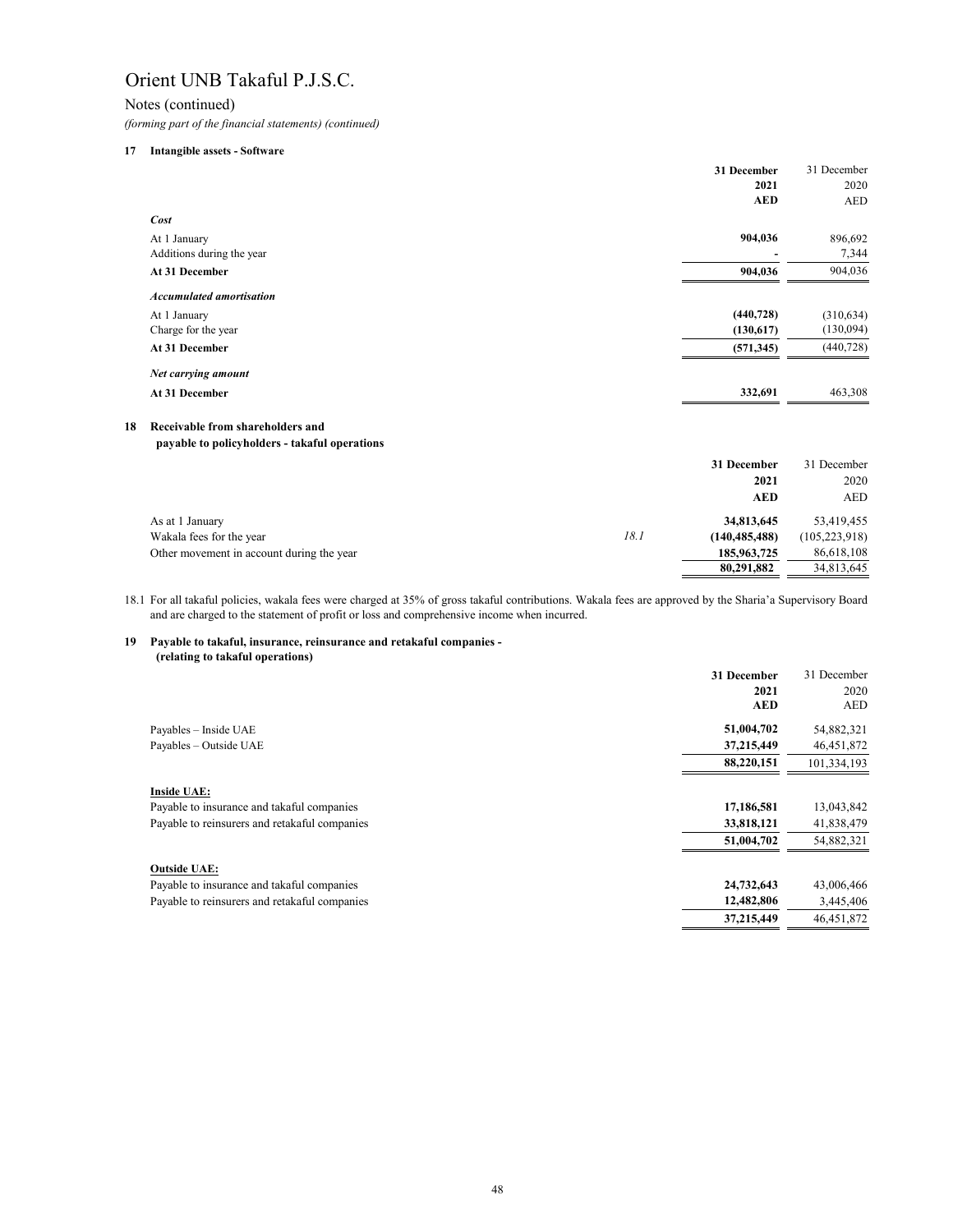# Notes (continued)

*(forming part of the financial statements) (continued)*

# **20 Other takaful payables**

 **(relating to takaful operations)**

|    |                                       | 31 December     | 31 December     |
|----|---------------------------------------|-----------------|-----------------|
|    |                                       | 2021            | 2020            |
|    |                                       | <b>AED</b>      | <b>AED</b>      |
|    | Payable to policyholders              | 1,504,982       | 1,173,156       |
|    | Payable to third party administrators | 12,635,642      | 20,526,024      |
|    | Payable to brokers and agents         | 3,042,601       | 3,092,453       |
|    | Other payables                        | 11,496,435      | 11,153,580      |
|    |                                       | 28,679,660      | 35,945,213      |
| 21 | <b>Qard Hassan</b>                    |                 |                 |
|    |                                       | 31 December     | 31 December     |
|    |                                       | 2021            | 2020            |
|    |                                       |                 |                 |
|    |                                       | <b>AED</b>      | <b>AED</b>      |
|    | Deficit in policyholders' fund        |                 |                 |
|    | As at 1 January                       | (119, 498, 234) | (78, 182, 926)  |
|    | Deficit during the year               | (55,262,193)    | (41,315,308)    |
|    |                                       | (174, 760, 427) | (119, 498, 234) |
|    | <b>Provision against Qard Hassan</b>  |                 |                 |
|    | As at 1 January                       | 119,498,234     | 78,182,926      |
|    | Provision during the year             | 55,262,193      | 41,315,308      |
|    |                                       | 174,760,427     | 119,498,234     |
|    |                                       |                 |                 |

# **22 Related party transactions**

|                                     |                                   | For the year ended 31 December 2021                                 |                            |
|-------------------------------------|-----------------------------------|---------------------------------------------------------------------|----------------------------|
|                                     | <b>Shareholders</b><br><b>AED</b> | <b>Associated</b><br>companies of the<br>shareholders<br><b>AED</b> | <b>Total</b><br><b>AED</b> |
| Gross written contribution          | 57,275,836                        | 62,380,628                                                          | 119,656,464                |
| Retakaful contribution              | 65,579,238                        |                                                                     | 65,579,238                 |
| General and administrative expenses |                                   | 1,624,134                                                           | 1,624,134                  |
| Claims reported                     | 47,005,780                        | 18,269,884                                                          | 65,275,664                 |
|                                     |                                   | For the year ended 31 December 2020                                 |                            |
|                                     |                                   | Associated                                                          |                            |
|                                     |                                   | companies of the                                                    |                            |
|                                     | Shareholders                      | shareholders                                                        | Total                      |
|                                     | <b>AED</b>                        | <b>AED</b>                                                          | <b>AED</b>                 |
| Gross written contribution          | 55,112,648                        | 14, 181, 140                                                        | 69,293,788                 |
| Retakaful contribution              | 39,196,201                        |                                                                     | 39,196,201                 |
| General and administrative expenses | 54,413                            | 2,333,834                                                           | 2,388,247                  |
| Claims reported                     | 17,518,419                        | 12,812,754                                                          | 30, 331, 173               |

Significant transactions with related parties included in the statement of profit or loss and other comprehensive income are as follows:

Related parties comprise of shareholders, associate companies, and directors and key management personnel of the Company, together with entities controlled, jointly controlled or significantly influenced by those parties. Pricing policies and terms of these transactions are approved by the Company's management as per agreed terms.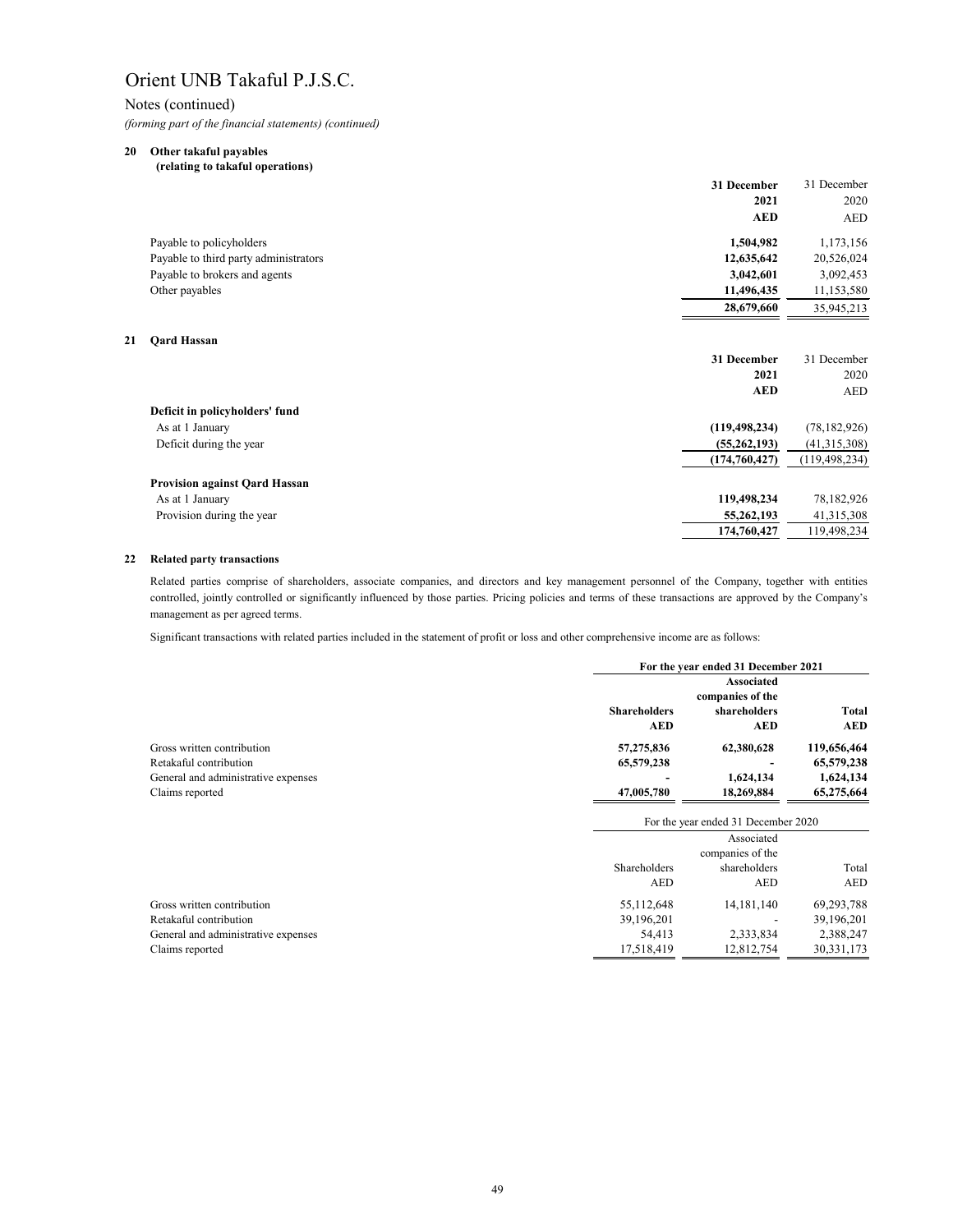Notes (continued) *(forming part of the financial statements) (continued)*

# **22 Related party transactions (continued)**

|                                                                                               | For the year ended<br>31 December |             |
|-----------------------------------------------------------------------------------------------|-----------------------------------|-------------|
|                                                                                               | 2021                              | 2020        |
|                                                                                               | <b>AED</b>                        | <b>AED</b>  |
| <b>Compensation of key management personnel</b>                                               |                                   |             |
| Short term benefits                                                                           | 1,847,619                         | 1,931,547   |
| End of service                                                                                | 277,564                           | 248,984     |
|                                                                                               | 2,125,183                         | 2,180,531   |
| Balances with related parties included in the statement of financial position are as follows: |                                   |             |
|                                                                                               | 31 December                       | 31 December |
|                                                                                               | 2021                              | 2020        |
|                                                                                               | <b>AED</b>                        | <b>AED</b>  |
| Due from related parties (relating to takaful operations)                                     |                                   |             |
| Orient Insurance P.J.S.C.                                                                     |                                   | 28,830,076  |
| Al Futtaim Motors                                                                             | 7,457,088                         | 7,974,519   |
| Al Futtaim Willis Co. LLC                                                                     | 6,351,894                         | 999,013     |
| Other related parties                                                                         | 4,910,921                         | 5,943,646   |
|                                                                                               | 18,719,903                        | 43,747,254  |
| Due to related parties (relating to takaful operations)                                       |                                   |             |
| Orient Insurance P.J.S.C.                                                                     | 17,677,810                        |             |
| Abu Dhabi Commerical Bank PJSC                                                                |                                   | 878,793     |
|                                                                                               | 17,677,810                        | 878,793     |
| Due from related parties (relating to shareholders')                                          |                                   |             |
| Al Futtaim Motors                                                                             | 1,145,135                         | 2,923,644   |
| Other related parties                                                                         | 485,604                           | 696,689     |
|                                                                                               | 1,630,739                         | 3,620,333   |
| Due to related parties (relating to shareholders')                                            |                                   |             |
|                                                                                               | 31 December                       | 31 December |
|                                                                                               | 2021                              | 2020        |
|                                                                                               | <b>AED</b>                        | <b>AED</b>  |
| Orient Insurance P.J.S.C.                                                                     | 6,675                             | 13,370      |
| Al Futtaim Motor Auto Centre                                                                  | 2,305,920                         | 1,961,443   |
| Al Futtaim Trading Enterprises                                                                | 392,604                           |             |
| Other related parties                                                                         | 126,544                           | 12,163      |
|                                                                                               | 2,831,743                         | 1,986,976   |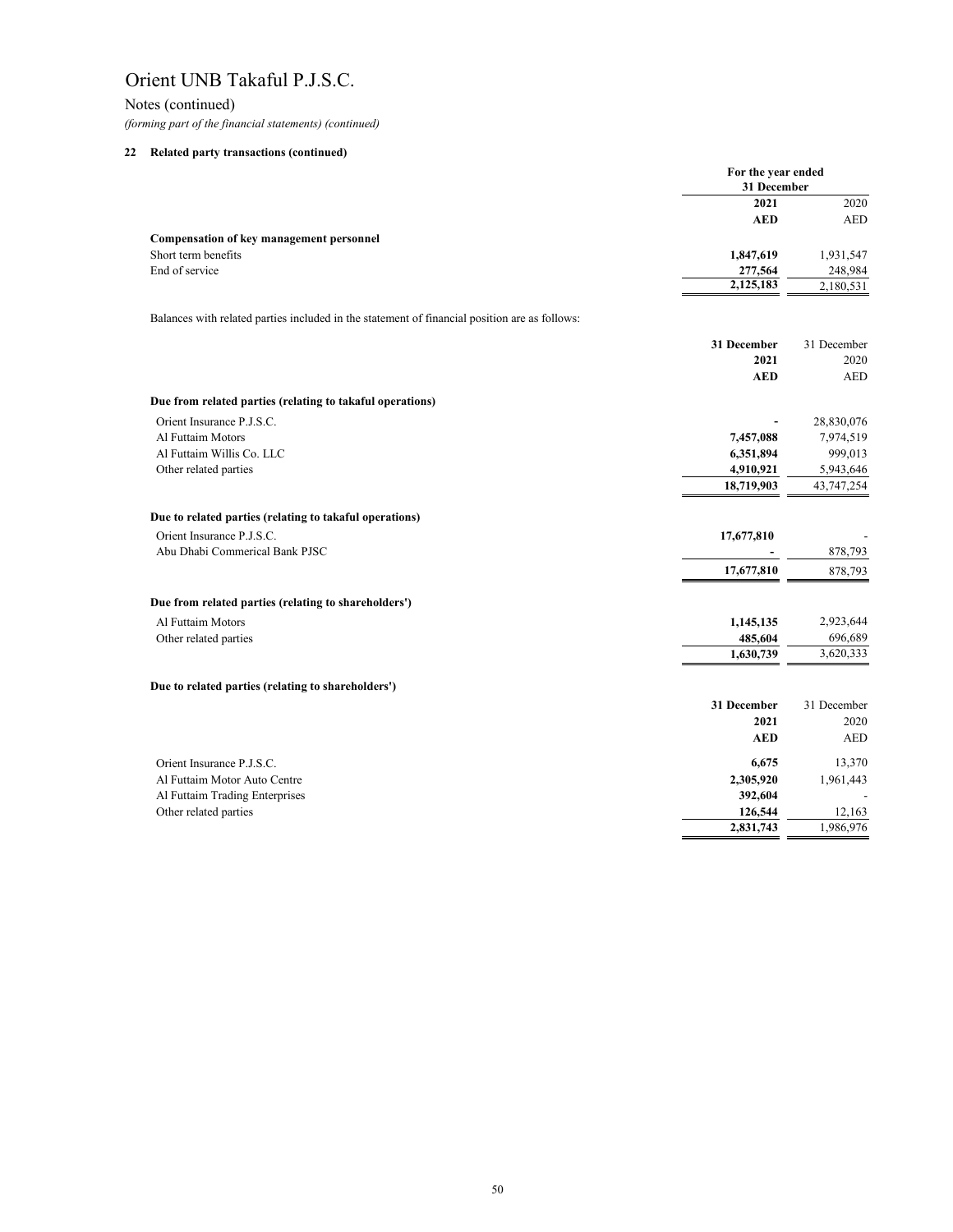Notes (continued) *(forming part of the financial statements) (continued)*

## **23 Employees' end of service benefits**

|                      | 31 December | 31 December |
|----------------------|-------------|-------------|
|                      | 2021        | 2020        |
|                      | <b>AED</b>  | AED         |
| At 1 January         | 1,138,038   | 780,643     |
| Charge for the year  | 422,852     | 418,074     |
| Paid during the year | (93, 132)   | (60, 679)   |
| At 31 December       | 1,467,758   | 1,138,038   |

### **24 Leases**

### **(a) Leases as lessee (IFRS 16)**

|                                  | 31 December         | 31 December         |
|----------------------------------|---------------------|---------------------|
|                                  | 2021                | 2020                |
|                                  | <b>AED</b>          | <b>AED</b>          |
| <b>Office premises</b>           |                     |                     |
| At 1 January 2020                | 3,624,600           | 2,659,405           |
| Additions during the year        |                     | 2,189,137           |
| Depreciation charge for the year | (1,003,682)         | (1,223,942)         |
|                                  | 2,620,918           | 3,624,600           |
| <i>ii. Lease liabiities</i>      | 31 December<br>2021 | 31 December<br>2020 |
|                                  | <b>AED</b>          | <b>AED</b>          |
| Less than one year               | 1,134,025           | 986,830             |
| Between one and five years       | 1,303,391           | 2,635,636           |
|                                  | 2,437,416           | 3,622,466           |

|                                   | For the year ended<br>31 December |           |
|-----------------------------------|-----------------------------------|-----------|
|                                   | 2021                              | 2020      |
|                                   | <b>AED</b>                        | AED       |
| <b>Leases under IFRS 16</b>       |                                   |           |
| Depreciation expense              | 1,003,682                         | 1,223,942 |
| Finance cost on lease liabilities | 147,195                           | 186,913   |

Information about leases for which the Company is a lessee is presented below.

### *i. Right-of-use assets*

Right-of-use assets related to leased properties are presented as property and equipment

The Company leases office premises. The leases typically run for a period of 5 years, with an option to renew the lease after that date. Lease payments will be renegotiated periodically with the first renegotiation due in the fifth year from the date of commencement of lease to reflect market rentals. For these leases, the Company is restricted to from entering into any sub-lease arrangements.

### *iii. Amounts recognised in statement of profit or loss and other comprehensive income*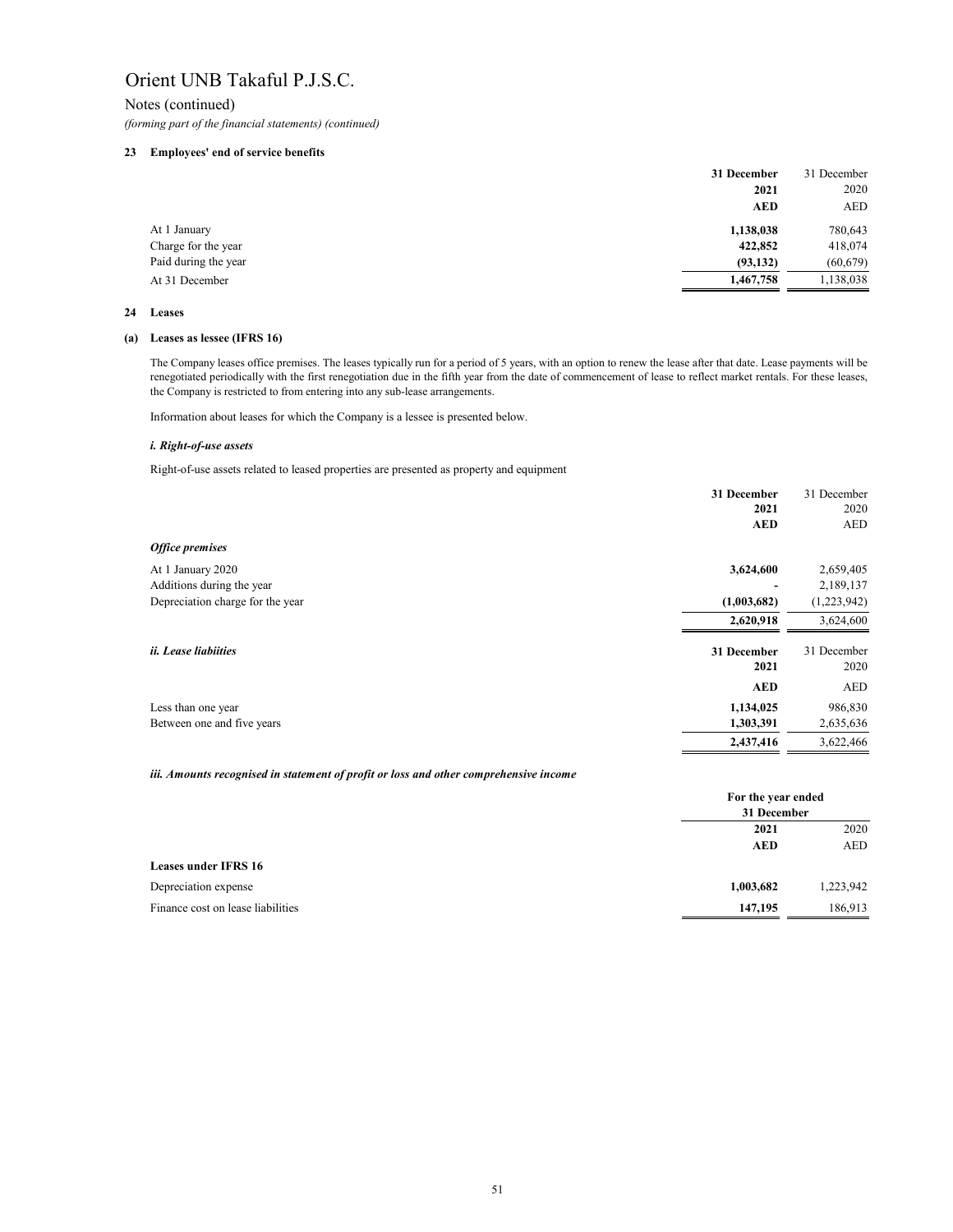Notes (continued) *(forming part of the financial statements) (continued)*

## **24 Leases (continued)**

### **(a) Leases as lessee (IFRS 16)**

### **25 Share capital, share premium and statutory reserve**

|                                                        | 31 December | 31 December |
|--------------------------------------------------------|-------------|-------------|
|                                                        | 2021        | 2020        |
|                                                        | <b>AED</b>  | AED         |
| Issued and paid up capital                             |             |             |
| Issued and fully paid 2,000,000 shares of AED 100 each | 200,000,000 | 200,000,000 |
| Share premium reserve                                  | 1,198,390   | 1,198,390   |
|                                                        | 201,198,390 | 201,198,390 |

### *Statutory reserve*

### *Retakaful risk reserve*

### **26 Gross written contribution**

|             | 31 December | 31 December |
|-------------|-------------|-------------|
|             | 2021        | 2020        |
|             | <b>AED</b>  | AED         |
| Motor       | 34,123,737  | 33,035,064  |
| Medical     | 138,700,312 | 112,259,657 |
| Property    | 103,495,853 | 72,186,953  |
| Engineering | 13,129,646  | 11,402,637  |
| Marine      | 28,928,382  | 15,060,474  |
| Others      | 83,009,178  | 56,694,981  |
|             | 401,387,108 | 300,639,766 |

|                                            | For the year ended |            |
|--------------------------------------------|--------------------|------------|
|                                            | 31 December        |            |
|                                            | 2021               | 2020       |
|                                            | <b>AED</b>         | <b>AED</b> |
| Total cash outflow for leases<br>1,332,245 |                    | 1,354,005  |

In accordance with Article 34 of the Insurance Authority's Board of Directors Decision No. (23) of 2019, the Company has created a Retakaful Risk Reserve amounting to AED 3.1 million, being 0.5% of the total retakaful contribution ceded by the Company in all classes of business. The Company shall accumulate such provision year on year and not dispose of the provision without the written approval of the Director General of the UAE Insurance Authority (currently Central Bank).

In accordance with the UAE Commercial Companies Law no. (2) of 2015 ("the Law") and the Company's Articles of Association, 10% of the profit for the year should be transferred to legal reserve. The Company may resolve to discontinue such transfers when the reserve totals 50% of the paid up share capital. The reserve is not available for distribution except in the circumstances stipulated by the Law.

### *iv. Amounts recognised in statement of cash flows*

Some property leases contain extension options exercisable by the Company up to one year before the end of the non-cancellable contract period. Where practicable, the Company seeks to include extension options in new leases to provide operational flexibility. The extension options held are exercisable only by the Company and not by the lessors. The Company assesses at lease commencement date whether it is reasonably certain to exercise the extension options. The Company reassesses whether it is reasonably certain to exercise the options if there is a significant event or significant changes in circumstances within its control.

### *v. Extension options*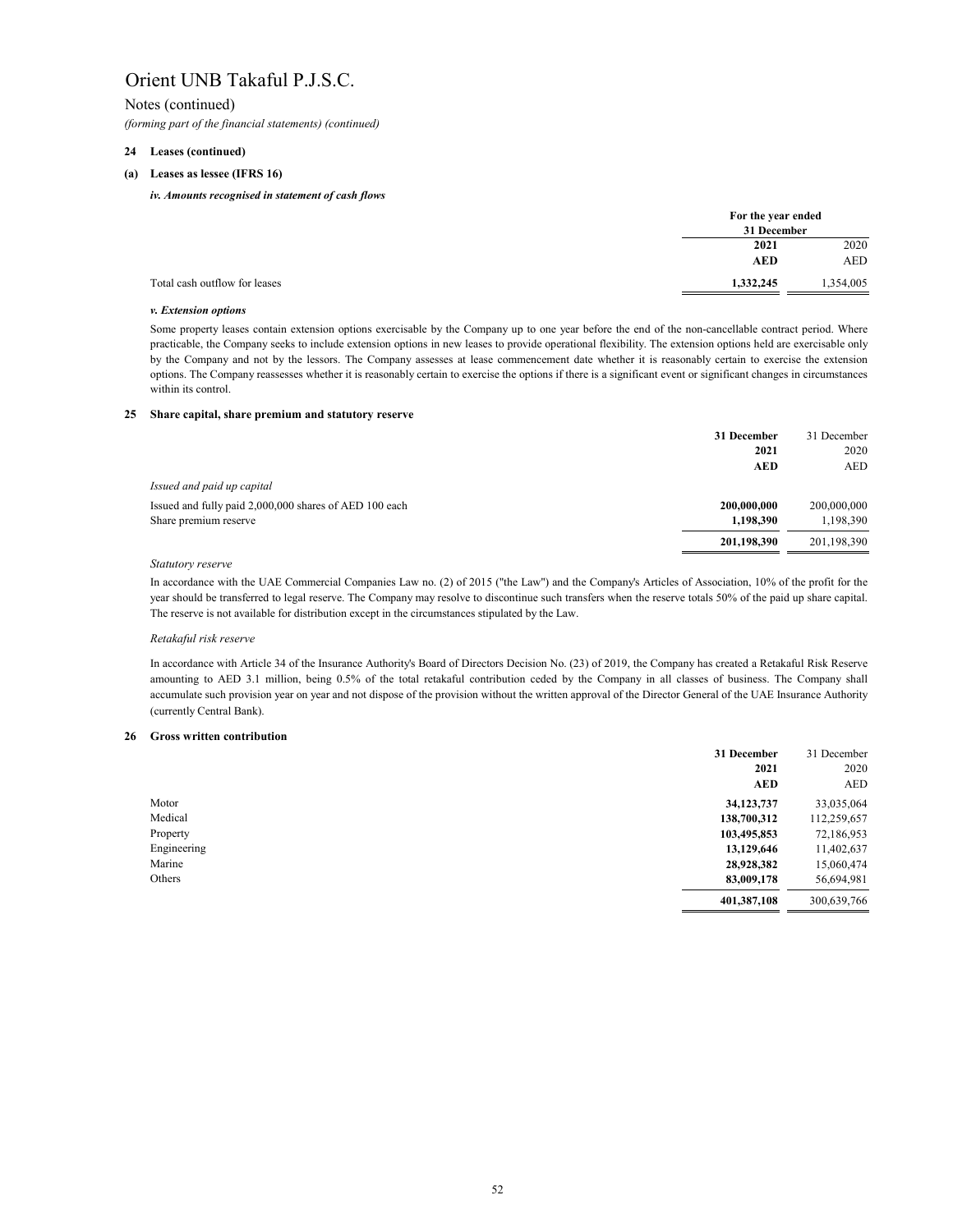Notes (continued)

*(forming part of the financial statements) (continued)*

# **27 General and administrative expenses**

|                                                                              | 31 December<br>2021<br><b>AED</b> | 31 December<br>2020<br>AED |
|------------------------------------------------------------------------------|-----------------------------------|----------------------------|
| Staff costs<br>Rent and utilities<br>Depreciation and amortisation<br>Others | 15,822,060                        | 14,662,177<br>38,900       |
|                                                                              | 1,473,537<br>3,799,229            | 1,665,970<br>4,086,065     |
|                                                                              | 21,094,826                        | 20,453,112                 |

27.1 During the year, the Company has made social contributions amounting to nil (2020: nil).

# **28 Earnings per share**

Basic earnings per share is calculated by dividing the profit for the year by the weighted average number of shares outstanding during the year as follows:

|                                                                  | 31 December | 31 December |
|------------------------------------------------------------------|-------------|-------------|
|                                                                  | 2021        | 2020        |
|                                                                  | <b>AED</b>  | AED         |
| Profit for the year attributable to                              |             |             |
| shareholders' (AED)                                              | 15,420,469  | 6,161,817   |
| Weighted average number of shares<br>outstanding during the year | 2,000,000   | 2,000,000   |
|                                                                  |             |             |
| Earnings per share (AED)                                         | 7.71        | 3.08        |
|                                                                  |             |             |

There is no dilution impact on basic earnings per share.